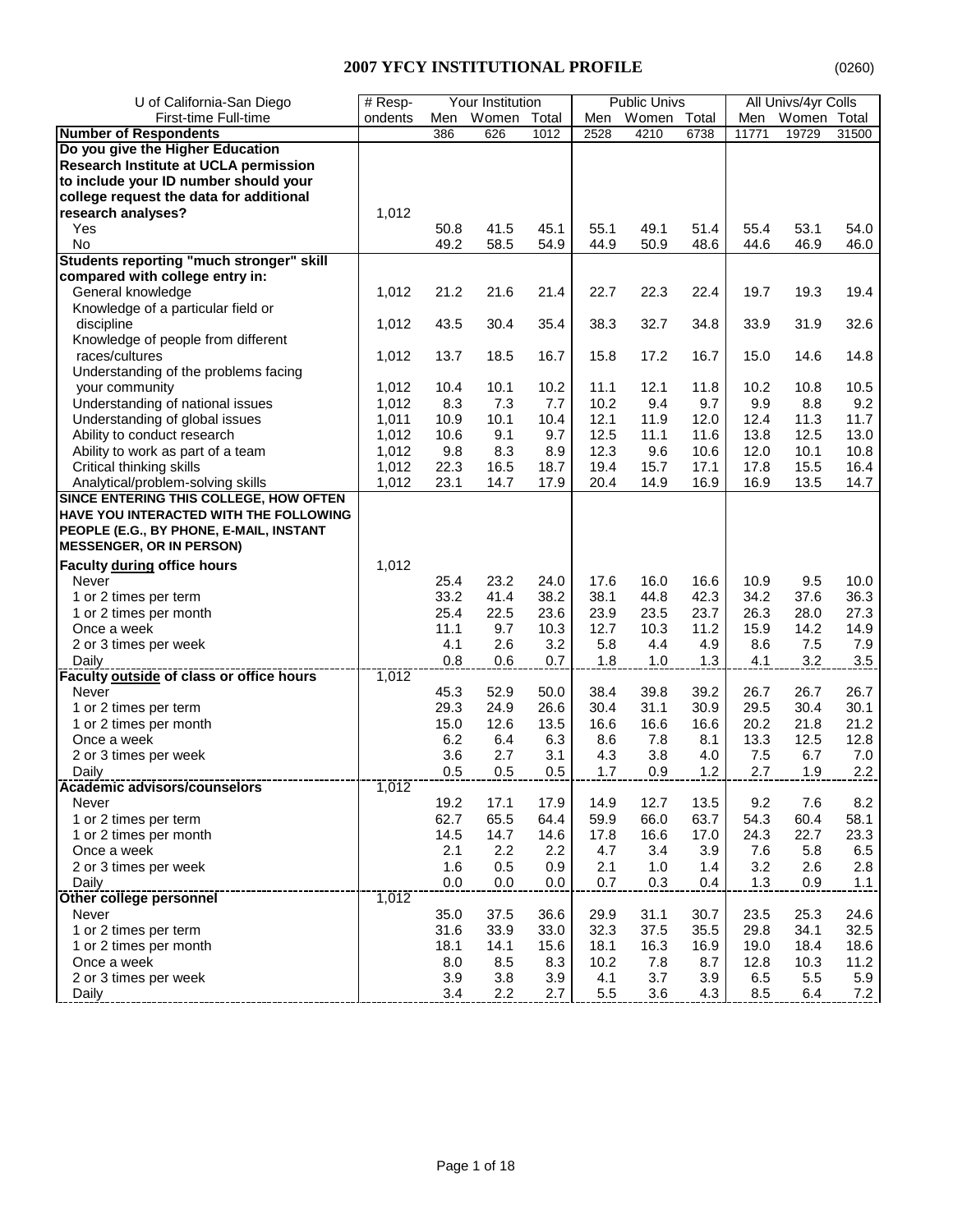| U of California-San Diego                | $#$ Resp- |      | Your Institution |         |      | <b>Public Univs</b> |      |      | All Univs/4yr Colls |      |
|------------------------------------------|-----------|------|------------------|---------|------|---------------------|------|------|---------------------|------|
| First-time Full-time                     | ondents   | Men  | Women Total      |         | Men  | Women Total         |      |      | Men Women Total     |      |
| SINCE ENTERING THIS COLLEGE, HOW OFTEN   |           |      |                  |         |      |                     |      |      |                     |      |
| HAVE YOU INTERACTED WITH THE FOLLOWING   |           |      |                  |         |      |                     |      |      |                     |      |
| PEOPLE (E.G., BY PHONE, E-MAIL, INSTANT  |           |      |                  |         |      |                     |      |      |                     |      |
| <b>MESSENGER, OR IN PERSON)</b>          |           |      |                  |         |      |                     |      |      |                     |      |
| <b>Close friends at this institution</b> | 1,012     |      |                  |         |      |                     |      |      |                     |      |
| Never                                    |           | 2.8  | 1.8              | $2.2\,$ | 1.7  | 1.5                 | 1.5  | 2.0  | 1.5                 | 1.7  |
| 1 or 2 times per term                    |           | 3.4  | 2.7              | 3.0     | 2.4  | 1.5                 | 1.8  | 1.8  | 1.3                 | 1.5  |
| 1 or 2 times per month                   |           | 4.7  | 5.6              | 5.2     | 3.5  | 2.5                 | 2.9  | 2.6  | 1.9                 | 2.2  |
| Once a week                              |           | 7.8  | 8.1              | 8.0     | 5.9  | 6.0                 | 5.9  | 5.3  | 4.3                 | 4.7  |
| 2 or 3 times per week                    |           | 17.6 | 16.6             | 17.0    | 13.6 | 12.7                | 13.0 | 11.1 | 9.4                 | 10.1 |
| Daily                                    |           | 63.7 | 65.2             | 64.6    | 73.0 | 76.0                | 74.8 | 77.2 | 81.6                | 79.9 |
| Close friends not at this institution    | 1,011     |      |                  |         |      |                     |      |      |                     |      |
| Never                                    |           | 4.2  | 3.2              | 3.6     | 3.3  | 2.2                 | 2.6  | 3.3  | 2.0                 | 2.5  |
| 1 or 2 times per term                    |           | 13.8 | 11.2             | 12.2    | 11.6 | 8.6                 | 9.7  | 9.8  | 7.2                 | 8.2  |
| 1 or 2 times per month                   |           | 22.6 | 17.4             | 19.4    | 21.6 | 17.0                | 18.7 | 16.7 | 13.1                | 14.5 |
| Once a week                              |           | 15.6 | 19.0             | 17.7    | 16.7 | 16.2                | 16.4 | 16.8 | 15.4                | 15.9 |
| 2 or 3 times per week                    |           | 20.5 | 22.7             | 21.9    | 22.3 | 25.5                | 24.3 | 24.6 | 27.2                | 26.2 |
| Daily                                    |           | 23.4 | 26.5             | 25.3    | 24.4 | 30.5                | 28.2 | 28.7 | 35.2                | 32.8 |
| Your family                              | 1,012     |      |                  |         |      |                     |      |      |                     |      |
| Never                                    |           | 2.3  | 1.9              | 2.1     | 1.4  | 0.8                 | 1.1  | 1.5  | 0.8                 | 1.0  |
| 1 or 2 times per term                    |           | 13.0 | 9.9              | 11.1    | 9.7  | 6.3                 | 7.6  | 7.6  | 5.0                 | 6.0  |
| 1 or 2 times per month                   |           | 17.1 | 12.0             | 13.9    | 17.7 | 12.4                | 14.4 | 13.8 | 8.6                 | 10.6 |
| Once a week                              |           | 22.8 | 16.3             | 18.8    | 22.4 | 13.0                | 16.5 | 21.2 | 13.0                | 16.0 |
| 2 or 3 times per week                    |           | 20.7 | 27.3             | 24.8    | 27.0 | 27.0                | 27.0 | 27.3 | 26.4                | 26.7 |
| Daily                                    |           | 24.1 | 32.6             | 29.3    | 21.7 | 40.5                | 33.5 | 28.6 | 46.2                | 39.6 |
| Graduate students/teaching assistants    | 1,011     |      |                  |         |      |                     |      |      |                     |      |
| Never                                    |           | 9.8  | 10.7             | 10.4    | 13.9 | 12.7                | 13.2 | 37.7 | 41.5                | 40.1 |
| 1 or 2 times per term                    |           | 21.2 | 17.6             | 19.0    | 19.2 | 20.3                | 19.9 | 17.4 | 17.4                | 17.4 |
| 1 or 2 times per month                   |           | 13.2 | 16.5             | 15.2    | 15.9 | 17.1                | 16.7 | 13.6 | 12.3                | 12.8 |
| Once a week                              |           | 28.5 | 27.7             | 28.0    | 25.6 | 25.2                | 25.3 | 16.5 | 15.5                | 15.9 |
| 2 or 3 times per week                    |           | 22.5 | 22.1             | 22.3    | 19.7 | 19.6                | 19.6 | 11.0 | 10.1                | 10.4 |
| Daily                                    |           | 4.7  | $5.4$            | 5.1     | 5.6  | 5.2                 | 5.3  | 3.8  | 3.2                 | 3.4  |
| Close friends from your high school      | 1,012     |      |                  |         |      |                     |      |      |                     |      |
| Never                                    |           | 9.3  | 8.0              | 8.5     | 5.1  | 4.5                 | 4.7  | 5.9  | 4.8                 | 5.2  |
| 1 or 2 times per term                    |           | 14.0 | 13.9             | 13.9    | 12.7 | 11.4                | 11.9 | 12.6 | 10.6                | 11.3 |
| 1 or 2 times per month                   |           | 24.1 | 19.3             | 21.1    | 20.2 | 19.1                | 19.5 | 18.1 | 17.1                | 17.4 |
| Once a week                              |           | 15.0 | 19.3             | 17.7    | 16.5 | 16.5                | 16.5 | 17.0 | 16.2                | 16.5 |
| 2 or 3 times per week                    |           | 20.5 | 21.1             | 20.8    | 21.8 | 24.3                | 23.3 | 22.3 | 25.2                | 24.1 |
| Daily                                    |           | 17.1 | 18.4             | 17.9    | 23.7 | 24.2                | 24.0 | 24.0 | 26.1                | 25.3 |
| Do you have any concern about your       |           |      |                  |         |      |                     |      |      |                     |      |
| ability to finance your college          |           |      |                  |         |      |                     |      |      |                     |      |
| education?                               | 1,012     |      |                  |         |      |                     |      |      |                     |      |
| None (I am confident that I will have    |           |      |                  |         |      |                     |      |      |                     |      |
| sufficient funds)                        |           | 29.5 | 21.6             | 24.6    | 33.7 | 27.3                | 29.7 | 35.1 | 26.8                | 29.9 |
| Some (but I probably will have enough    |           |      |                  |         |      |                     |      |      |                     |      |
| funds)                                   |           | 54.1 | 55.9             | 55.2    | 53.3 | 56.0                | 55.0 | 50.9 | 55.5                | 53.8 |
| Major (not sure I will have enough       |           |      |                  |         |      |                     |      |      |                     |      |
| funds to complete college)               |           | 16.3 | 22.5             | 20.2    | 13.0 | 16.7                | 15.3 | 14.0 | 17.7                | 16.3 |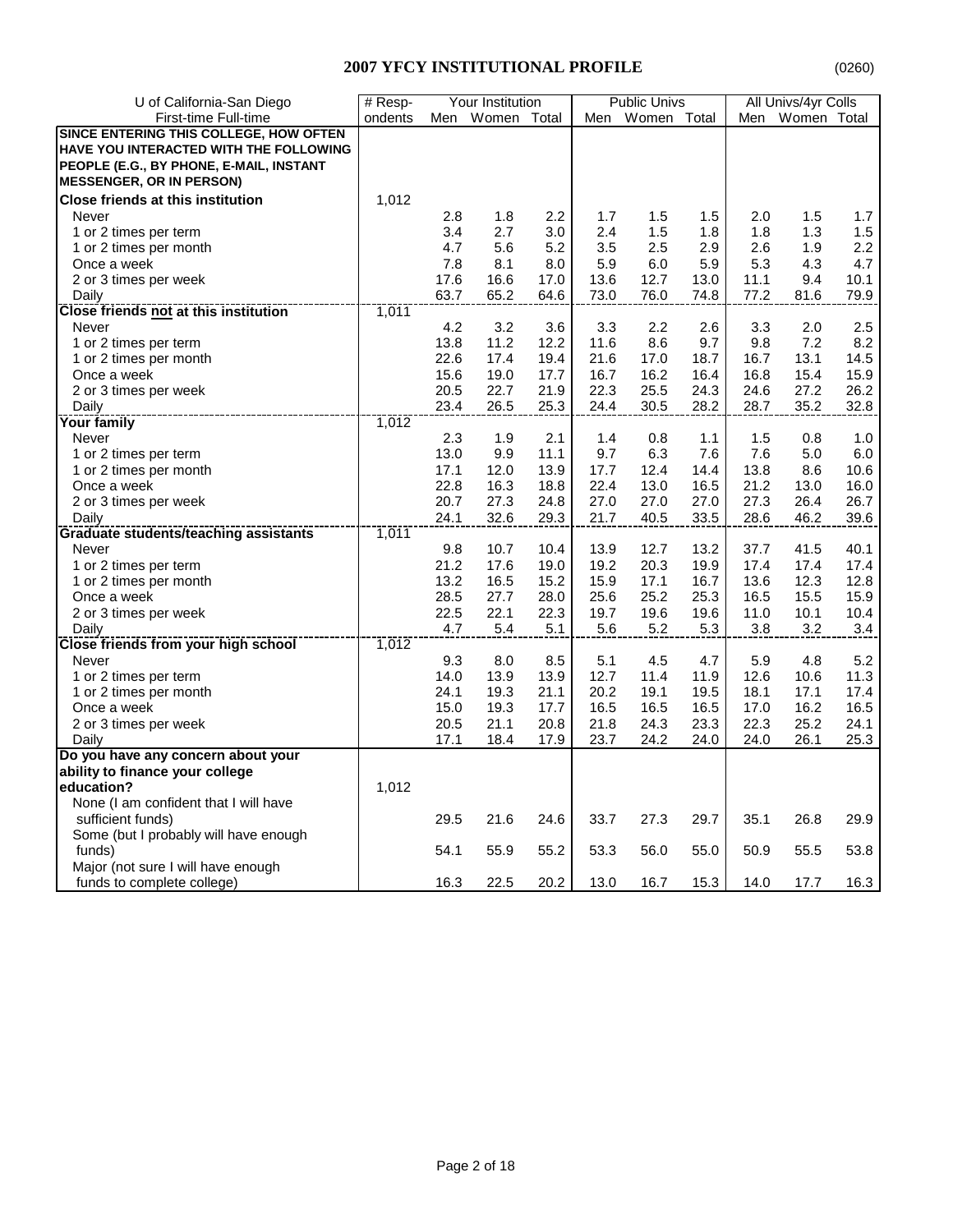| U of California-San Diego               | # Resp- |      | Your Institution |      |      | <b>Public Univs</b> |      |      | All Univs/4yr Colls |      |
|-----------------------------------------|---------|------|------------------|------|------|---------------------|------|------|---------------------|------|
| First-time Full-time                    | ondents |      | Men Women Total  |      |      | Men Women Total     |      |      | Men Women Total     |      |
| Students indicating that since entering |         |      |                  |      |      |                     |      |      |                     |      |
| this college, they felt: [1]            |         |      |                  |      |      |                     |      |      |                     |      |
| Lonely or homesick                      | 1,012   | 52.1 | 77.6             | 67.9 | 55.8 | 76.3                | 68.6 | 52.8 | 72.4                | 65.1 |
| Isolated from campus life               | 1,012   | 60.6 | 70.1             | 66.5 | 50.3 | 56.2                | 54.0 | 46.7 | 52.1                | 50.1 |
| Unsafe on this campus                   | 1,012   | 8.0  | 27.0             | 19.8 | 14.2 | 35.3                | 27.4 | 12.6 | 25.4                | 20.6 |
| Worried about your health               | 1,012   | 41.2 | 57.3             | 51.2 | 37.6 | 54.6                | 48.3 | 35.2 | 51.4                | 45.4 |
| That your courses inspired you to think |         |      |                  |      |      |                     |      |      |                     |      |
| in new ways                             | 1,012   | 86.5 | 88.7             | 87.8 | 83.5 | 89.5                | 87.3 | 84.7 | 90.5                | 88.3 |
| That your job responsibilities          |         |      |                  |      |      |                     |      |      |                     |      |
| interfered with your schoolwork         | 1,012   | 38.6 | 42.8             | 41.2 | 29.7 | 34.2                | 32.5 | 32.3 | 37.0                | 35.2 |
| That your schoolwork interfered with    |         |      |                  |      |      |                     |      |      |                     |      |
| your job responsibilities               | 1,012   | 30.1 | 32.4             | 31.5 | 24.7 | 25.7                | 25.3 | 26.8 | 28.7                | 28.0 |
| That your family responsibilities       |         |      |                  |      |      |                     |      |      |                     |      |
| interfered with your schoolwork         | 1,011   | 34.7 | 40.6             | 38.4 | 30.1 | 35.2                | 33.3 | 29.5 | 34.9                | 32.9 |
| That your social life interfered with   |         |      |                  |      |      |                     |      |      |                     |      |
| your schoolwork                         | 1,012   | 66.6 | 73.2             | 70.7 | 70.8 | 71.3                | 71.1 | 70.1 | 70.4                | 70.3 |
| Family support to succeed               | 1,012   | 83.7 | 90.6             | 87.9 | 86.6 | 92.4                | 90.2 | 86.5 | 91.5                | 89.7 |
| How would you characterize your         |         |      |                  |      |      |                     |      |      |                     |      |
| political views?                        | 1,010   |      |                  |      |      |                     |      |      |                     |      |
| Far left                                |         | 6.0  | 3.7              | 4.6  | 3.8  | 2.4                 | 2.9  | 4.1  | 3.0                 | 3.4  |
| Liberal                                 |         | 36.2 | 43.6             | 40.8 | 25.6 | 34.5                | 31.2 | 25.6 | 32.8                | 30.1 |
| Middle-of-the-road                      |         | 43.2 | 42.2             | 42.6 | 41.0 | 40.4                | 40.6 | 41.4 | 40.3                | 40.7 |
| Conservative                            |         | 13.8 | 10.4             | 11.7 | 27.2 | 21.8                | 23.8 | 26.3 | 22.8                | 24.1 |
| Far right                               |         | 0.8  | 0.2              | 0.4  | 2.3  | 0.9                 | 1.4  | 2.6  | 1.0                 | 1.6  |
| <b>Students reporting they were</b>     |         |      |                  |      |      |                     |      |      |                     |      |
| "satisfied" or "very satisfied"         |         |      |                  |      |      |                     |      |      |                     |      |
| with each of the following at           |         |      |                  |      |      |                     |      |      |                     |      |
| this institution: [2]                   |         |      |                  |      |      |                     |      |      |                     |      |
| Your overall academic experience        | 1,012   | 79.5 | 73.6             | 75.9 | 81.3 | 82.5                | 82.0 | 80.0 | 83.6                | 82.3 |
| <b>Classroom facilities</b>             | 1,011   | 72.5 | 65.6             | 68.2 | 73.3 | 72.2                | 72.6 | 74.3 | 75.4                | 74.9 |
| Computer facilities/labs                | 923     | 80.0 | 78.3             | 79.0 | 78.8 | 80.4                | 79.8 | 76.1 | 77.9                | 77.2 |
| Library facilities and services         | 970     | 84.9 | 83.1             | 83.8 | 81.5 | 84.0                | 83.1 | 78.0 | 79.3                | 78.8 |
| Laboratory facilities and equipment     | 635     | 70.4 | 68.5             | 69.3 | 68.6 | 71.9                | 70.6 | 66.4 | 69.3                | 68.2 |
| Quality of computer training/assistance | 695     | 60.0 | 56.4             | 57.8 | 60.2 | 60.4                | 60.3 | 57.9 | 58.0                | 58.0 |
| Availability of Internet access         | 1,005   | 77.0 | 73.5             | 74.8 | 78.6 | 78.4                | 78.5 | 72.1 | 72.0                | 72.1 |
| Academic advising                       | 935     | 65.5 | 63.3             | 64.2 | 63.4 | 65.9                | 65.0 | 64.9 | 65.8                | 65.5 |
| Tutoring or other academic assistance   | 710     | 59.0 | 63.7             | 62.0 | 61.2 | 66.2                | 64.3 | 59.1 | 63.6                | 61.9 |
| Student housing facilities              | 828     | 55.7 | 49.9             | 52.1 | 57.9 | 60.3                | 59.4 | 53.7 | 58.1                | 56.4 |
| Student housing office/services         | 751     | 54.6 | 52.2             | 53.1 | 55.1 | 54.8                | 54.9 | 46.9 | 49.8                | 48.8 |
| Financial aid office                    | 628     | 48.7 | 49.7             | 49.4 | 47.2 | 50.0                | 48.9 | 47.4 | 48.0                | 47.8 |
| Financial aid package                   | 662     | 47.6 | 41.7             | 44.0 | 45.2 | 44.3                | 44.6 | 46.8 | 46.0                | 46.3 |
| Student health services                 | 656     | 52.3 | 57.3             | 55.5 | 55.5 | 56.7                | 56.2 | 53.4 | 51.5                | 52.2 |
| Psychological counseling services       | 309     | 29.0 | 41.1             | 36.2 | 34.7 | 40.3                | 38.0 | 35.7 | 39.1                | 37.7 |
| Recreational facilities                 | 880     | 75.7 | 81.5             | 79.2 | 84.4 | 86.8                | 85.9 | 69.0 | 70.2                | 69.7 |
| Orientation for new students            | 968     | 55.4 | 58.2             | 57.1 | 62.5 | 68.0                | 66.0 | 62.1 | 66.7                | 65.0 |
| Leadership opportunities                | 730     | 47.2 | 52.9             | 50.8 | 57.7 | 63.0                | 61.0 | 58.2 | 61.7                | 60.4 |
| Opportunities for community service     | 711     | 42.7 | 48.4             | 46.4 | 58.8 | 65.1                | 62.8 | 60.2 | 67.0                | 64.5 |

[1] Percentage marking "Frequently" or "Occasionally".

[2] Respondents marking "Can't rate/No experience" were not included in the computation of these results.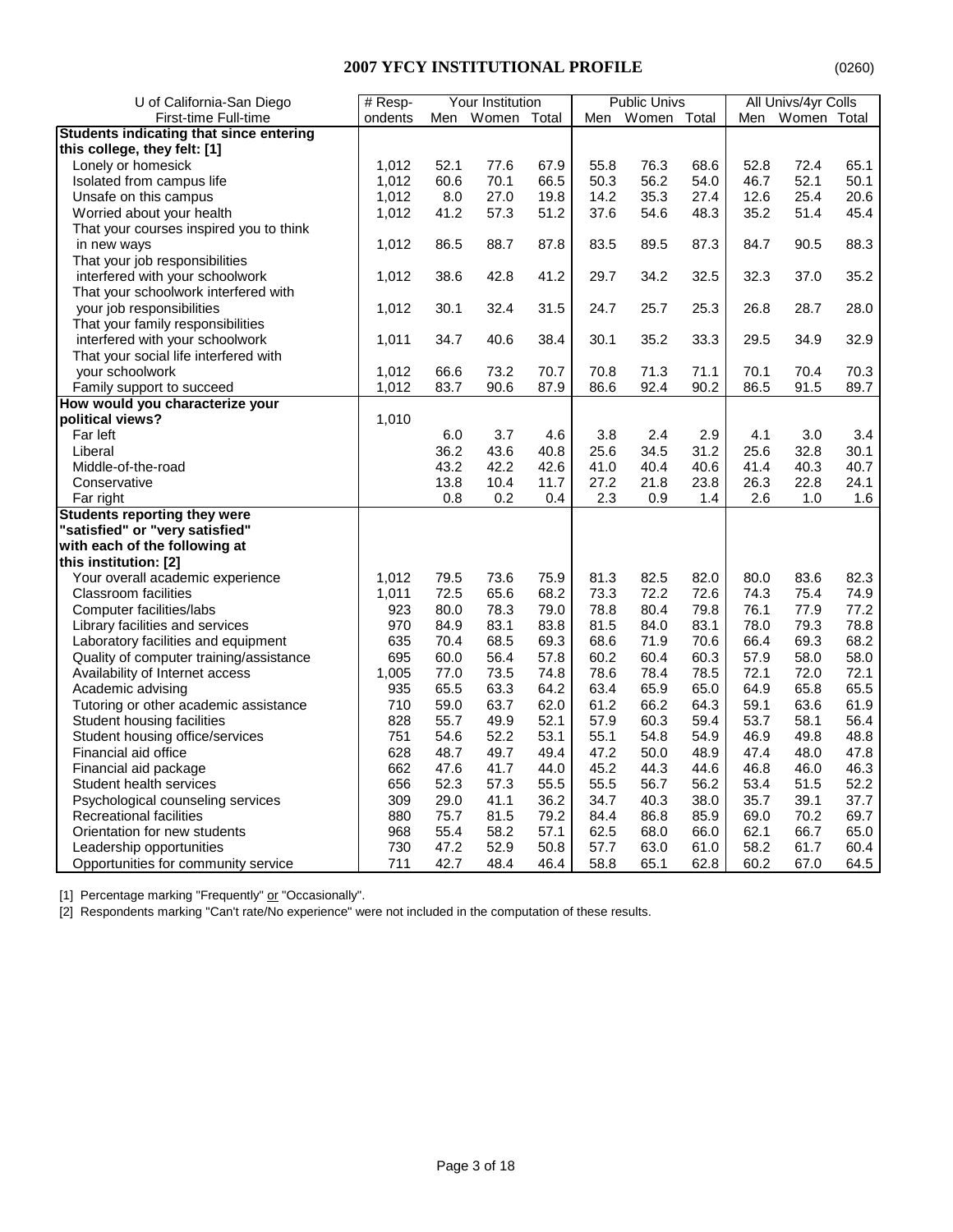| U of California-San Diego                | $#$ Resp- |      | <b>Your Institution</b> |      |      | <b>Public Univs</b> |      |      | All Univs/4yr Colls |       |
|------------------------------------------|-----------|------|-------------------------|------|------|---------------------|------|------|---------------------|-------|
| First-time Full-time                     | ondents   |      | Men Women Total         |      |      | Men Women Total     |      | Men  | Women Total         |       |
| <b>Students rating themselves "above</b> |           |      |                         |      |      |                     |      |      |                     |       |
| average" or "highest 10%" compared with  |           |      |                         |      |      |                     |      |      |                     |       |
| the average person their age in:         |           |      |                         |      |      |                     |      |      |                     |       |
| Academic ability                         | 1.012     | 77.5 | 65.8                    | 70.3 | 76.7 | 68.1                | 71.3 | 73.0 | 65.8                | 68.5  |
| Artistic ability                         | 1,012     | 37.8 | 34.2                    | 35.6 | 31.3 | 30.5                | 30.8 | 32.6 | 32.1                | 32.3  |
| Computer skills                          | 1,012     | 60.1 | 31.2                    | 42.2 | 59.9 | 33.5                | 43.4 | 54.4 | 32.8                | 40.8  |
| Cooperativeness                          | 1,012     | 76.7 | 74.9                    | 75.6 | 76.2 | 77.1                | 76.7 | 73.1 | 75.0                | 74.3  |
| Creativity                               | 1,011     | 62.6 | 53.2                    | 56.8 | 58.9 | 55.4                | 56.7 | 60.5 | 56.8                | 58.2  |
| Drive to achieve                         | 1,012     | 71.5 | 71.9                    | 71.7 | 69.8 | 75.3                | 73.2 | 67.4 | 73.7                | 71.3  |
| <b>Emotional health</b>                  | 1,012     | 61.1 | 49.2                    | 53.8 | 61.0 | 52.1                | 55.4 | 59.4 | 48.2                | 52.4  |
| Leadership ability                       | 1,012     | 65.3 | 55.4                    | 59.2 | 67.1 | 60.3                | 62.8 | 66.6 | 58.2                | 61.3  |
| Mathematical ability                     | 1,012     | 67.4 | 43.0                    | 52.3 | 63.0 | 43.7                | 50.9 | 54.9 | 39.0                | 44.9  |
| Physical health                          | 1,012     | 59.6 | 42.5                    | 49.0 | 60.3 | 44.4                | 50.4 | 61.9 | 42.9                | 50.0  |
| Public speaking ability                  | 1,012     | 43.8 | 38.0                    | 40.2 | 46.2 | 37.6                | 40.8 | 46.4 | 36.5                | 40.2  |
|                                          | 1,011     |      |                         |      | 31.8 |                     |      | 32.5 |                     | 33.0  |
| Religiousness                            |           | 20.3 | 25.9                    | 23.7 |      | 31.5                | 31.7 |      | 33.2                |       |
| Self-confidence (intellectual)           | 1,012     | 67.4 | 51.4                    | 57.5 | 71.4 | 56.0                | 61.8 | 69.3 | 53.4                | 59.3  |
| Self-confidence (social)                 | 1,012     | 50.8 | 45.0                    | 47.2 | 52.0 | 47.9                | 49.4 | 56.1 | 47.6                | 50.7  |
| Self-understanding                       | 1,012     | 69.4 | 59.9                    | 63.5 | 66.1 | 59.0                | 61.7 | 64.1 | 57.1                | 59.7  |
| Spirituality                             | 1,010     | 33.2 | 38.9                    | 36.7 | 40.4 | 41.5                | 41.1 | 41.4 | 41.1                | 41.2  |
| Understanding of others                  | 1,012     | 69.9 | 72.2                    | 71.3 | 68.9 | 70.9                | 70.1 | 68.0 | 70.6                | 69.6  |
| Writing ability                          | 1,012     | 52.8 | 48.2                    | 50.0 | 57.3 | 56.3                | 56.6 | 54.9 | 54.9                | 54.9  |
| SINCE ENTERING THIS COLLEGE, HOW HAS IT  |           |      |                         |      |      |                     |      |      |                     |       |
| <b>BEEN TO:</b>                          |           |      |                         |      |      |                     |      |      |                     |       |
| Understand what your professors expect   |           |      |                         |      |      |                     |      |      |                     |       |
| of you academically                      | 1,012     |      |                         |      |      |                     |      |      |                     |       |
| Very easy                                |           | 19.7 | 18.4                    | 18.9 | 22.9 | 23.1                | 23.0 | 22.8 | 23.4                | 23.2  |
| Somewhat easy                            |           | 54.1 | 54.5                    | 54.3 | 54.0 | 54.7                | 54.4 | 57.1 | 58.3                | 57.9  |
| Somewhat difficult                       |           | 24.1 | 24.4                    | 24.3 | 21.2 | 20.7                | 20.9 | 18.7 | 17.2                | 17.8  |
| Very difficult                           |           | 2.1  | 2.7                     | 2.5  | 2.0  | 1.6                 | 1.7  | 1.4  | 1.1                 | $1.2$ |
| Develop effective study skills           | 1,012     |      |                         |      |      |                     |      |      |                     |       |
| Very easy                                |           | 11.1 | 9.9                     | 10.4 | 12.0 | 11.5                | 11.7 | 12.5 | 13.8                | 13.3  |
| Somewhat easy                            |           | 38.9 | 34.3                    | 36.1 | 41.3 | 40.8                | 41.0 | 46.9 | 46.8                | 46.8  |
| Somewhat difficult                       |           | 42.7 | 46.6                    | 45.2 | 38.8 | 40.0                | 39.5 | 34.4 | 34.5                | 34.5  |
| Very difficult                           |           | 7.3  | 9.1                     | 8.4  | 8.0  | 7.7                 | 7.8  | 6.2  | 5.0                 | 5.4   |
| Adjust to the academic demands of        |           |      |                         |      |      |                     |      |      |                     |       |
| college                                  | 1,012     |      |                         |      |      |                     |      |      |                     |       |
| Very easy                                |           | 14.5 | 11.3                    | 12.5 | 16.1 | 14.1                | 14.9 | 17.7 | 17.0                | 17.2  |
| Somewhat easy                            |           | 39.1 | 36.4                    | 37.5 | 40.2 | 38.8                | 39.3 | 44.8 | 44.7                | 44.7  |
| Somewhat difficult                       |           | 37.0 | 41.7                    | 39.9 | 35.9 | 39.4                | 38.1 | 32.2 | 33.3                | 32.9  |
| Very difficult                           |           | 9.3  | 10.5                    | 10.1 | 7.7  | 7.7                 | 7.7  | 5.3  | $5.0$               | 5.1   |
| <b>Manage your time effectively</b>      | 1,011     |      |                         |      |      |                     |      |      |                     |       |
| Very easy                                |           | 10.4 | 6.1                     | 7.7  | 9.9  | 9.2                 | 9.4  | 11.3 | 11.1                | 11.1  |
| Somewhat easy                            |           | 29.8 | 27.4                    | 28.3 | 35.1 | 33.7                | 34.2 | 36.7 | 37.1                | 36.9  |
| Somewhat difficult                       |           | 44.0 | 48.8                    | 47.0 | 42.4 | 45.0                | 44.0 | 41.1 | 42.0                | 41.6  |
| Very difficult                           |           | 15.8 | 17.8                    | 17.0 | 12.6 | 12.2                | 12.3 | 10.9 | 9.9                 | 10.3  |
| Get to know faculty                      | 1,010     |      |                         |      |      |                     |      |      |                     |       |
| Very easy                                |           | 6.7  | 5.1                     | 5.7  | 8.9  | 7.1                 | 7.8  | 18.1 | 16.5                | 17.1  |
| Somewhat easy                            |           | 31.3 | 21.0                    | 25.0 | 39.7 | 34.8                | 36.6 | 49.3 | 48.1                | 48.5  |
| Somewhat difficult                       |           | 42.0 | 51.0                    | 47.5 | 38.8 | 43.3                | 41.6 | 27.0 | 29.3                | 28.5  |
| Very difficult                           |           | 19.9 | 22.9                    | 21.8 | 12.6 | 14.8                | 14.0 | 5.5  | 6.0                 | 5.9   |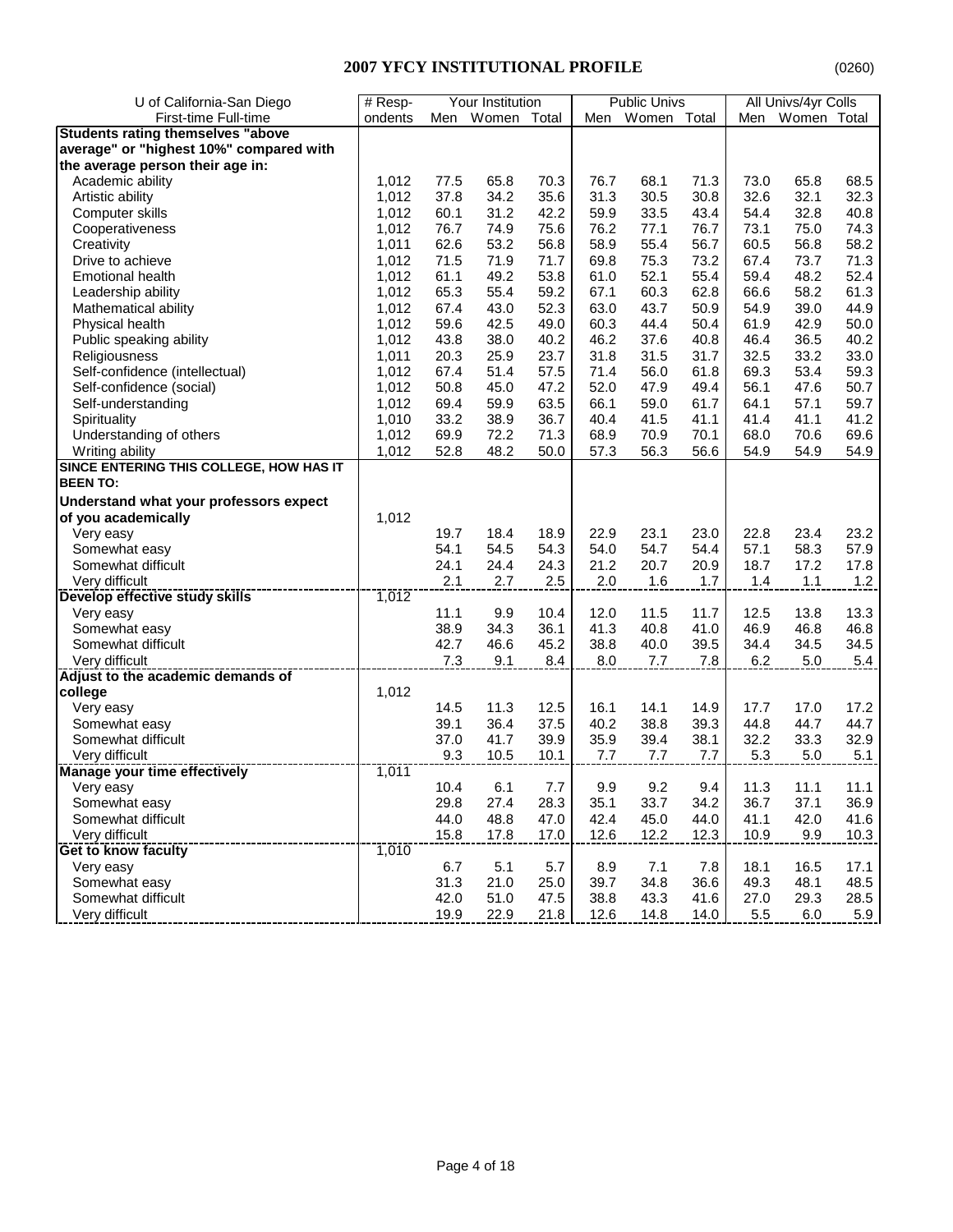| U of California-San Diego                                  | # Resp- |      | Your Institution |             |              | <b>Public Univs</b> |      |              | All Univs/4yr Colls |         |
|------------------------------------------------------------|---------|------|------------------|-------------|--------------|---------------------|------|--------------|---------------------|---------|
| First-time Full-time                                       | ondents |      | Men Women Total  |             |              | Men Women Total     |      |              | Men Women Total     |         |
| SINCE ENTERING THIS COLLEGE, HOW HAS IT                    |         |      |                  |             |              |                     |      |              |                     |         |
| <b>BEEN TO:</b>                                            |         |      |                  |             |              |                     |      |              |                     |         |
| Develop close friendships with:                            |         |      |                  |             |              |                     |      |              |                     |         |
| male students                                              | 1,012   |      |                  |             |              |                     |      |              |                     |         |
| Very easy                                                  |         | 39.4 | 28.1             | 32.4        | 41.8         | 36.5                | 38.5 | 45.0         | 35.3                | 38.9    |
|                                                            |         | 44.6 | 37.5             | 40.2        | 44.3         | 38.9                | 40.9 | 42.6         | 39.1                | 40.4    |
| Somewhat easy<br>Somewhat difficult                        |         | 10.9 | 26.7             |             | 10.8         | 19.0                | 15.9 | 10.1         | 18.7                | 15.5    |
|                                                            |         | 5.2  | 7.7              | 20.7<br>6.7 | 3.1          | 5.6                 | 4.7  | 2.3          | 6.9                 |         |
| Very difficult<br>---------------------<br>female students | 1,012   |      |                  |             |              |                     |      |              |                     | $5.2\,$ |
|                                                            |         | 30.3 | 30.4             | 30.3        | 33.3         | 39.1                | 36.9 | 38.7         | 44.5                | 42.3    |
| Very easy                                                  |         |      |                  |             |              |                     |      |              |                     |         |
| Somewhat easy                                              |         | 45.1 | 43.9             | 44.4        | 43.0<br>17.4 | 42.7                | 42.8 | 42.0<br>14.8 | 40.5                | 41.0    |
| Somewhat difficult                                         |         | 16.1 | 21.6             | 19.5        |              | 15.7                | 16.3 |              | 12.6                | 13.4    |
| Very difficult                                             |         | 8.5  | 4.2              | 5.8         | 6.3          | 2.5                 | 3.9  | 4.5          | 2.4                 | 3.2     |
| students of a different racial/                            |         |      |                  |             |              |                     |      |              |                     |         |
| ethnic group                                               | 1,012   |      |                  |             |              |                     |      |              |                     |         |
| Very easy                                                  |         | 36.8 | 33.2             | 34.6        | 31.9         | 32.0                | 32.0 | 33.9         | 33.6                | 33.7    |
| Somewhat easy                                              |         | 40.2 | 44.7             | 43.0        | 44.2         | 44.2                | 44.2 | 44.6         | 42.8                | 43.5    |
| Somewhat difficult                                         |         | 16.6 | 17.3             | 17.0        | 18.6         | 19.9                | 19.4 | 16.7         | 19.1                | 18.2    |
| Very difficult                                             |         | 6.5  | 4.8              | 5.4         | 5.2          | 3.9                 | 4.4  | 4.8          | 4.4                 | 4.6     |
| Utilize campus services available to<br>students           |         |      |                  |             |              |                     |      |              |                     |         |
|                                                            | 1,012   |      |                  |             |              |                     |      |              |                     |         |
| Very easy                                                  |         | 25.1 | 24.6             | 24.8        | 29.3         | 31.5                | 30.7 | 28.1         | 31.4                | 30.2    |
| Somewhat easy                                              |         | 59.1 | 57.0             | 57.8        | 57.5         | 55.8                | 56.4 | 57.8         | 56.4                | 56.9    |
| Somewhat difficult                                         |         | 13.2 | 16.0             | 14.9        | 11.7         | 11.5                | 11.6 | 12.3         | 11.1                | 11.6    |
| Very difficult                                             |         | 2.6  | 2.4              | 2.5         | 1.6          | 1.2                 | 1.3  | 1.7          | 1.1                 | 1.3     |
| <b>Students rating themselves "above</b>                   |         |      |                  |             |              |                     |      |              |                     |         |
| average" or "highest 10%" compared with                    |         |      |                  |             |              |                     |      |              |                     |         |
| the average person their age in:                           |         |      |                  |             |              |                     |      |              |                     |         |
| Ability to see the world from someone                      |         |      |                  |             |              |                     |      |              |                     |         |
| else's perspective                                         | 1,012   | 79.0 | 74.9             | 76.5        | 70.9         | 70.7                | 70.8 | 67.7         | 67.2                | 67.4    |
| Tolerance of others with different                         |         |      |                  |             |              |                     |      |              |                     |         |
| beliefs                                                    | 1,012   | 85.2 | 83.7             | 84.3        | 73.6         | 76.5                | 75.4 | 71.2         | 74.2                | 73.1    |
| Openness to having my own views                            |         |      |                  |             |              |                     |      |              |                     |         |
| challenged                                                 | 1,012   | 70.5 | 63.6             | 66.2        | 62.8         | 59.5                | 60.7 | 61.4         | 58.2                | 59.4    |
| Ability to discuss and negotiate                           |         |      |                  |             |              |                     |      |              |                     |         |
| controversial issues                                       | 1,012   | 74.1 | 63.9             | 67.8        | 69.6         | 60.5                | 63.9 | 69.2         | 58.7                | 62.6    |
| Ability to work cooperatively with                         |         |      |                  |             |              |                     |      |              |                     |         |
| diverse people<br>Since entering this college, how often   | 1,012   | 83.9 | 81.3             | 82.3        | 75.8         | 77.9                | 77.2 | 74.3         | 75.9                | 75.3    |
|                                                            |         |      |                  |             |              |                     |      |              |                     |         |
| have you:                                                  |         |      |                  |             |              |                     |      |              |                     |         |
| Attended a religious service                               | 1,012   | 34.5 | 42.8             | 39.6        | 50.3         | 54.3                | 52.8 | 52.8         | 58.0                | 56.0    |
| Felt bored in class [3]                                    | 1,012   | 39.4 | 43.1             | 41.7        | 43.9         | 42.0                | 42.7 | 40.9         | 38.1                | 39.1    |
| Participated in political demonstrations                   | 1,012   | 16.6 | 13.9             | 14.9        | 18.0         | 16.7                | 17.2 | 19.8         | 17.1                | 18.1    |
| Tutored another student                                    | 1,012   | 56.5 | 47.6             | 51.0        | 56.3         | 45.6                | 49.6 | 45.5         | 39.0                | 41.4    |
| Studied with other students                                | 1,012   | 91.7 | 92.3             | 92.1        | 90.5         | 92.9                | 92.0 | 89.2         | 91.8                | 90.8    |
| Been a guest in a professor's home                         | 1,012   | 4.1  | 3.5              | 3.8         | 9.0          | 5.3                 | 6.7  | 16.1         | 14.4                | 15.0    |
| Smoked cigarettes [3]                                      | 1,011   | 3.9  | 3.7              | 3.8         | 5.3          | 3.8                 | 4.3  | 7.2          | 5.2                 | 5.9     |
| Drank beer                                                 | 1,011   | 47.4 | 37.0             | 40.9        | 56.8         | 47.8                | 51.2 | 59.2         | 48.9                | 52.7    |
| Drank wine or liquor                                       | 1,011   | 50.5 | 51.5             | 51.1        | 57.1         | 60.1                | 59.0 | 59.4         | 59.0                | 59.2    |
| Felt overwhelmed by all you had to do [3]                  | 1,012   | 34.5 | 53.0             | 45.9        | 31.9         | 49.8                | 43.1 | 29.4         | 48.3                | 41.2    |
| Felt depressed [3]                                         | 1,012   | 9.8  | 18.8             | 15.4        | 9.8          | 14.4                | 12.7 | 9.1          | 13.3                | 11.7    |
| Performed volunteer work                                   | 1,012   | 36.8 | 47.8             | 43.6        | 47.1         | 60.7                | 55.6 | 53.3         | 63.7                | 59.8    |
| Played a musical instrument                                | 1,012   | 43.5 | 29.9             | 35.1        | 40.9         | 26.1                | 31.7 | 39.5         | 25.3                | 30.6    |

[3] Percentage marking "Frequently" only. All other results represent the percentage marking "Frequently" or "occasionally".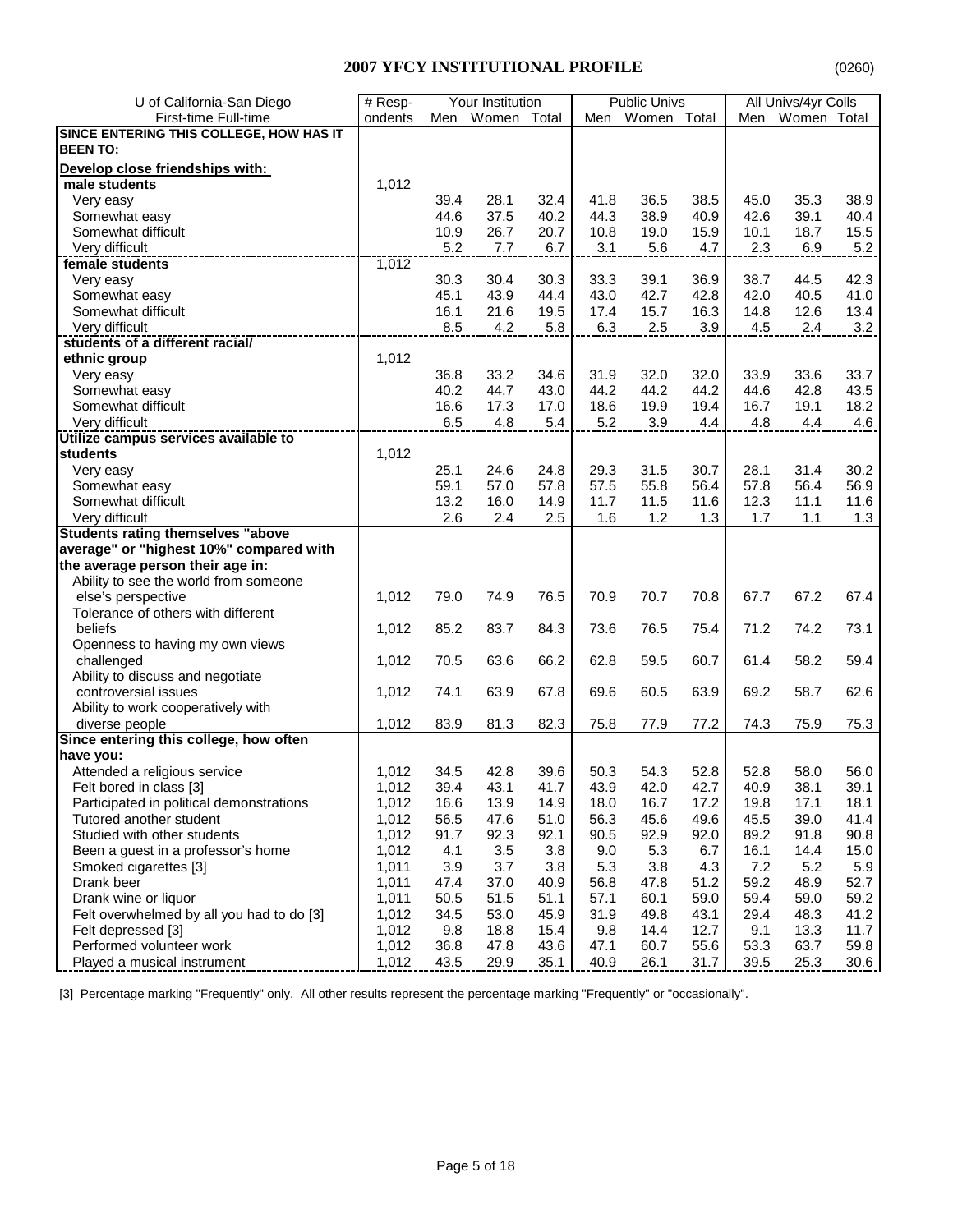| U of California-San Diego                   | # Resp- |      | Your Institution |      |      | <b>Public Univs</b> |      |      | All Univs/4yr Colls |      |
|---------------------------------------------|---------|------|------------------|------|------|---------------------|------|------|---------------------|------|
| First-time Full-time                        | ondents | Men  | Women Total      |      | Men  | Women Total         |      | Men  | Women Total         |      |
| Since entering this college, how often      |         |      |                  |      |      |                     |      |      |                     |      |
| have you:                                   |         |      |                  |      |      |                     |      |      |                     |      |
| Worked on a local, state, or national       |         |      |                  |      |      |                     |      |      |                     |      |
| political campaign                          | 1,011   | 6.0  | 6.5              | 6.3  | 9.1  | 6.6                 | 7.5  | 9.7  | 6.9                 | 7.9  |
| Socialized with someone of another          |         |      |                  |      |      |                     |      |      |                     |      |
| racial/ethnic group [3]                     | 1,012   | 66.1 | 71.7             | 69.6 | 51.6 | 55.8                | 54.2 | 50.5 | 53.1                | 52.1 |
| Came late to class                          | 1,012   | 75.1 | 70.3             | 72.1 | 68.0 | 62.2                | 64.4 | 68.2 | 58.8                | 62.3 |
| Used the Internet: [3]                      |         |      |                  |      |      |                     |      |      |                     |      |
| for research or homework                    | 1,012   | 74.9 | 81.5             | 79.0 | 76.6 | 84.4                | 81.5 | 75.0 | 84.8                | 81.1 |
| to read news sites                          | 1,012   | 55.7 | 48.1             | 51.0 | 54.1 | 49.6                | 51.3 | 52.1 | 48.6                | 49.9 |
| to read blogs                               | 1,012   | 36.3 | 43.0             | 40.4 | 33.0 | 41.0                | 38.0 | 31.8 | 40.5                | 37.2 |
| Performed community service as part of      |         |      |                  |      |      |                     |      |      |                     |      |
| class                                       | 1,012   | 7.8  | 12.3             | 10.6 | 18.4 | 23.4                | 21.5 | 29.4 | 31.7                | 30.8 |
| Discussed religion [3]                      | 1,012   | 18.9 | 21.7             | 20.7 | 19.4 | 22.6                | 21.4 | 24.5 | 28.2                | 26.8 |
| Discussed politics [3]                      | 1,012   | 21.5 | 19.3             | 20.2 | 22.2 | 18.9                | 20.2 | 23.7 | 20.8                | 21.9 |
| Maintained a healthy diet [3]               | 1,011   | 34.7 | 31.2             | 32.5 | 31.4 | 29.1                | 30.0 | 30.1 | 28.1                | 28.8 |
| Missed class because of illness [3]         | 1,012   | 4.7  | 4.3              | 4.4  | 3.3  | 3.7                 | 3.5  | 4.4  | 5.5                 | 5.1  |
| Slept 8 or more hours a day [3]             | 1,012   | 23.8 | 21.2             | 22.2 | 27.0 | 22.9                | 24.4 | 22.6 | 19.4                | 20.6 |
| SINCE ENTERING THIS COLLEGE, HOW MUCH       |         |      |                  |      |      |                     |      |      |                     |      |
| TIME HAVE YOU SPENT DURING A TYPICAL        |         |      |                  |      |      |                     |      |      |                     |      |
| <b>WEEK DOING THE FOLLOWING ACTIVITIES?</b> |         |      |                  |      |      |                     |      |      |                     |      |
| <b>Attending classes/labs</b>               | 1,012   |      |                  |      |      |                     |      |      |                     |      |
| None                                        |         | 1.3  | 0.6              | 0.9  | 1.0  | 0.6                 | 0.7  | 1.5  | 1.0                 | 1.2  |
| Less than 1 hour                            |         | 1.0  | 0.8              | 0.9  | 0.8  | 0.2                 | 0.4  | 0.7  | 0.3                 | 0.5  |
| 1 to 2 hours                                |         | 1.6  | 1.1              | 1.3  | 1.8  | 1.6                 | 1.6  | 2.2  | 1.7                 | 1.9  |
| 3 to 5 hours                                |         | 6.7  | 6.4              | 6.5  | 6.7  | 5.4                 | 5.9  | 6.8  | 5.2                 | 5.8  |
| 6 to 10 hours                               |         | 19.7 | 17.9             | 18.6 | 14.6 | 13.1                | 13.7 | 15.1 | 14.3                | 14.6 |
| 11 to 15 hours                              |         | 37.6 | 36.7             | 37.1 | 36.4 | 38.8                | 37.9 | 35.1 | 34.9                | 35.0 |
| 16 to 20 hours                              |         | 22.5 | 27.6             | 25.7 | 29.2 | 32.6                | 31.3 | 27.6 | 32.0                | 30.3 |
| Over 20 hours                               |         | 9.6  | 8.8              | 9.1  | 9.5  | 7.9                 | 8.5  | 11.0 | 10.7                | 10.8 |
| <b>Studying/homework</b>                    | 1,012   |      |                  |      |      |                     |      |      |                     |      |
| None                                        |         | 0.8  | 0.0              | 0.3  | 0.6  | 0.0                 | 0.3  | 0.7  | 0.1                 | 0.3  |
| Less than 1 hour                            |         | 0.5  | 0.6              | 0.6  | 2.0  | 0.4                 | 1.0  | 2.0  | 0.6                 | 1.1  |
| 1 to 2 hours                                |         | 6.7  | 3.4              | 4.6  | 9.9  | 4.5                 | 6.5  | 11.9 | 5.7                 | 8.0  |
| 3 to 5 hours                                |         | 26.4 | 25.9             | 26.1 | 28.2 | 25.9                | 26.8 | 31.8 | 26.0                | 28.1 |
| 6 to 10 hours                               |         | 31.9 | 38.3             | 35.9 | 30.3 | 35.7                | 33.7 | 29.4 | 35.5                | 33.2 |
| 11 to 15 hours                              |         | 16.6 | 17.1             | 16.9 | 13.7 | 17.1                | 15.8 | 12.5 | 17.1                | 15.4 |
| 16 to 20 hours                              |         | 8.8  | 7.8              | 8.2  | 7.6  | 9.0                 | 8.5  | 6.2  | 8.5                 | 7.7  |
| Over 20 hours                               |         | 8.3  | 6.9              | 7.4  | 7.7  | 7.5                 | 7.5  | 5.5  | 6.4                 | 6.1  |
| <b>Socializing with friends</b>             | 1,012   |      |                  |      |      |                     |      |      |                     |      |
| None                                        |         | 0.5  | 0.6              | 0.6  | 0.8  | 0.3                 | 0.5  | 0.8  | 0.4                 | 0.6  |
| Less than 1 hour                            |         | 1.6  | 2.4              | 2.1  | 1.8  | 1.5                 | 1.6  | 1.4  | 1.3                 | 1.4  |
| 1 to 2 hours                                |         | 7.8  | 6.9              | 7.2  | 6.1  | 6.4                 | 6.3  | 5.8  | 5.7                 | 5.7  |
| 3 to 5 hours                                |         | 22.0 | 25.1             | 23.9 | 17.8 | 19.1                | 18.6 | 16.9 | 17.7                | 17.4 |
| 6 to 10 hours                               |         | 30.8 | 33.1             | 32.2 | 28.2 | 30.2                | 29.4 | 26.7 | 29.0                | 28.1 |
| 11 to 15 hours                              |         | 14.8 | 15.2             | 15.0 | 16.8 | 17.9                | 17.5 | 17.2 | 18.2                | 17.8 |
| 16 to 20 hours                              |         | 9.6  | 6.5              | 7.7  | 11.0 | 10.4                | 10.6 | 11.5 | 11.3                | 11.4 |
| Over 20 hours                               |         | 13.0 | 10.2             | 11.3 | 17.5 | 14.1                | 15.4 | 19.7 | 16.5                | 17.7 |
|                                             |         |      |                  |      |      |                     |      |      |                     |      |

[3] Percentage marking "Frequently" only. All other results represent the percentage marking "Frequently" or "occasionally".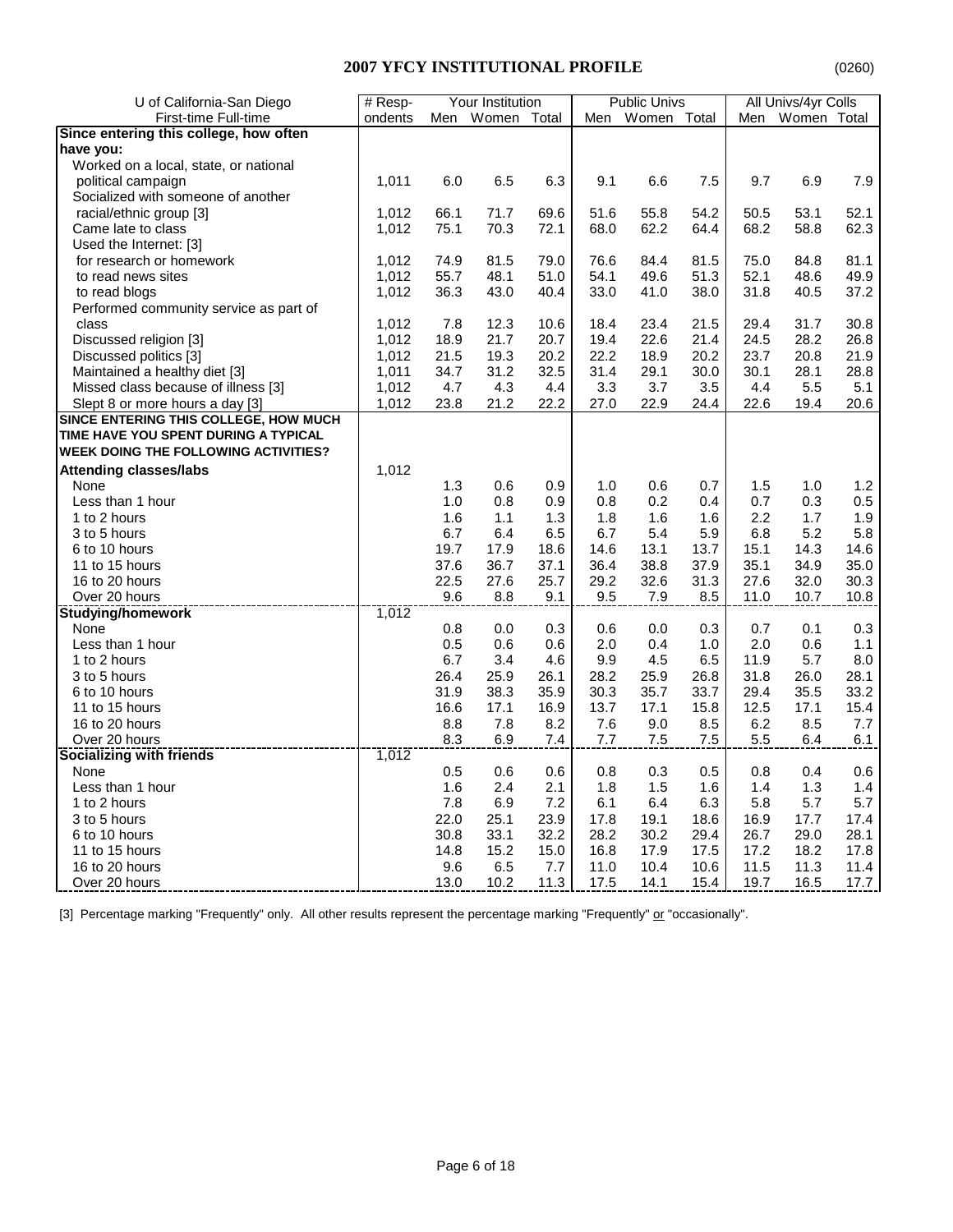| U of California-San Diego                   | # Resp- |            | Your Institution |      |      | <b>Public Univs</b> |      |       | All Univs/4yr Colls |         |
|---------------------------------------------|---------|------------|------------------|------|------|---------------------|------|-------|---------------------|---------|
| First-time Full-time                        | ondents | Men        | Women Total      |      | Men  | Women Total         |      | Men   | Women Total         |         |
| SINCE ENTERING THIS COLLEGE, HOW MUCH       |         |            |                  |      |      |                     |      |       |                     |         |
| TIME HAVE YOU SPENT DURING A TYPICAL        |         |            |                  |      |      |                     |      |       |                     |         |
| <b>WEEK DOING THE FOLLOWING ACTIVITIES?</b> |         |            |                  |      |      |                     |      |       |                     |         |
| <b>Exercising or sports</b>                 | 1,012   |            |                  |      |      |                     |      |       |                     |         |
| None                                        |         | 6.2        | 7.2              | 6.8  | 4.9  | 6.3                 | 5.8  | 4.9   | 7.8                 | 6.7     |
| Less than 1 hour                            |         | 10.1       | 15.3             | 13.3 | 9.4  | 13.5                | 11.9 | 8.8   | 13.7                | 11.9    |
| 1 to 2 hours                                |         | 20.7       | 27.2             | 24.7 | 19.8 | 24.8                | 22.9 | 18.3  | 23.5                | 21.6    |
| 3 to 5 hours                                |         | 30.1       | 33.5             | 32.2 | 31.6 | 33.9                | 33.0 | 27.0  | 30.4                | 29.1    |
| 6 to 10 hours                               |         | 21.8       | 12.5             | 16.0 | 22.1 | 15.1                | 17.7 | 21.7  | 15.3                | 17.7    |
| 11 to 15 hours                              |         | 6.7        | 2.2              | 4.0  | 6.5  | 3.4                 | 4.5  | 9.3   | 4.9                 | 6.5     |
| 16 to 20 hours                              |         | 2.3        | 1.4              | 1.8  | 3.3  | 1.5                 | 2.1  | 4.9   | 2.4                 | 3.3     |
| Over 20 hours                               |         | 2.1        | 0.6              | 1.2  | 2.4  | 1.6                 | 1.9  | 5.1   | 2.1                 | 3.2     |
| <b>Partying</b>                             | 7,011   |            |                  |      |      |                     |      |       |                     |         |
| None                                        |         | 30.1       | 39.4             | 35.8 | 27.4 | 31.2                | 29.8 | 24.2  | 30.2                | 28.0    |
| Less than 1 hour                            |         | 22.8       | 16.2             | 18.7 | 15.2 | 14.2                | 14.6 | 12.4  | 12.5                | 12.5    |
| 1 to 2 hours                                |         | 17.1       | 16.6             | 16.8 | 15.3 | 15.0                | 15.1 | 15.4  | 15.6                | 15.5    |
|                                             |         |            |                  |      |      |                     |      |       |                     |         |
| 3 to 5 hours                                |         | 18.1       | 18.6             | 18.4 | 20.3 | 22.1                | 21.4 | 22.3  | 22.4                | 22.4    |
| 6 to 10 hours                               |         | 8.5<br>2.1 | 8.2              | 8.3  | 13.2 | 11.7                | 12.2 | 15.4  | 13.4                | 14.1    |
| 11 to 15 hours                              |         |            | 0.8              | 1.3  | 4.5  | 4.1                 | 4.3  | 5.3   | 3.9                 | 4.4     |
| 16 to 20 hours                              |         | 0.5        | 0.2              | 0.3  | 1.8  | 1.2                 | 1.4  | 2.3   | 1.2                 | 1.6     |
| Over 20 hours                               |         | 0.8        | 0.2              | 0.4  | 2.3  | 0.6                 | 1.2  | 2.6   | 0.8                 | 1.5     |
| <b>Working (for pay) on campus</b>          | 1,012   |            |                  |      |      |                     |      |       |                     |         |
| None                                        |         | 77.5       | 77.2             | 77.3 | 80.4 | 81.4                | 81.1 | 74.4  | 73.6                | 73.9    |
| Less than 1 hour                            |         | 2.1        | 0.8              | 1.3  | 1.7  | 0.8                 | 1.1  | 1.3   | 0.8                 | 1.0     |
| 1 to 2 hours                                |         | 3.1        | 1.6              | 2.2  | 1.8  | 0.9                 | 1.3  | 2.9   | 2.1                 | 2.4     |
| 3 to 5 hours                                |         | 2.8        | 3.5              | 3.3  | 3.1  | 2.1                 | 2.5  | 5.5   | 5.2                 | 5.3     |
| 6 to 10 hours                               |         | 4.7        | 8.6              | 7.1  | 5.8  | 6.7                 | 6.3  | 8.5   | 10.4                | 9.7     |
| 11 to 15 hours                              |         | 5.7        | 5.3              | 5.4  | 4.3  | 4.9                 | 4.7  | 4.6   | 5.4                 | 5.1     |
| 16 to 20 hours                              |         | 3.6        | 2.7              | 3.1  | 2.1  | 2.6                 | 2.4  | 1.8   | 1.9                 | 1.8     |
| Over 20 hours                               |         | 0.5        | 0.3              | 0.4  | 0.8  | 0.6                 | 0.7  | $1.0$ | 0.6                 | 0.8     |
| <b>Working (for pay) off campus</b>         | 1,008   |            |                  |      |      |                     |      |       |                     |         |
| None                                        |         | 79.9       | 77.8             | 78.6 | 80.4 | 79.5                | 79.8 | 75.5  | 74.4                | 74.8    |
| Less than 1 hour                            |         | 2.6        | 1.0              | 1.6  | 2.1  | 0.9                 | 1.3  | 1.5   | 1.0                 | 1.2     |
| 1 to 2 hours                                |         | 1.8        | 1.1              | 1.4  | 2.1  | 1.5                 | 1.7  | 2.7   | 1.8                 | 2.1     |
| 3 to 5 hours                                |         | 2.1        | 4.0              | 3.3  | 3.6  | 2.5                 | 2.9  | 4.2   | 3.7                 | 3.9     |
| 6 to 10 hours                               |         | 3.4        | 3.8              | 3.7  | 3.5  | 3.9                 | 3.8  | 4.5   | 5.4                 | $5.0\,$ |
| 11 to 15 hours                              |         | 2.6        | 4.2              | 3.6  | 2.7  | 3.6                 | 3.3  | 3.3   | 4.4                 | 4.0     |
| 16 to 20 hours                              |         | 3.1        | 2.7              | 2.9  | 2.4  | 4.1                 | 3.5  | 3.3   | 4.5                 | 4.0     |
| Over 20 hours                               |         | 4.4        | 5.4              | 5.1  | 3.4  | 4.0                 | 3.8  | 5.1   | 4.9                 | 5.0     |
| <b>Student clubs and groups</b>             | 1,012   |            |                  |      |      |                     |      |       |                     |         |
| None                                        |         | 42.2       | 41.1             | 41.5 | 41.3 | 35.7                | 37.8 | 44.1  | 38.9                | 40.9    |
| Less than 1 hour                            |         | 13.2       | 11.0             | 11.9 | 11.1 | 11.3                | 11.3 | 10.7  | 11.9                | 11.5    |
| 1 to 2 hours                                |         | 18.7       | 20.4             | 19.8 | 19.2 | 21.7                | 20.8 | 18.7  | 22.0                | 20.8    |
| 3 to 5 hours                                |         | 14.5       | 18.4             | 16.9 | 15.2 | 18.7                | 17.4 | 14.7  | 17.4                | 16.4    |
| 6 to 10 hours                               |         | 7.0        | 5.9              | 6.3  | 7.4  | 7.8                 | 7.7  | 6.7   | 6.4                 | 6.5     |
| 11 to 15 hours                              |         | 2.6        | 2.1              | 2.3  | 2.5  | 2.9                 | 2.7  | 2.3   | 1.8                 | 2.0     |
| 16 to 20 hours                              |         | 0.8        | 0.8              | 0.8  | 1.2  | 0.9                 | 1.0  | 1.0   | 0.7                 | 0.8     |
| Over 20 hours                               |         | 1.0        | 0.3              | 0.6  | 2.2  | 1.0                 | 1.4  | 1.8   | 0.8                 | $1.2$   |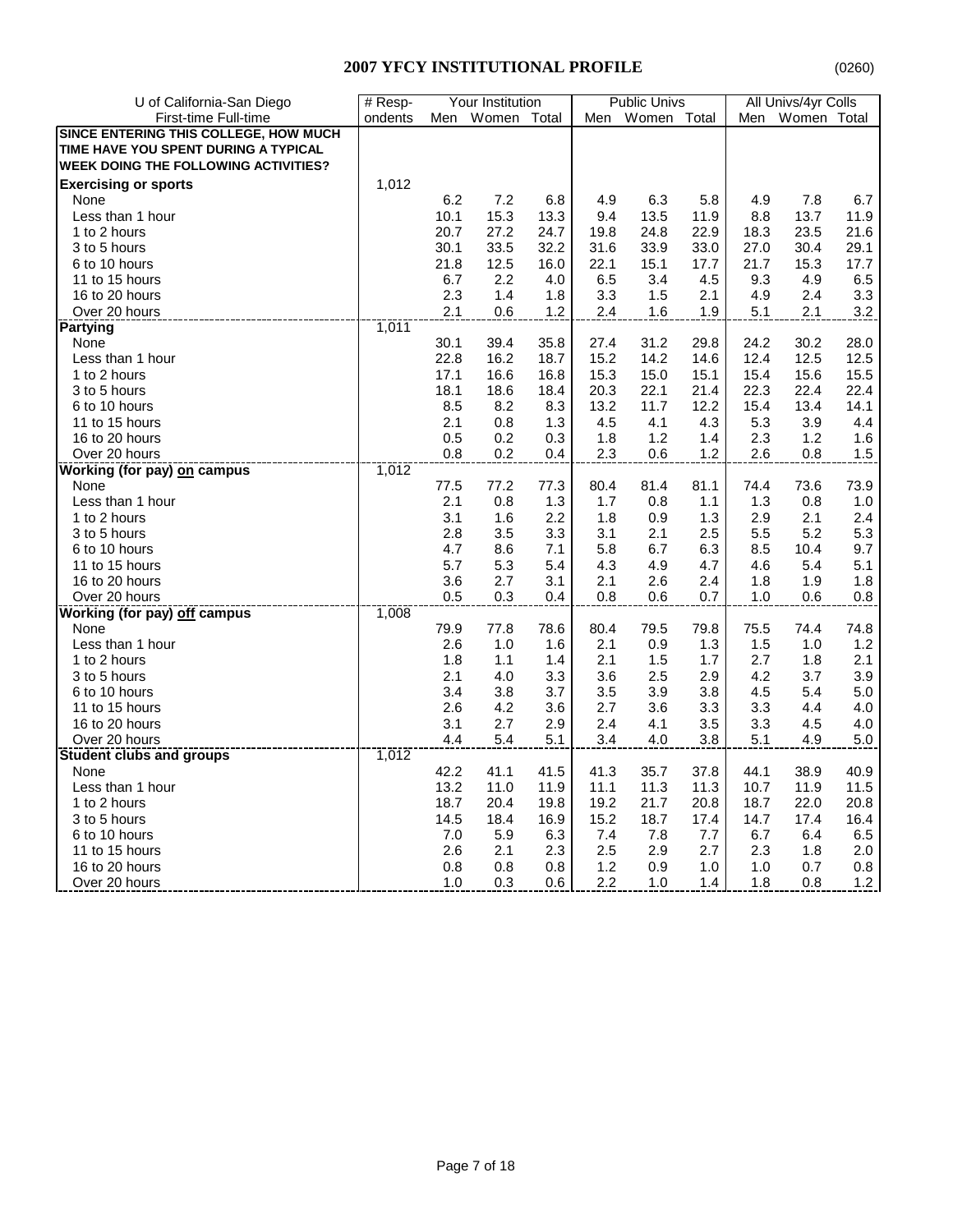| U of California-San Diego                   | # Resp- |      | Your Institution |      |      | <b>Public Univs</b> |      |      | All Univs/4yr Colls |         |
|---------------------------------------------|---------|------|------------------|------|------|---------------------|------|------|---------------------|---------|
| First-time Full-time                        | ondents | Men  | Women Total      |      | Men  | Women Total         |      | Men  | Women Total         |         |
| SINCE ENTERING THIS COLLEGE, HOW MUCH       |         |      |                  |      |      |                     |      |      |                     |         |
| TIME HAVE YOU SPENT DURING A TYPICAL        |         |      |                  |      |      |                     |      |      |                     |         |
| <b>WEEK DOING THE FOLLOWING ACTIVITIES?</b> |         |      |                  |      |      |                     |      |      |                     |         |
| <b>Watching TV</b>                          | 1,012   |      |                  |      |      |                     |      |      |                     |         |
| None                                        |         | 12.2 | 10.5             | 11.2 | 12.4 | 9.5                 | 10.6 | 13.1 | 12.3                | 12.6    |
| Less than 1 hour                            |         | 15.0 | 15.0             | 15.0 | 14.1 | 13.7                | 13.9 | 15.2 | 16.6                | 16.1    |
| 1 to 2 hours                                |         | 24.1 | 24.9             | 24.6 | 20.9 | 25.2                | 23.6 | 23.0 | 27.6                | 25.9    |
| 3 to 5 hours                                |         | 26.7 | 27.3             | 27.1 | 24.7 | 29.1                | 27.5 | 25.2 | 26.8                | 26.2    |
|                                             |         |      |                  |      |      |                     |      | 13.6 |                     | 12.2    |
| 6 to 10 hours                               |         | 14.5 | 15.3             | 15.0 | 15.6 | 15.5                | 15.6 |      | 11.3                |         |
| 11 to 15 hours                              |         | 4.4  | 4.6              | 4.5  | 6.8  | 3.9                 | 5.0  | 5.0  | 3.1                 | 3.8     |
| 16 to 20 hours                              |         | 1.6  | 1.0              | 1.2  | 2.3  | 1.2                 | 1.6  | 2.1  | 1.1                 | 1.5     |
| Over 20 hours                               | 1,012   | 1.6  | 1.3              | 1.4  | 3.3  | 1.7                 | 2.3  | 2.9  | 1.2                 | 1.8     |
| <b>Household/childcare duties</b>           |         |      |                  |      |      |                     |      |      |                     |         |
| None                                        |         | 49.0 | 47.9<br>18.2     | 48.3 | 60.9 | 49.5<br>19.1        | 53.8 | 65.8 | 54.0                | 58.4    |
| Less than 1 hour                            |         | 19.7 |                  | 18.8 | 14.9 |                     | 17.5 | 11.9 | 16.4                | 14.7    |
| 1 to 2 hours                                |         | 19.4 | 23.0             | 21.6 | 14.3 | 20.3                | 18.0 | 12.0 | 18.2                | 15.9    |
| 3 to 5 hours                                |         | 8.3  | 7.7              | 7.9  | 6.8  | 8.3                 | 7.8  | 6.6  | 7.9                 | 7.4     |
| 6 to 10 hours                               |         | 1.8  | 1.9              | 1.9  | 2.0  | 1.9                 | 1.9  | 2.2  | 2.2                 | 2.2     |
| 11 to 15 hours                              |         | 0.8  | 0.3              | 0.5  | 0.5  | 0.3                 | 0.4  | 0.7  | 0.5                 | 0.6     |
| 16 to 20 hours                              |         | 0.3  | 0.0              | 0.1  | 0.2  | 0.1                 | 0.1  | 0.3  | 0.2                 | 0.2     |
| Over 20 hours                               |         | 0.8  | 1.0              | 0.9  | 0.4  | 0.5                 | 0.4  | 0.5  | 0.5                 | 0.5     |
| <b>Reading for pleasure</b>                 | 1,012   |      |                  |      |      |                     |      |      |                     |         |
| None                                        |         | 42.2 | 42.8             | 42.6 | 41.4 | 39.7                | 40.3 | 42.3 | 40.0                | 40.8    |
| Less than 1 hour                            |         | 23.1 | 26.7             | 25.3 | 23.5 | 26.7                | 25.5 | 22.8 | 27.2                | 25.5    |
| 1 to 2 hours                                |         | 19.4 | 19.2             | 19.3 | 18.6 | 20.7                | 19.9 | 19.2 | 20.1                | 19.8    |
| 3 to 5 hours                                |         | 10.9 | 8.3              | 9.3  | 11.1 | 8.9                 | 9.7  | 10.1 | 8.8                 | 9.3     |
| 6 to 10 hours                               |         | 3.4  | 2.2              | 2.7  | 3.7  | 3.0                 | 3.2  | 3.8  | 2.9                 | 3.2     |
| 11 to 15 hours                              |         | 0.8  | 0.6              | 0.7  | 0.8  | 0.6                 | 0.7  | 0.9  | 0.6                 | 0.7     |
| 16 to 20 hours                              |         | 0.3  | 0.0              | 0.1  | 0.4  | 0.3                 | 0.3  | 0.4  | 0.2                 | 0.3     |
| Over 20 hours                               |         | 0.0  | 0.2              | 0.1  | 0.5  | 0.2                 | 0.3  | 0.5  | 0.2                 | 0.3     |
| <b>Playing video/computer games</b>         | 1,012   |      |                  |      |      |                     |      |      |                     |         |
| None                                        |         | 23.3 | 61.8             | 47.1 | 22.2 | 62.6                | 47.5 | 22.4 | 63.7                | 48.3    |
| Less than 1 hour                            |         | 15.3 | 17.7             | 16.8 | 15.4 | 17.1                | 16.4 | 17.6 | 17.1                | 17.3    |
| 1 to 2 hours                                |         | 21.5 | 12.3             | 15.8 | 21.5 | 11.8                | 15.4 | 21.8 | 11.2                | 15.1    |
| 3 to 5 hours                                |         | 21.5 | 4.8              | 11.2 | 21.1 | 5.7                 | 11.4 | 19.8 | 5.3                 | 10.7    |
| 6 to 10 hours                               |         | 9.1  | 2.6              | 5.0  | 11.6 | 2.0                 | 5.6  | 10.3 | 1.7                 | 4.9     |
| 11 to 15 hours                              |         | 4.4  | 0.5              | 2.0  | 4.1  | 0.3                 | 1.7  | 3.8  | 0.5                 | 1.7     |
| 16 to 20 hours                              |         | 2.3  | 0.3              | 1.1  | 1.6  | 0.3                 | 0.8  | 1.6  | 0.2                 | 0.7     |
| Over 20 hours                               |         | 2.6  | 0.0              | 1.0  | 2.6  | 0.3                 | 1.1  | 2.7  | 0.3                 | 1.2     |
| <b>Prayer/meditation</b>                    | 1,011   |      |                  |      |      |                     |      |      |                     |         |
| None                                        |         | 61.7 | 59.5             | 60.3 | 49.9 | 47.4                | 48.3 | 46.3 | 44.6                | 45.2    |
| Less than 1 hour                            |         | 21.5 | 23.4             | 22.7 | 25.7 | 28.1                | 27.2 | 26.8 | 28.9                | 28.1    |
| 1 to 2 hours                                |         | 12.2 | 11.8             | 12.0 | 15.1 | 16.7                | 16.1 | 16.4 | 17.6                | 17.2    |
| 3 to 5 hours                                |         | 3.4  | 3.5              | 3.5  | 6.3  | 5.5                 | 5.8  | 6.5  | 6.0                 | 6.2     |
| 6 to 10 hours                               |         | 1.0  | 1.6              | 1.4  | 1.8  | 1.9                 | 1.9  | 2.2  | 1.9                 | 2.0     |
| 11 to 15 hours                              |         | 0.0  | 0.2              | 0.1  | 0.6  | 0.2                 | 0.4  | 0.8  | 0.4                 | 0.6     |
| 16 to 20 hours                              |         | 0.0  | 0.0              | 0.0  | 0.2  | 0.1                 | 0.2  | 0.3  | 0.1                 | 0.2     |
| Over 20 hours                               |         | 0.3  | 0.0              | 0.1  | 0.4  | 0.1                 | 0.2  | 0.7  | 0.3                 | $0.5\,$ |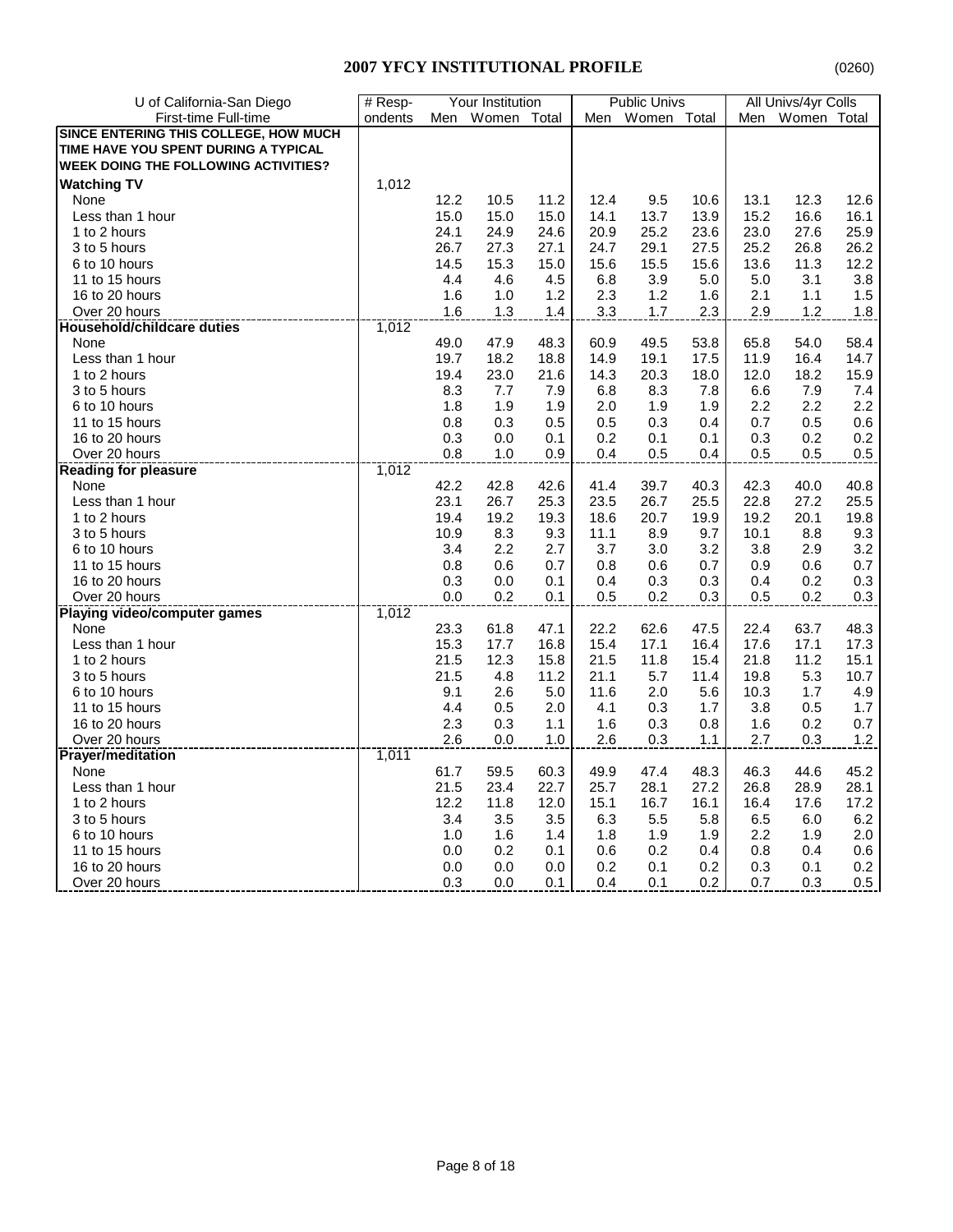| U of California-San Diego                   | $#$ Resp- |      | Your Institution |      |      | <b>Public Univs</b> |      |      | All Univs/4yr Colls |      |
|---------------------------------------------|-----------|------|------------------|------|------|---------------------|------|------|---------------------|------|
| First-time Full-time                        | ondents   | Men  | Women Total      |      |      | Men Women Total     |      | Men  | Women Total         |      |
| SINCE ENTERING THIS COLLEGE, HOW MUCH       |           |      |                  |      |      |                     |      |      |                     |      |
| TIME HAVE YOU SPENT DURING A TYPICAL        |           |      |                  |      |      |                     |      |      |                     |      |
| <b>WEEK DOING THE FOLLOWING ACTIVITIES?</b> |           |      |                  |      |      |                     |      |      |                     |      |
| Commuting                                   | 1,009     |      |                  |      |      |                     |      |      |                     |      |
| None                                        |           | 52.3 | 57.3             | 55.4 | 44.3 | 47.7                | 46.5 | 54.7 | 58.9                | 57.3 |
|                                             |           |      | 8.2              |      |      |                     |      |      |                     |      |
| Less than 1 hour                            |           | 13.0 |                  | 10.0 | 17.7 | 17.7                | 17.7 | 13.8 | 12.7<br>12.7        | 13.1 |
| 1 to 2 hours                                |           | 11.7 | 11.2             | 11.4 | 19.3 | 17.2                | 17.9 | 14.0 |                     | 13.2 |
| 3 to 5 hours                                |           | 15.3 | 14.8             | 15.0 | 12.3 | 11.2                | 11.6 | 10.1 | 9.2                 | 9.5  |
| 6 to 10 hours                               |           | 6.5  | 7.2              | 6.9  | 4.6  | 4.7                 | 4.7  | 4.9  | 4.3                 | 4.5  |
| 11 to 15 hours                              |           | 1.0  | 0.5              | 0.7  | 1.0  | 0.6                 | 0.8  | 1.2  | 1.1                 | 1.1  |
| 16 to 20 hours                              |           | 0.0  | 0.3              | 0.2  | 0.3  | 0.4                 | 0.4  | 0.6  | 0.4                 | 0.5  |
| Over 20 hours                               |           | 0.3  | 0.5              | 0.4  | 0.5  | 0.4                 | 0.5  | 0.8  | 0.7                 | 0.7  |
| <b>Online social networks (MySpace,</b>     |           |      |                  |      |      |                     |      |      |                     |      |
| Facebook, etc.)                             | 1,011     |      |                  |      |      |                     |      |      |                     |      |
| None                                        |           | 9.6  | 5.8              | 7.2  | 7.1  | 4.4                 | 5.4  | 8.4  | 4.9                 | 6.2  |
| Less than 1 hour                            |           | 19.2 | 11.0             | 14.1 | 17.8 | 9.8                 | 12.8 | 18.9 | 11.3                | 14.1 |
| 1 to 2 hours                                |           | 33.2 | 26.1             | 28.8 | 31.5 | 25.7                | 27.9 | 30.9 | 27.9                | 29.0 |
| 3 to 5 hours                                |           | 24.4 | 34.2             | 30.5 | 26.5 | 35.5                | 32.1 | 25.1 | 32.7                | 29.9 |
| 6 to 10 hours                               |           | 8.5  | 14.7             | 12.4 | 9.1  | 15.3                | 13.0 | 8.9  | 13.8                | 12.0 |
| 11 to 15 hours                              |           | 3.1  | 3.8              | 3.6  | 3.6  | 4.5                 | 4.2  | 3.3  | 4.4                 | 4.0  |
| 16 to 20 hours                              |           | 1.0  | 1.6              | 1.4  | 1.7  | 2.1                 | 2.0  | 1.6  | 2.1                 | 1.9  |
| Over 20 hours                               |           | 1.0  | 2.7              | 2.1  | 2.6  | 2.6                 | 2.6  | 2.9  | 2.9                 | 2.9  |
| Students indicating they "agree" or         |           |      |                  |      |      |                     |      |      |                     |      |
| "strongly agree" with the following:        |           |      |                  |      |      |                     |      |      |                     |      |
| I have felt discriminated against based     |           |      |                  |      |      |                     |      |      |                     |      |
| on my:                                      |           |      |                  |      |      |                     |      |      |                     |      |
| Race/ethnicity                              | 1,011     | 19.7 | 26.1             | 23.6 | 17.6 | 18.8                | 18.3 | 15.0 | 12.7                | 13.5 |
| Socio-economic status                       | 1,011     | 14.0 | 16.6             | 15.6 | 12.3 | 13.6                | 13.1 | 12.4 | 12.9                | 12.7 |
| Gender                                      | 1,011     | 10.1 | 18.6             | 15.3 | 10.4 | 19.2                | 15.9 | 10.0 | 15.2                | 13.3 |
| Religion                                    | 1,010     | 13.5 | 11.7             | 12.4 | 11.5 | 12.1                | 11.9 | 10.3 | 9.9                 | 10.0 |
| Sexual orientation                          | 1,011     | 4.1  | 2.2              | 3.0  | 5.7  | 2.7                 | 3.8  | 5.9  | 2.6                 | 3.8  |
| In class, I have heard faculty express      |           |      |                  |      |      |                     |      |      |                     |      |
| stereotypes about:                          |           |      |                  |      |      |                     |      |      |                     |      |
| Racial/ethnic groups                        | 1,011     | 23.3 | 33.3             | 29.5 | 20.8 | 26.8                | 24.5 | 20.0 | 21.6                | 21.0 |
| Women                                       | 1,011     | 22.0 | 28.6             | 26.1 | 19.6 | 26.9                | 24.2 | 20.0 | 23.5                | 22.2 |
| Men                                         | 1,011     | 22.5 | 25.1             | 24.1 | 20.4 | 22.6                | 21.7 | 20.5 | 19.5                | 19.9 |
| The admission/recruitment materials         |           |      |                  |      |      |                     |      |      |                     |      |
| portrayed this campus accurately            | 1,011     | 78.8 | 76.5             | 77.3 | 84.4 | 86.8                | 85.9 | 77.5 | 81.3                | 79.9 |
| I see myself as part of the campus          |           |      |                  |      |      |                     |      |      |                     |      |
| community                                   | 1,011     | 72.8 | 65.1             | 68.1 | 80.0 | 81.7                | 81.1 | 77.9 | 81.4                | 80.1 |
| The Faculty here are interested in:         |           |      |                  |      |      |                     |      |      |                     |      |
| students' academic problems                 | 1,011     | 82.9 | 79.0             | 80.5 | 79.8 | 81.5                | 80.9 | 84.7 | 88.0                | 86.8 |
| students' personal problems                 | 1,010     | 45.3 | 37.3             | 40.4 | 46.3 | 43.5                | 44.6 | 58.8 | 58.5                | 58.6 |
| The Staff here are interested in:           |           |      |                  |      |      |                     |      |      |                     |      |
| students' academic problems                 | 1,010     | 78.2 | 76.8             | 77.3 | 76.2 | 78.6                | 77.7 | 77.5 | 79.9                | 79.0 |
| students' personal problems                 | 1,010     | 56.5 | 52.1             | 53.8 | 56.7 | 55.0                | 55.6 | 61.5 | 61.8                | 61.7 |
| There is a lot of racial tension on         |           |      |                  |      |      |                     |      |      |                     |      |
| this campus                                 | 1,010     | 12.7 | 15.4             | 14.4 | 17.4 | 18.3                | 17.9 | 16.0 | 13.7                | 14.6 |
| I feel like I am just another number on     |           |      |                  |      |      |                     |      |      |                     |      |
| this campus                                 | 1,010     | 59.3 | 70.4             | 66.1 | 52.9 | 53.7                | 53.4 | 35.0 | 32.1                | 33.2 |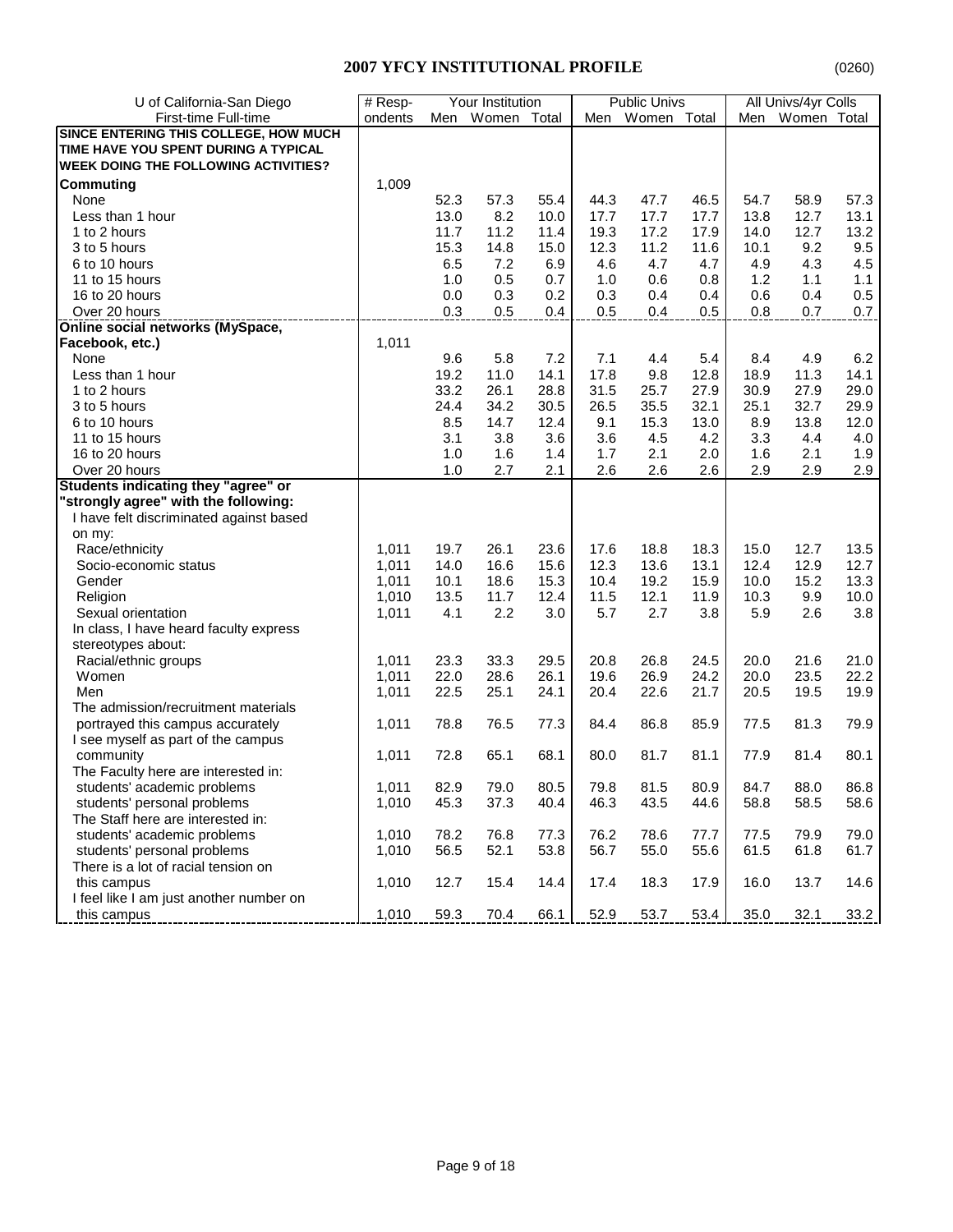| U of California-San Diego                | # Resp- |      | Your Institution |      |      | <b>Public Univs</b> |      |      | All Univs/4yr Colls |      |
|------------------------------------------|---------|------|------------------|------|------|---------------------|------|------|---------------------|------|
| First-time Full-time                     | ondents | Men  | Women Total      |      | Men  | Women Total         |      | Men  | Women Total         |      |
| Students indicating they "agree" or      |         |      |                  |      |      |                     |      |      |                     |      |
| "strongly agree" with the following:     |         |      |                  |      |      |                     |      |      |                     |      |
| I have been able to find a balance       |         |      |                  |      |      |                     |      |      |                     |      |
| between academics and                    |         |      |                  |      |      |                     |      |      |                     |      |
| extracurricular activities               | 1,011   | 70.2 | 65.4             | 67.3 | 73.2 | 75.4                | 74.5 | 73.8 | 76.9                | 75.8 |
| My college experiences have exposed me   |         |      |                  |      |      |                     |      |      |                     |      |
| to diverse opinions, cultures, and       |         |      |                  |      |      |                     |      |      |                     |      |
| values                                   | 1,011   | 79.5 | 82.7             | 81.5 | 81.1 | 85.3                | 83.7 | 77.3 | 80.3                | 79.2 |
| There is strong competition among        |         |      |                  |      |      |                     |      |      |                     |      |
| students for high grades                 | 1,011   | 83.9 | 85.1             | 84.7 | 72.9 | 72.8                | 72.8 | 59.7 | 59.0                | 59.3 |
| I feel a sense of belonging with this    |         |      |                  |      |      |                     |      |      |                     |      |
| college                                  | 1,011   | 72.5 | 65.8             | 68.3 | 79.2 | 80.1                | 79.8 | 76.7 | 80.0                | 78.8 |
| Students indicating they "very often"    |         |      |                  |      |      |                     |      |      |                     |      |
| or "often" experienced the following     |         |      |                  |      |      |                     |      |      |                     |      |
| with students from a racial/ethnic       |         |      |                  |      |      |                     |      |      |                     |      |
| group other than their own:              |         |      |                  |      |      |                     |      |      |                     |      |
| Dined or shared a meal                   | 1,011   | 65.3 | 70.6             | 68.5 | 50.7 | 51.4                | 51.1 | 49.4 | 48.0                | 48.5 |
| Had meaningful and honest discussions    |         |      |                  |      |      |                     |      |      |                     |      |
| about race/ethnic relations outside      |         |      |                  |      |      |                     |      |      |                     |      |
| of class                                 | 1,011   | 34.5 | 40.0             | 37.9 | 27.3 | 28.8                | 28.3 | 29.0 | 28.1                | 28.5 |
| Had guarded, cautious interactions       | 1,010   | 10.4 | 11.5             | 11.1 | 10.4 | 8.0                 | 8.9  | 11.8 | 8.1                 | 9.4  |
| Shared personal feelings and problems    | 1,010   | 39.7 | 54.4             | 48.8 | 29.4 | 41.5                | 37.0 | 30.2 | 40.2                | 36.5 |
| Had tense, somewhat hostile interactions | 1,011   | 7.3  | 5.3              | 6.0  | 6.6  | 4.2                 | 5.1  | 7.9  | 4.8                 | 6.0  |
| Had intellectual discussions outside of  |         |      |                  |      |      |                     |      |      |                     |      |
| class                                    | 1,010   | 51.4 | 48.0             | 49.3 | 37.4 | 37.2                | 37.3 | 35.7 | 35.3                | 35.4 |
| Felt insulted or threatened because of   |         |      |                  |      |      |                     |      |      |                     |      |
| race/ethnicity                           | 1,010   | 4.9  | 5.3              | 5.1  | 5.3  | 3.5                 | 4.2  | 6.4  | 3.3                 | 4.5  |
| Studied or prepared for class            | 1,010   | 56.9 | 59.0             | 58.2 | 39.2 | 41.4                | 40.6 | 35.4 | 38.4                | 37.3 |
| Socialized or partied                    | 1,011   | 51.6 | 51.2             | 51.3 | 41.9 | 43.5                | 42.9 | 43.1 | 42.9                | 43.0 |
| Attended events sponsored by other       |         |      |                  |      |      |                     |      |      |                     |      |
| racial/ethnic groups                     | 1,011   | 16.8 | 21.0             | 19.4 | 13.1 | 14.0                | 13.7 | 16.6 | 17.2                | 17.0 |
| How many times in the past two weeks,    |         |      |                  |      |      |                     |      |      |                     |      |
| if any, have you had five or more        |         |      |                  |      |      |                     |      |      |                     |      |
| alcoholic drinks in a row?               | 1,011   |      |                  |      |      |                     |      |      |                     |      |
| None                                     |         | 67.9 | 75.7             | 72.7 | 58.8 | 68.1                | 64.6 | 54.8 | 64.2                | 60.7 |
| Once                                     |         | 13.2 | 10.7             | 11.7 | 12.4 | 11.5                | 11.8 | 11.6 | 12.0                | 11.8 |
| Twice                                    |         | 10.4 | 7.2              | 8.4  | 11.3 | 9.0                 | 9.9  | 10.9 | 10.2                | 10.5 |
| 3 to 5 times                             |         | 5.7  | 4.5              | 4.9  | 12.2 | 8.9                 | 10.2 | 15.1 | 10.4                | 12.2 |
| 6 to 9 times                             |         | 1.6  | 1.8              | 1.7  | 3.8  | 2.0                 | 2.7  | 4.9  | 2.2                 | 3.2  |
| 10 or more times                         |         | 1.3  | 0.2              | 0.6  | 1.5  | 0.5                 | 0.8  | 2.7  | 0.8                 | 1.5  |
| During the past year did you partici-    |         |      |                  |      |      |                     |      |      |                     |      |
| pate in or receive any of the following? |         |      |                  |      |      |                     |      |      |                     |      |
| A discussion with a parent or guardian   |         |      |                  |      |      |                     |      |      |                     |      |
| about alcohol before entering            |         |      |                  |      |      |                     |      |      |                     |      |
| college                                  | 1,010   | 36.1 | 38.9             | 37.8 | 51.1 | 51.3                | 51.3 | 52.4 | 52.9                | 52.7 |
| An on-line alcohol education program     |         |      |                  |      |      |                     |      |      |                     |      |
| sponsored by your college                | 1,011   | 41.2 | 46.2             | 44.3 | 38.2 | 45.1                | 42.5 | 34.4 | 34.7                | 34.6 |
| A live presentation about alcohol by     |         |      |                  |      |      |                     |      |      |                     |      |
| college officials                        | 1,011   | 14.0 | 14.7             | 14.4 | 34.6 | 34.8                | 34.7 | 42.0 | 39.3                | 40.3 |
| A live presentation about alcohol by     |         |      |                  |      |      |                     |      |      |                     |      |
| college students                         | 1,011   | 26.2 | 35.4             | 31.8 | 45.6 | 48.5                | 47.4 | 40.4 | 41.1                | 40.8 |
| Small group discussions about alcohol    | 1,011   | 15.3 | 19.2             | 17.7 | 31.7 | 32.4                | 32.1 | 35.0 | 34.7                | 34.8 |
| Written material about alcohol from      |         |      |                  |      |      |                     |      |      |                     |      |
| your college                             | 1,011   | 33.2 | 37.0             | 35.5 | 44.7 | 45.9                | 45.4 | 46.8 | 46.0                | 46.3 |
| Other alcohol education program          | 1,011   | 10.6 | 13.3             | 12.3 | 19.0 | 18.8                | 18.9 | 23.8 | 19.7                | 21.3 |
| No alcohol education program             | 1,010   | 22.9 | 21.1             | 21.8 | 17.6 | 15.2                | 16.1 | 19.0 | 18.9                | 18.9 |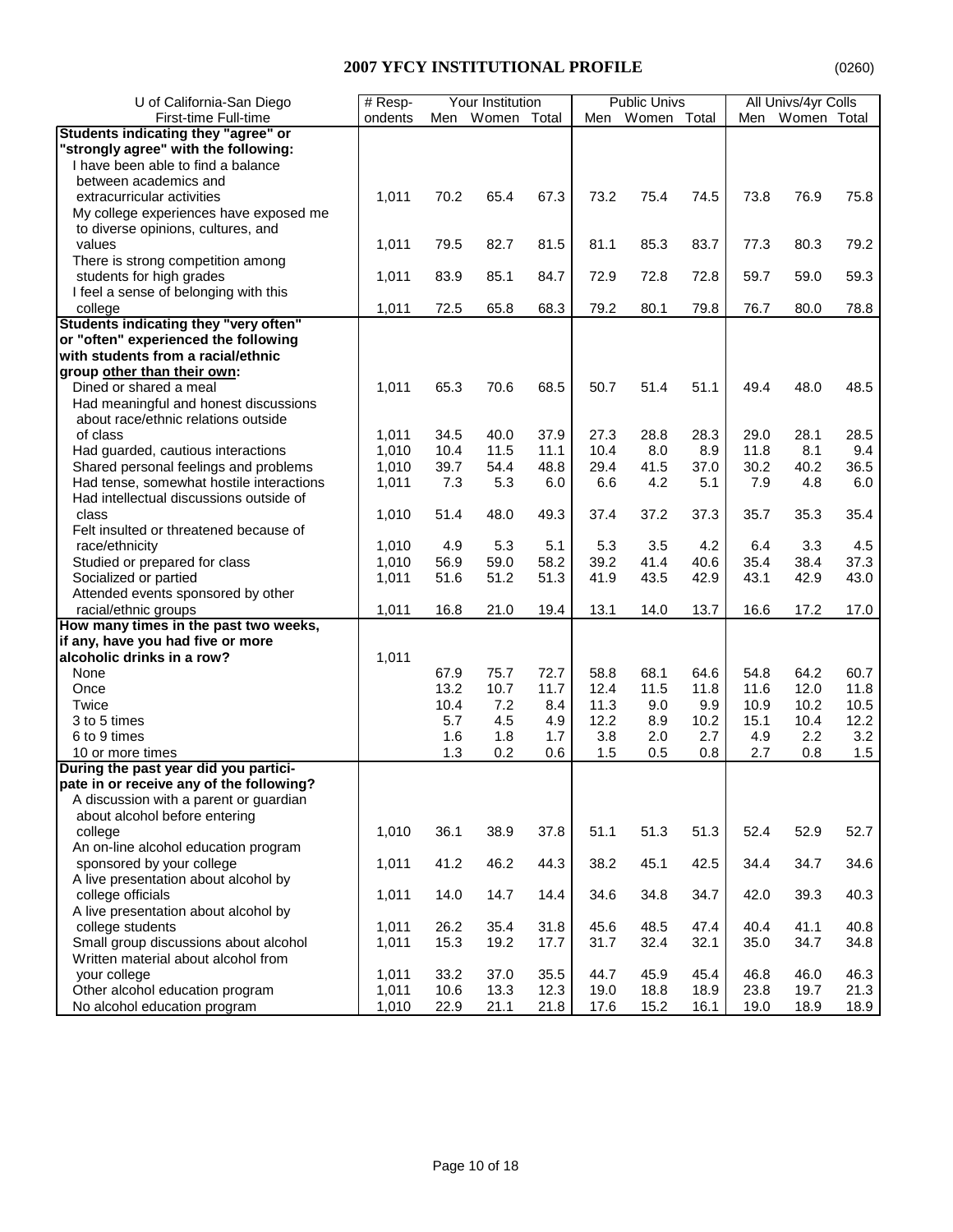| First-time Full-time<br>Women Total<br>Men Women Total<br>ondents<br>Men<br>Women Total<br>Men<br>Where did you primarily live while<br>attending college this past year?<br>1,012<br><b>On Campus</b><br><b>Special interest housing</b><br>First-year student housing<br>7.8<br>7.0<br>10.3<br>9.4<br>21.4<br>21.2<br>21.3<br>5.7<br>8.8<br>Cultural or minority student housing<br>0.0<br>0.0<br>0.4<br>0.3<br>0.2<br>0.3<br>0.0<br>0.4<br>0.4<br>0.2<br>2.0<br>Single-sex housing<br>0.1<br>0.9<br>1.6<br>1.3<br>1.2<br>2.4<br>0.0<br>Special academic program<br>0.0<br>0.0<br>1.5<br>2.3<br>2.0<br>1.3<br>2.0<br>1.8<br>0.0<br>Other special interest housing<br>0.2<br>1.3<br>1.1<br>0.3<br>0.2<br>1.4<br>1.2<br>1.1<br>1.1<br>Regular college housing<br>Residence hall<br>52.1<br>56.5<br>54.8<br>62.6<br>51.8<br>51.8<br>59.2<br>61.3<br>51.8<br>12.2<br>2.4<br>2.9<br>2.9<br>9.6<br>10.6<br>3.3<br>2.7<br>2.8<br>Apartment<br>0.2<br>Fraternity or sorority housing<br>0.0<br>0.0<br>0.9<br>0.2<br>0.5<br>0.1<br>0.0<br>0.3<br>0.7<br>Other residential housing<br>0.0<br>0.3<br>0.2<br>1.7<br>0.6<br>1.7<br>1.7<br>0.8<br><b>Off Campus</b><br>At home with family<br>7.8<br>9.3<br>8.7<br>5.9<br>5.9<br>12.7<br>13.0<br>6.1<br>13.5<br>0.3<br>0.2<br>Fraternity or sorority<br>0.2<br>0.4<br>0.2<br>0.3<br>0.2<br>0.1<br>0.1<br>Rented apartment or house<br>15.2<br>16.9<br>11.6<br>11.2<br>4.1<br>19.7<br>11.0<br>4.3<br>4.0<br>Other<br>2.1<br>0.8<br>1.3<br>2.2<br>1.8<br>2.0<br>1.0<br>0.9<br>0.9<br>Objectives considered to be "very<br>important" or "essential":<br>Becoming accomplished in one of the<br>performing arts (acting, dancing,<br>1,011<br>21.2<br>22.9<br>22.3<br>21.0<br>20.7<br>20.8<br>etc.)<br>17.8<br>18.3<br>18.1<br>Becoming an authority in my field<br>1,010<br>65.6<br>67.1<br>66.8<br>67.6<br>67.3<br>65.8<br>65.7<br>64.4<br>65.4<br>Obtaining recognition from my<br>colleagues for contributions to my<br>special field<br>62.7<br>59.5<br>60.7<br>59.2<br>58.3<br>58.6<br>59.6<br>59.0<br>59.2<br>1,011<br>21.1<br>23.3<br>Influencing the political structure<br>1,011<br>27.5<br>25.0<br>25.9<br>25.9<br>22.9<br>27.8<br>20.6<br>Influencing social values<br>1,011<br>45.6<br>53.8<br>50.6<br>44.4<br>50.4<br>48.1<br>46.3<br>50.7<br>49.1<br>Raising a family<br>1,011<br>72.3<br>77.3<br>76.2<br>77.0<br>76.1<br>70.7<br>73.3<br>74.3<br>74.6<br>Having administrative responsibility<br>for the work of others<br>46.1<br>45.4<br>41.3<br>43.2<br>1,011<br>43.5<br>47.7<br>47.0<br>46.0<br>46.4<br>72.3<br>70.2<br>Being very well off financially<br>1,011<br>76.5<br>74.9<br>70.1<br>70.2<br>69.7<br>66.5<br>67.7<br>82.2<br>Helping others who are in difficulty<br>1,011<br>74.9<br>84.6<br>80.9<br>69.7<br>77.5<br>69.3<br>80.4<br>76.2<br>Making a theoretical contribution to<br>science<br>1,011<br>29.8<br>31.5<br>28.5<br>23.9<br>17.7<br>20.1<br>34.2<br>21.2<br>24.1<br>Writing original works (poems, novels,<br>short stories, etc.)<br>1,011<br>20.7<br>16.2<br>17.3<br>23.2<br>19.1<br>20.6<br>21.0<br>20.5<br>19.2<br>Creating artistic works (painting,<br>sculpture, decorating, etc.)<br>1,009<br>21.8<br>21.3<br>16.3<br>18.2<br>17.5<br>20.2<br>20.8<br>20.6<br>20.6<br>Becoming successful in a business of my<br>1,011<br>41.3<br>44.9<br>39.1<br>37.5<br>41.6<br>47.7<br>43.7<br>41.3<br>48.6<br>own<br>Becoming involved in programs to clean<br>1,011<br>36.5<br>42.9<br>40.5<br>30.2<br>33.6<br>32.3<br>29.8<br>29.9<br>29.8<br>up the environment<br>Developing a meaningful philosophy of<br>63.0<br>52.0<br>54.1<br>life<br>1,011<br>66.6<br>64.4<br>60.2<br>54.7<br>56.7<br>57.6<br>Participating in a community action<br>1,011<br>45.9<br>41.1<br>42.5<br>37.7<br>39.1<br>35.6<br>program<br>33.4<br>29.7<br>29.8<br>1,011<br>39.9<br>32.3<br>40.5<br>34.5<br>39.3<br>Helping to promote racial understanding<br>48.8<br>45.4<br>37.4<br>37.5<br>Keeping up to date with political<br>affairs<br>39.6<br>1,011<br>48.4<br>44.5<br>46.0<br>45.9<br>41.9<br>43.4<br>45.9<br>41.9<br>Becoming a community leader<br>33.9<br>38.2<br>37.3<br>37.6<br>1,011<br>40.6<br>38.1<br>36.1<br>38.2<br>37.4<br>Integrating spirituality into my life<br>1,011<br>33.2<br>42.7<br>50.5<br>51.4<br>39.1<br>44.1<br>48.1<br>46.1<br>49.4 | U of California-San Diego | $#$ Resp- | Your Institution |  | <b>Public Univs</b> |  | All Univs/4yr Colls |  |
|----------------------------------------------------------------------------------------------------------------------------------------------------------------------------------------------------------------------------------------------------------------------------------------------------------------------------------------------------------------------------------------------------------------------------------------------------------------------------------------------------------------------------------------------------------------------------------------------------------------------------------------------------------------------------------------------------------------------------------------------------------------------------------------------------------------------------------------------------------------------------------------------------------------------------------------------------------------------------------------------------------------------------------------------------------------------------------------------------------------------------------------------------------------------------------------------------------------------------------------------------------------------------------------------------------------------------------------------------------------------------------------------------------------------------------------------------------------------------------------------------------------------------------------------------------------------------------------------------------------------------------------------------------------------------------------------------------------------------------------------------------------------------------------------------------------------------------------------------------------------------------------------------------------------------------------------------------------------------------------------------------------------------------------------------------------------------------------------------------------------------------------------------------------------------------------------------------------------------------------------------------------------------------------------------------------------------------------------------------------------------------------------------------------------------------------------------------------------------------------------------------------------------------------------------------------------------------------------------------------------------------------------------------------------------------------------------------------------------------------------------------------------------------------------------------------------------------------------------------------------------------------------------------------------------------------------------------------------------------------------------------------------------------------------------------------------------------------------------------------------------------------------------------------------------------------------------------------------------------------------------------------------------------------------------------------------------------------------------------------------------------------------------------------------------------------------------------------------------------------------------------------------------------------------------------------------------------------------------------------------------------------------------------------------------------------------------------------------------------------------------------------------------------------------------------------------------------------------------------------------------------------------------------------------------------------------------------------------------------------------------------------------------------------------------------------------------------------------------------------------------------------------------------------------------------------------------------------------------------------------------------------------------------------------------------------------|---------------------------|-----------|------------------|--|---------------------|--|---------------------|--|
|                                                                                                                                                                                                                                                                                                                                                                                                                                                                                                                                                                                                                                                                                                                                                                                                                                                                                                                                                                                                                                                                                                                                                                                                                                                                                                                                                                                                                                                                                                                                                                                                                                                                                                                                                                                                                                                                                                                                                                                                                                                                                                                                                                                                                                                                                                                                                                                                                                                                                                                                                                                                                                                                                                                                                                                                                                                                                                                                                                                                                                                                                                                                                                                                                                                                                                                                                                                                                                                                                                                                                                                                                                                                                                                                                                                                                                                                                                                                                                                                                                                                                                                                                                                                                                                                                                                      |                           |           |                  |  |                     |  |                     |  |
|                                                                                                                                                                                                                                                                                                                                                                                                                                                                                                                                                                                                                                                                                                                                                                                                                                                                                                                                                                                                                                                                                                                                                                                                                                                                                                                                                                                                                                                                                                                                                                                                                                                                                                                                                                                                                                                                                                                                                                                                                                                                                                                                                                                                                                                                                                                                                                                                                                                                                                                                                                                                                                                                                                                                                                                                                                                                                                                                                                                                                                                                                                                                                                                                                                                                                                                                                                                                                                                                                                                                                                                                                                                                                                                                                                                                                                                                                                                                                                                                                                                                                                                                                                                                                                                                                                                      |                           |           |                  |  |                     |  |                     |  |
|                                                                                                                                                                                                                                                                                                                                                                                                                                                                                                                                                                                                                                                                                                                                                                                                                                                                                                                                                                                                                                                                                                                                                                                                                                                                                                                                                                                                                                                                                                                                                                                                                                                                                                                                                                                                                                                                                                                                                                                                                                                                                                                                                                                                                                                                                                                                                                                                                                                                                                                                                                                                                                                                                                                                                                                                                                                                                                                                                                                                                                                                                                                                                                                                                                                                                                                                                                                                                                                                                                                                                                                                                                                                                                                                                                                                                                                                                                                                                                                                                                                                                                                                                                                                                                                                                                                      |                           |           |                  |  |                     |  |                     |  |
|                                                                                                                                                                                                                                                                                                                                                                                                                                                                                                                                                                                                                                                                                                                                                                                                                                                                                                                                                                                                                                                                                                                                                                                                                                                                                                                                                                                                                                                                                                                                                                                                                                                                                                                                                                                                                                                                                                                                                                                                                                                                                                                                                                                                                                                                                                                                                                                                                                                                                                                                                                                                                                                                                                                                                                                                                                                                                                                                                                                                                                                                                                                                                                                                                                                                                                                                                                                                                                                                                                                                                                                                                                                                                                                                                                                                                                                                                                                                                                                                                                                                                                                                                                                                                                                                                                                      |                           |           |                  |  |                     |  |                     |  |
|                                                                                                                                                                                                                                                                                                                                                                                                                                                                                                                                                                                                                                                                                                                                                                                                                                                                                                                                                                                                                                                                                                                                                                                                                                                                                                                                                                                                                                                                                                                                                                                                                                                                                                                                                                                                                                                                                                                                                                                                                                                                                                                                                                                                                                                                                                                                                                                                                                                                                                                                                                                                                                                                                                                                                                                                                                                                                                                                                                                                                                                                                                                                                                                                                                                                                                                                                                                                                                                                                                                                                                                                                                                                                                                                                                                                                                                                                                                                                                                                                                                                                                                                                                                                                                                                                                                      |                           |           |                  |  |                     |  |                     |  |
|                                                                                                                                                                                                                                                                                                                                                                                                                                                                                                                                                                                                                                                                                                                                                                                                                                                                                                                                                                                                                                                                                                                                                                                                                                                                                                                                                                                                                                                                                                                                                                                                                                                                                                                                                                                                                                                                                                                                                                                                                                                                                                                                                                                                                                                                                                                                                                                                                                                                                                                                                                                                                                                                                                                                                                                                                                                                                                                                                                                                                                                                                                                                                                                                                                                                                                                                                                                                                                                                                                                                                                                                                                                                                                                                                                                                                                                                                                                                                                                                                                                                                                                                                                                                                                                                                                                      |                           |           |                  |  |                     |  |                     |  |
|                                                                                                                                                                                                                                                                                                                                                                                                                                                                                                                                                                                                                                                                                                                                                                                                                                                                                                                                                                                                                                                                                                                                                                                                                                                                                                                                                                                                                                                                                                                                                                                                                                                                                                                                                                                                                                                                                                                                                                                                                                                                                                                                                                                                                                                                                                                                                                                                                                                                                                                                                                                                                                                                                                                                                                                                                                                                                                                                                                                                                                                                                                                                                                                                                                                                                                                                                                                                                                                                                                                                                                                                                                                                                                                                                                                                                                                                                                                                                                                                                                                                                                                                                                                                                                                                                                                      |                           |           |                  |  |                     |  |                     |  |
|                                                                                                                                                                                                                                                                                                                                                                                                                                                                                                                                                                                                                                                                                                                                                                                                                                                                                                                                                                                                                                                                                                                                                                                                                                                                                                                                                                                                                                                                                                                                                                                                                                                                                                                                                                                                                                                                                                                                                                                                                                                                                                                                                                                                                                                                                                                                                                                                                                                                                                                                                                                                                                                                                                                                                                                                                                                                                                                                                                                                                                                                                                                                                                                                                                                                                                                                                                                                                                                                                                                                                                                                                                                                                                                                                                                                                                                                                                                                                                                                                                                                                                                                                                                                                                                                                                                      |                           |           |                  |  |                     |  |                     |  |
|                                                                                                                                                                                                                                                                                                                                                                                                                                                                                                                                                                                                                                                                                                                                                                                                                                                                                                                                                                                                                                                                                                                                                                                                                                                                                                                                                                                                                                                                                                                                                                                                                                                                                                                                                                                                                                                                                                                                                                                                                                                                                                                                                                                                                                                                                                                                                                                                                                                                                                                                                                                                                                                                                                                                                                                                                                                                                                                                                                                                                                                                                                                                                                                                                                                                                                                                                                                                                                                                                                                                                                                                                                                                                                                                                                                                                                                                                                                                                                                                                                                                                                                                                                                                                                                                                                                      |                           |           |                  |  |                     |  |                     |  |
|                                                                                                                                                                                                                                                                                                                                                                                                                                                                                                                                                                                                                                                                                                                                                                                                                                                                                                                                                                                                                                                                                                                                                                                                                                                                                                                                                                                                                                                                                                                                                                                                                                                                                                                                                                                                                                                                                                                                                                                                                                                                                                                                                                                                                                                                                                                                                                                                                                                                                                                                                                                                                                                                                                                                                                                                                                                                                                                                                                                                                                                                                                                                                                                                                                                                                                                                                                                                                                                                                                                                                                                                                                                                                                                                                                                                                                                                                                                                                                                                                                                                                                                                                                                                                                                                                                                      |                           |           |                  |  |                     |  |                     |  |
|                                                                                                                                                                                                                                                                                                                                                                                                                                                                                                                                                                                                                                                                                                                                                                                                                                                                                                                                                                                                                                                                                                                                                                                                                                                                                                                                                                                                                                                                                                                                                                                                                                                                                                                                                                                                                                                                                                                                                                                                                                                                                                                                                                                                                                                                                                                                                                                                                                                                                                                                                                                                                                                                                                                                                                                                                                                                                                                                                                                                                                                                                                                                                                                                                                                                                                                                                                                                                                                                                                                                                                                                                                                                                                                                                                                                                                                                                                                                                                                                                                                                                                                                                                                                                                                                                                                      |                           |           |                  |  |                     |  |                     |  |
|                                                                                                                                                                                                                                                                                                                                                                                                                                                                                                                                                                                                                                                                                                                                                                                                                                                                                                                                                                                                                                                                                                                                                                                                                                                                                                                                                                                                                                                                                                                                                                                                                                                                                                                                                                                                                                                                                                                                                                                                                                                                                                                                                                                                                                                                                                                                                                                                                                                                                                                                                                                                                                                                                                                                                                                                                                                                                                                                                                                                                                                                                                                                                                                                                                                                                                                                                                                                                                                                                                                                                                                                                                                                                                                                                                                                                                                                                                                                                                                                                                                                                                                                                                                                                                                                                                                      |                           |           |                  |  |                     |  |                     |  |
|                                                                                                                                                                                                                                                                                                                                                                                                                                                                                                                                                                                                                                                                                                                                                                                                                                                                                                                                                                                                                                                                                                                                                                                                                                                                                                                                                                                                                                                                                                                                                                                                                                                                                                                                                                                                                                                                                                                                                                                                                                                                                                                                                                                                                                                                                                                                                                                                                                                                                                                                                                                                                                                                                                                                                                                                                                                                                                                                                                                                                                                                                                                                                                                                                                                                                                                                                                                                                                                                                                                                                                                                                                                                                                                                                                                                                                                                                                                                                                                                                                                                                                                                                                                                                                                                                                                      |                           |           |                  |  |                     |  |                     |  |
|                                                                                                                                                                                                                                                                                                                                                                                                                                                                                                                                                                                                                                                                                                                                                                                                                                                                                                                                                                                                                                                                                                                                                                                                                                                                                                                                                                                                                                                                                                                                                                                                                                                                                                                                                                                                                                                                                                                                                                                                                                                                                                                                                                                                                                                                                                                                                                                                                                                                                                                                                                                                                                                                                                                                                                                                                                                                                                                                                                                                                                                                                                                                                                                                                                                                                                                                                                                                                                                                                                                                                                                                                                                                                                                                                                                                                                                                                                                                                                                                                                                                                                                                                                                                                                                                                                                      |                           |           |                  |  |                     |  |                     |  |
|                                                                                                                                                                                                                                                                                                                                                                                                                                                                                                                                                                                                                                                                                                                                                                                                                                                                                                                                                                                                                                                                                                                                                                                                                                                                                                                                                                                                                                                                                                                                                                                                                                                                                                                                                                                                                                                                                                                                                                                                                                                                                                                                                                                                                                                                                                                                                                                                                                                                                                                                                                                                                                                                                                                                                                                                                                                                                                                                                                                                                                                                                                                                                                                                                                                                                                                                                                                                                                                                                                                                                                                                                                                                                                                                                                                                                                                                                                                                                                                                                                                                                                                                                                                                                                                                                                                      |                           |           |                  |  |                     |  |                     |  |
|                                                                                                                                                                                                                                                                                                                                                                                                                                                                                                                                                                                                                                                                                                                                                                                                                                                                                                                                                                                                                                                                                                                                                                                                                                                                                                                                                                                                                                                                                                                                                                                                                                                                                                                                                                                                                                                                                                                                                                                                                                                                                                                                                                                                                                                                                                                                                                                                                                                                                                                                                                                                                                                                                                                                                                                                                                                                                                                                                                                                                                                                                                                                                                                                                                                                                                                                                                                                                                                                                                                                                                                                                                                                                                                                                                                                                                                                                                                                                                                                                                                                                                                                                                                                                                                                                                                      |                           |           |                  |  |                     |  |                     |  |
|                                                                                                                                                                                                                                                                                                                                                                                                                                                                                                                                                                                                                                                                                                                                                                                                                                                                                                                                                                                                                                                                                                                                                                                                                                                                                                                                                                                                                                                                                                                                                                                                                                                                                                                                                                                                                                                                                                                                                                                                                                                                                                                                                                                                                                                                                                                                                                                                                                                                                                                                                                                                                                                                                                                                                                                                                                                                                                                                                                                                                                                                                                                                                                                                                                                                                                                                                                                                                                                                                                                                                                                                                                                                                                                                                                                                                                                                                                                                                                                                                                                                                                                                                                                                                                                                                                                      |                           |           |                  |  |                     |  |                     |  |
|                                                                                                                                                                                                                                                                                                                                                                                                                                                                                                                                                                                                                                                                                                                                                                                                                                                                                                                                                                                                                                                                                                                                                                                                                                                                                                                                                                                                                                                                                                                                                                                                                                                                                                                                                                                                                                                                                                                                                                                                                                                                                                                                                                                                                                                                                                                                                                                                                                                                                                                                                                                                                                                                                                                                                                                                                                                                                                                                                                                                                                                                                                                                                                                                                                                                                                                                                                                                                                                                                                                                                                                                                                                                                                                                                                                                                                                                                                                                                                                                                                                                                                                                                                                                                                                                                                                      |                           |           |                  |  |                     |  |                     |  |
|                                                                                                                                                                                                                                                                                                                                                                                                                                                                                                                                                                                                                                                                                                                                                                                                                                                                                                                                                                                                                                                                                                                                                                                                                                                                                                                                                                                                                                                                                                                                                                                                                                                                                                                                                                                                                                                                                                                                                                                                                                                                                                                                                                                                                                                                                                                                                                                                                                                                                                                                                                                                                                                                                                                                                                                                                                                                                                                                                                                                                                                                                                                                                                                                                                                                                                                                                                                                                                                                                                                                                                                                                                                                                                                                                                                                                                                                                                                                                                                                                                                                                                                                                                                                                                                                                                                      |                           |           |                  |  |                     |  |                     |  |
|                                                                                                                                                                                                                                                                                                                                                                                                                                                                                                                                                                                                                                                                                                                                                                                                                                                                                                                                                                                                                                                                                                                                                                                                                                                                                                                                                                                                                                                                                                                                                                                                                                                                                                                                                                                                                                                                                                                                                                                                                                                                                                                                                                                                                                                                                                                                                                                                                                                                                                                                                                                                                                                                                                                                                                                                                                                                                                                                                                                                                                                                                                                                                                                                                                                                                                                                                                                                                                                                                                                                                                                                                                                                                                                                                                                                                                                                                                                                                                                                                                                                                                                                                                                                                                                                                                                      |                           |           |                  |  |                     |  |                     |  |
|                                                                                                                                                                                                                                                                                                                                                                                                                                                                                                                                                                                                                                                                                                                                                                                                                                                                                                                                                                                                                                                                                                                                                                                                                                                                                                                                                                                                                                                                                                                                                                                                                                                                                                                                                                                                                                                                                                                                                                                                                                                                                                                                                                                                                                                                                                                                                                                                                                                                                                                                                                                                                                                                                                                                                                                                                                                                                                                                                                                                                                                                                                                                                                                                                                                                                                                                                                                                                                                                                                                                                                                                                                                                                                                                                                                                                                                                                                                                                                                                                                                                                                                                                                                                                                                                                                                      |                           |           |                  |  |                     |  |                     |  |
|                                                                                                                                                                                                                                                                                                                                                                                                                                                                                                                                                                                                                                                                                                                                                                                                                                                                                                                                                                                                                                                                                                                                                                                                                                                                                                                                                                                                                                                                                                                                                                                                                                                                                                                                                                                                                                                                                                                                                                                                                                                                                                                                                                                                                                                                                                                                                                                                                                                                                                                                                                                                                                                                                                                                                                                                                                                                                                                                                                                                                                                                                                                                                                                                                                                                                                                                                                                                                                                                                                                                                                                                                                                                                                                                                                                                                                                                                                                                                                                                                                                                                                                                                                                                                                                                                                                      |                           |           |                  |  |                     |  |                     |  |
|                                                                                                                                                                                                                                                                                                                                                                                                                                                                                                                                                                                                                                                                                                                                                                                                                                                                                                                                                                                                                                                                                                                                                                                                                                                                                                                                                                                                                                                                                                                                                                                                                                                                                                                                                                                                                                                                                                                                                                                                                                                                                                                                                                                                                                                                                                                                                                                                                                                                                                                                                                                                                                                                                                                                                                                                                                                                                                                                                                                                                                                                                                                                                                                                                                                                                                                                                                                                                                                                                                                                                                                                                                                                                                                                                                                                                                                                                                                                                                                                                                                                                                                                                                                                                                                                                                                      |                           |           |                  |  |                     |  |                     |  |
|                                                                                                                                                                                                                                                                                                                                                                                                                                                                                                                                                                                                                                                                                                                                                                                                                                                                                                                                                                                                                                                                                                                                                                                                                                                                                                                                                                                                                                                                                                                                                                                                                                                                                                                                                                                                                                                                                                                                                                                                                                                                                                                                                                                                                                                                                                                                                                                                                                                                                                                                                                                                                                                                                                                                                                                                                                                                                                                                                                                                                                                                                                                                                                                                                                                                                                                                                                                                                                                                                                                                                                                                                                                                                                                                                                                                                                                                                                                                                                                                                                                                                                                                                                                                                                                                                                                      |                           |           |                  |  |                     |  |                     |  |
|                                                                                                                                                                                                                                                                                                                                                                                                                                                                                                                                                                                                                                                                                                                                                                                                                                                                                                                                                                                                                                                                                                                                                                                                                                                                                                                                                                                                                                                                                                                                                                                                                                                                                                                                                                                                                                                                                                                                                                                                                                                                                                                                                                                                                                                                                                                                                                                                                                                                                                                                                                                                                                                                                                                                                                                                                                                                                                                                                                                                                                                                                                                                                                                                                                                                                                                                                                                                                                                                                                                                                                                                                                                                                                                                                                                                                                                                                                                                                                                                                                                                                                                                                                                                                                                                                                                      |                           |           |                  |  |                     |  |                     |  |
|                                                                                                                                                                                                                                                                                                                                                                                                                                                                                                                                                                                                                                                                                                                                                                                                                                                                                                                                                                                                                                                                                                                                                                                                                                                                                                                                                                                                                                                                                                                                                                                                                                                                                                                                                                                                                                                                                                                                                                                                                                                                                                                                                                                                                                                                                                                                                                                                                                                                                                                                                                                                                                                                                                                                                                                                                                                                                                                                                                                                                                                                                                                                                                                                                                                                                                                                                                                                                                                                                                                                                                                                                                                                                                                                                                                                                                                                                                                                                                                                                                                                                                                                                                                                                                                                                                                      |                           |           |                  |  |                     |  |                     |  |
|                                                                                                                                                                                                                                                                                                                                                                                                                                                                                                                                                                                                                                                                                                                                                                                                                                                                                                                                                                                                                                                                                                                                                                                                                                                                                                                                                                                                                                                                                                                                                                                                                                                                                                                                                                                                                                                                                                                                                                                                                                                                                                                                                                                                                                                                                                                                                                                                                                                                                                                                                                                                                                                                                                                                                                                                                                                                                                                                                                                                                                                                                                                                                                                                                                                                                                                                                                                                                                                                                                                                                                                                                                                                                                                                                                                                                                                                                                                                                                                                                                                                                                                                                                                                                                                                                                                      |                           |           |                  |  |                     |  |                     |  |
|                                                                                                                                                                                                                                                                                                                                                                                                                                                                                                                                                                                                                                                                                                                                                                                                                                                                                                                                                                                                                                                                                                                                                                                                                                                                                                                                                                                                                                                                                                                                                                                                                                                                                                                                                                                                                                                                                                                                                                                                                                                                                                                                                                                                                                                                                                                                                                                                                                                                                                                                                                                                                                                                                                                                                                                                                                                                                                                                                                                                                                                                                                                                                                                                                                                                                                                                                                                                                                                                                                                                                                                                                                                                                                                                                                                                                                                                                                                                                                                                                                                                                                                                                                                                                                                                                                                      |                           |           |                  |  |                     |  |                     |  |
|                                                                                                                                                                                                                                                                                                                                                                                                                                                                                                                                                                                                                                                                                                                                                                                                                                                                                                                                                                                                                                                                                                                                                                                                                                                                                                                                                                                                                                                                                                                                                                                                                                                                                                                                                                                                                                                                                                                                                                                                                                                                                                                                                                                                                                                                                                                                                                                                                                                                                                                                                                                                                                                                                                                                                                                                                                                                                                                                                                                                                                                                                                                                                                                                                                                                                                                                                                                                                                                                                                                                                                                                                                                                                                                                                                                                                                                                                                                                                                                                                                                                                                                                                                                                                                                                                                                      |                           |           |                  |  |                     |  |                     |  |
|                                                                                                                                                                                                                                                                                                                                                                                                                                                                                                                                                                                                                                                                                                                                                                                                                                                                                                                                                                                                                                                                                                                                                                                                                                                                                                                                                                                                                                                                                                                                                                                                                                                                                                                                                                                                                                                                                                                                                                                                                                                                                                                                                                                                                                                                                                                                                                                                                                                                                                                                                                                                                                                                                                                                                                                                                                                                                                                                                                                                                                                                                                                                                                                                                                                                                                                                                                                                                                                                                                                                                                                                                                                                                                                                                                                                                                                                                                                                                                                                                                                                                                                                                                                                                                                                                                                      |                           |           |                  |  |                     |  |                     |  |
|                                                                                                                                                                                                                                                                                                                                                                                                                                                                                                                                                                                                                                                                                                                                                                                                                                                                                                                                                                                                                                                                                                                                                                                                                                                                                                                                                                                                                                                                                                                                                                                                                                                                                                                                                                                                                                                                                                                                                                                                                                                                                                                                                                                                                                                                                                                                                                                                                                                                                                                                                                                                                                                                                                                                                                                                                                                                                                                                                                                                                                                                                                                                                                                                                                                                                                                                                                                                                                                                                                                                                                                                                                                                                                                                                                                                                                                                                                                                                                                                                                                                                                                                                                                                                                                                                                                      |                           |           |                  |  |                     |  |                     |  |
|                                                                                                                                                                                                                                                                                                                                                                                                                                                                                                                                                                                                                                                                                                                                                                                                                                                                                                                                                                                                                                                                                                                                                                                                                                                                                                                                                                                                                                                                                                                                                                                                                                                                                                                                                                                                                                                                                                                                                                                                                                                                                                                                                                                                                                                                                                                                                                                                                                                                                                                                                                                                                                                                                                                                                                                                                                                                                                                                                                                                                                                                                                                                                                                                                                                                                                                                                                                                                                                                                                                                                                                                                                                                                                                                                                                                                                                                                                                                                                                                                                                                                                                                                                                                                                                                                                                      |                           |           |                  |  |                     |  |                     |  |
|                                                                                                                                                                                                                                                                                                                                                                                                                                                                                                                                                                                                                                                                                                                                                                                                                                                                                                                                                                                                                                                                                                                                                                                                                                                                                                                                                                                                                                                                                                                                                                                                                                                                                                                                                                                                                                                                                                                                                                                                                                                                                                                                                                                                                                                                                                                                                                                                                                                                                                                                                                                                                                                                                                                                                                                                                                                                                                                                                                                                                                                                                                                                                                                                                                                                                                                                                                                                                                                                                                                                                                                                                                                                                                                                                                                                                                                                                                                                                                                                                                                                                                                                                                                                                                                                                                                      |                           |           |                  |  |                     |  |                     |  |
|                                                                                                                                                                                                                                                                                                                                                                                                                                                                                                                                                                                                                                                                                                                                                                                                                                                                                                                                                                                                                                                                                                                                                                                                                                                                                                                                                                                                                                                                                                                                                                                                                                                                                                                                                                                                                                                                                                                                                                                                                                                                                                                                                                                                                                                                                                                                                                                                                                                                                                                                                                                                                                                                                                                                                                                                                                                                                                                                                                                                                                                                                                                                                                                                                                                                                                                                                                                                                                                                                                                                                                                                                                                                                                                                                                                                                                                                                                                                                                                                                                                                                                                                                                                                                                                                                                                      |                           |           |                  |  |                     |  |                     |  |
|                                                                                                                                                                                                                                                                                                                                                                                                                                                                                                                                                                                                                                                                                                                                                                                                                                                                                                                                                                                                                                                                                                                                                                                                                                                                                                                                                                                                                                                                                                                                                                                                                                                                                                                                                                                                                                                                                                                                                                                                                                                                                                                                                                                                                                                                                                                                                                                                                                                                                                                                                                                                                                                                                                                                                                                                                                                                                                                                                                                                                                                                                                                                                                                                                                                                                                                                                                                                                                                                                                                                                                                                                                                                                                                                                                                                                                                                                                                                                                                                                                                                                                                                                                                                                                                                                                                      |                           |           |                  |  |                     |  |                     |  |
|                                                                                                                                                                                                                                                                                                                                                                                                                                                                                                                                                                                                                                                                                                                                                                                                                                                                                                                                                                                                                                                                                                                                                                                                                                                                                                                                                                                                                                                                                                                                                                                                                                                                                                                                                                                                                                                                                                                                                                                                                                                                                                                                                                                                                                                                                                                                                                                                                                                                                                                                                                                                                                                                                                                                                                                                                                                                                                                                                                                                                                                                                                                                                                                                                                                                                                                                                                                                                                                                                                                                                                                                                                                                                                                                                                                                                                                                                                                                                                                                                                                                                                                                                                                                                                                                                                                      |                           |           |                  |  |                     |  |                     |  |
|                                                                                                                                                                                                                                                                                                                                                                                                                                                                                                                                                                                                                                                                                                                                                                                                                                                                                                                                                                                                                                                                                                                                                                                                                                                                                                                                                                                                                                                                                                                                                                                                                                                                                                                                                                                                                                                                                                                                                                                                                                                                                                                                                                                                                                                                                                                                                                                                                                                                                                                                                                                                                                                                                                                                                                                                                                                                                                                                                                                                                                                                                                                                                                                                                                                                                                                                                                                                                                                                                                                                                                                                                                                                                                                                                                                                                                                                                                                                                                                                                                                                                                                                                                                                                                                                                                                      |                           |           |                  |  |                     |  |                     |  |
|                                                                                                                                                                                                                                                                                                                                                                                                                                                                                                                                                                                                                                                                                                                                                                                                                                                                                                                                                                                                                                                                                                                                                                                                                                                                                                                                                                                                                                                                                                                                                                                                                                                                                                                                                                                                                                                                                                                                                                                                                                                                                                                                                                                                                                                                                                                                                                                                                                                                                                                                                                                                                                                                                                                                                                                                                                                                                                                                                                                                                                                                                                                                                                                                                                                                                                                                                                                                                                                                                                                                                                                                                                                                                                                                                                                                                                                                                                                                                                                                                                                                                                                                                                                                                                                                                                                      |                           |           |                  |  |                     |  |                     |  |
|                                                                                                                                                                                                                                                                                                                                                                                                                                                                                                                                                                                                                                                                                                                                                                                                                                                                                                                                                                                                                                                                                                                                                                                                                                                                                                                                                                                                                                                                                                                                                                                                                                                                                                                                                                                                                                                                                                                                                                                                                                                                                                                                                                                                                                                                                                                                                                                                                                                                                                                                                                                                                                                                                                                                                                                                                                                                                                                                                                                                                                                                                                                                                                                                                                                                                                                                                                                                                                                                                                                                                                                                                                                                                                                                                                                                                                                                                                                                                                                                                                                                                                                                                                                                                                                                                                                      |                           |           |                  |  |                     |  |                     |  |
|                                                                                                                                                                                                                                                                                                                                                                                                                                                                                                                                                                                                                                                                                                                                                                                                                                                                                                                                                                                                                                                                                                                                                                                                                                                                                                                                                                                                                                                                                                                                                                                                                                                                                                                                                                                                                                                                                                                                                                                                                                                                                                                                                                                                                                                                                                                                                                                                                                                                                                                                                                                                                                                                                                                                                                                                                                                                                                                                                                                                                                                                                                                                                                                                                                                                                                                                                                                                                                                                                                                                                                                                                                                                                                                                                                                                                                                                                                                                                                                                                                                                                                                                                                                                                                                                                                                      |                           |           |                  |  |                     |  |                     |  |
|                                                                                                                                                                                                                                                                                                                                                                                                                                                                                                                                                                                                                                                                                                                                                                                                                                                                                                                                                                                                                                                                                                                                                                                                                                                                                                                                                                                                                                                                                                                                                                                                                                                                                                                                                                                                                                                                                                                                                                                                                                                                                                                                                                                                                                                                                                                                                                                                                                                                                                                                                                                                                                                                                                                                                                                                                                                                                                                                                                                                                                                                                                                                                                                                                                                                                                                                                                                                                                                                                                                                                                                                                                                                                                                                                                                                                                                                                                                                                                                                                                                                                                                                                                                                                                                                                                                      |                           |           |                  |  |                     |  |                     |  |
|                                                                                                                                                                                                                                                                                                                                                                                                                                                                                                                                                                                                                                                                                                                                                                                                                                                                                                                                                                                                                                                                                                                                                                                                                                                                                                                                                                                                                                                                                                                                                                                                                                                                                                                                                                                                                                                                                                                                                                                                                                                                                                                                                                                                                                                                                                                                                                                                                                                                                                                                                                                                                                                                                                                                                                                                                                                                                                                                                                                                                                                                                                                                                                                                                                                                                                                                                                                                                                                                                                                                                                                                                                                                                                                                                                                                                                                                                                                                                                                                                                                                                                                                                                                                                                                                                                                      |                           |           |                  |  |                     |  |                     |  |
|                                                                                                                                                                                                                                                                                                                                                                                                                                                                                                                                                                                                                                                                                                                                                                                                                                                                                                                                                                                                                                                                                                                                                                                                                                                                                                                                                                                                                                                                                                                                                                                                                                                                                                                                                                                                                                                                                                                                                                                                                                                                                                                                                                                                                                                                                                                                                                                                                                                                                                                                                                                                                                                                                                                                                                                                                                                                                                                                                                                                                                                                                                                                                                                                                                                                                                                                                                                                                                                                                                                                                                                                                                                                                                                                                                                                                                                                                                                                                                                                                                                                                                                                                                                                                                                                                                                      |                           |           |                  |  |                     |  |                     |  |
|                                                                                                                                                                                                                                                                                                                                                                                                                                                                                                                                                                                                                                                                                                                                                                                                                                                                                                                                                                                                                                                                                                                                                                                                                                                                                                                                                                                                                                                                                                                                                                                                                                                                                                                                                                                                                                                                                                                                                                                                                                                                                                                                                                                                                                                                                                                                                                                                                                                                                                                                                                                                                                                                                                                                                                                                                                                                                                                                                                                                                                                                                                                                                                                                                                                                                                                                                                                                                                                                                                                                                                                                                                                                                                                                                                                                                                                                                                                                                                                                                                                                                                                                                                                                                                                                                                                      |                           |           |                  |  |                     |  |                     |  |
|                                                                                                                                                                                                                                                                                                                                                                                                                                                                                                                                                                                                                                                                                                                                                                                                                                                                                                                                                                                                                                                                                                                                                                                                                                                                                                                                                                                                                                                                                                                                                                                                                                                                                                                                                                                                                                                                                                                                                                                                                                                                                                                                                                                                                                                                                                                                                                                                                                                                                                                                                                                                                                                                                                                                                                                                                                                                                                                                                                                                                                                                                                                                                                                                                                                                                                                                                                                                                                                                                                                                                                                                                                                                                                                                                                                                                                                                                                                                                                                                                                                                                                                                                                                                                                                                                                                      |                           |           |                  |  |                     |  |                     |  |
|                                                                                                                                                                                                                                                                                                                                                                                                                                                                                                                                                                                                                                                                                                                                                                                                                                                                                                                                                                                                                                                                                                                                                                                                                                                                                                                                                                                                                                                                                                                                                                                                                                                                                                                                                                                                                                                                                                                                                                                                                                                                                                                                                                                                                                                                                                                                                                                                                                                                                                                                                                                                                                                                                                                                                                                                                                                                                                                                                                                                                                                                                                                                                                                                                                                                                                                                                                                                                                                                                                                                                                                                                                                                                                                                                                                                                                                                                                                                                                                                                                                                                                                                                                                                                                                                                                                      |                           |           |                  |  |                     |  |                     |  |
|                                                                                                                                                                                                                                                                                                                                                                                                                                                                                                                                                                                                                                                                                                                                                                                                                                                                                                                                                                                                                                                                                                                                                                                                                                                                                                                                                                                                                                                                                                                                                                                                                                                                                                                                                                                                                                                                                                                                                                                                                                                                                                                                                                                                                                                                                                                                                                                                                                                                                                                                                                                                                                                                                                                                                                                                                                                                                                                                                                                                                                                                                                                                                                                                                                                                                                                                                                                                                                                                                                                                                                                                                                                                                                                                                                                                                                                                                                                                                                                                                                                                                                                                                                                                                                                                                                                      |                           |           |                  |  |                     |  |                     |  |
|                                                                                                                                                                                                                                                                                                                                                                                                                                                                                                                                                                                                                                                                                                                                                                                                                                                                                                                                                                                                                                                                                                                                                                                                                                                                                                                                                                                                                                                                                                                                                                                                                                                                                                                                                                                                                                                                                                                                                                                                                                                                                                                                                                                                                                                                                                                                                                                                                                                                                                                                                                                                                                                                                                                                                                                                                                                                                                                                                                                                                                                                                                                                                                                                                                                                                                                                                                                                                                                                                                                                                                                                                                                                                                                                                                                                                                                                                                                                                                                                                                                                                                                                                                                                                                                                                                                      |                           |           |                  |  |                     |  |                     |  |
|                                                                                                                                                                                                                                                                                                                                                                                                                                                                                                                                                                                                                                                                                                                                                                                                                                                                                                                                                                                                                                                                                                                                                                                                                                                                                                                                                                                                                                                                                                                                                                                                                                                                                                                                                                                                                                                                                                                                                                                                                                                                                                                                                                                                                                                                                                                                                                                                                                                                                                                                                                                                                                                                                                                                                                                                                                                                                                                                                                                                                                                                                                                                                                                                                                                                                                                                                                                                                                                                                                                                                                                                                                                                                                                                                                                                                                                                                                                                                                                                                                                                                                                                                                                                                                                                                                                      |                           |           |                  |  |                     |  |                     |  |
|                                                                                                                                                                                                                                                                                                                                                                                                                                                                                                                                                                                                                                                                                                                                                                                                                                                                                                                                                                                                                                                                                                                                                                                                                                                                                                                                                                                                                                                                                                                                                                                                                                                                                                                                                                                                                                                                                                                                                                                                                                                                                                                                                                                                                                                                                                                                                                                                                                                                                                                                                                                                                                                                                                                                                                                                                                                                                                                                                                                                                                                                                                                                                                                                                                                                                                                                                                                                                                                                                                                                                                                                                                                                                                                                                                                                                                                                                                                                                                                                                                                                                                                                                                                                                                                                                                                      |                           |           |                  |  |                     |  |                     |  |
|                                                                                                                                                                                                                                                                                                                                                                                                                                                                                                                                                                                                                                                                                                                                                                                                                                                                                                                                                                                                                                                                                                                                                                                                                                                                                                                                                                                                                                                                                                                                                                                                                                                                                                                                                                                                                                                                                                                                                                                                                                                                                                                                                                                                                                                                                                                                                                                                                                                                                                                                                                                                                                                                                                                                                                                                                                                                                                                                                                                                                                                                                                                                                                                                                                                                                                                                                                                                                                                                                                                                                                                                                                                                                                                                                                                                                                                                                                                                                                                                                                                                                                                                                                                                                                                                                                                      |                           |           |                  |  |                     |  |                     |  |
|                                                                                                                                                                                                                                                                                                                                                                                                                                                                                                                                                                                                                                                                                                                                                                                                                                                                                                                                                                                                                                                                                                                                                                                                                                                                                                                                                                                                                                                                                                                                                                                                                                                                                                                                                                                                                                                                                                                                                                                                                                                                                                                                                                                                                                                                                                                                                                                                                                                                                                                                                                                                                                                                                                                                                                                                                                                                                                                                                                                                                                                                                                                                                                                                                                                                                                                                                                                                                                                                                                                                                                                                                                                                                                                                                                                                                                                                                                                                                                                                                                                                                                                                                                                                                                                                                                                      |                           |           |                  |  |                     |  |                     |  |
|                                                                                                                                                                                                                                                                                                                                                                                                                                                                                                                                                                                                                                                                                                                                                                                                                                                                                                                                                                                                                                                                                                                                                                                                                                                                                                                                                                                                                                                                                                                                                                                                                                                                                                                                                                                                                                                                                                                                                                                                                                                                                                                                                                                                                                                                                                                                                                                                                                                                                                                                                                                                                                                                                                                                                                                                                                                                                                                                                                                                                                                                                                                                                                                                                                                                                                                                                                                                                                                                                                                                                                                                                                                                                                                                                                                                                                                                                                                                                                                                                                                                                                                                                                                                                                                                                                                      |                           |           |                  |  |                     |  |                     |  |
|                                                                                                                                                                                                                                                                                                                                                                                                                                                                                                                                                                                                                                                                                                                                                                                                                                                                                                                                                                                                                                                                                                                                                                                                                                                                                                                                                                                                                                                                                                                                                                                                                                                                                                                                                                                                                                                                                                                                                                                                                                                                                                                                                                                                                                                                                                                                                                                                                                                                                                                                                                                                                                                                                                                                                                                                                                                                                                                                                                                                                                                                                                                                                                                                                                                                                                                                                                                                                                                                                                                                                                                                                                                                                                                                                                                                                                                                                                                                                                                                                                                                                                                                                                                                                                                                                                                      |                           |           |                  |  |                     |  |                     |  |
|                                                                                                                                                                                                                                                                                                                                                                                                                                                                                                                                                                                                                                                                                                                                                                                                                                                                                                                                                                                                                                                                                                                                                                                                                                                                                                                                                                                                                                                                                                                                                                                                                                                                                                                                                                                                                                                                                                                                                                                                                                                                                                                                                                                                                                                                                                                                                                                                                                                                                                                                                                                                                                                                                                                                                                                                                                                                                                                                                                                                                                                                                                                                                                                                                                                                                                                                                                                                                                                                                                                                                                                                                                                                                                                                                                                                                                                                                                                                                                                                                                                                                                                                                                                                                                                                                                                      |                           |           |                  |  |                     |  |                     |  |
|                                                                                                                                                                                                                                                                                                                                                                                                                                                                                                                                                                                                                                                                                                                                                                                                                                                                                                                                                                                                                                                                                                                                                                                                                                                                                                                                                                                                                                                                                                                                                                                                                                                                                                                                                                                                                                                                                                                                                                                                                                                                                                                                                                                                                                                                                                                                                                                                                                                                                                                                                                                                                                                                                                                                                                                                                                                                                                                                                                                                                                                                                                                                                                                                                                                                                                                                                                                                                                                                                                                                                                                                                                                                                                                                                                                                                                                                                                                                                                                                                                                                                                                                                                                                                                                                                                                      |                           |           |                  |  |                     |  |                     |  |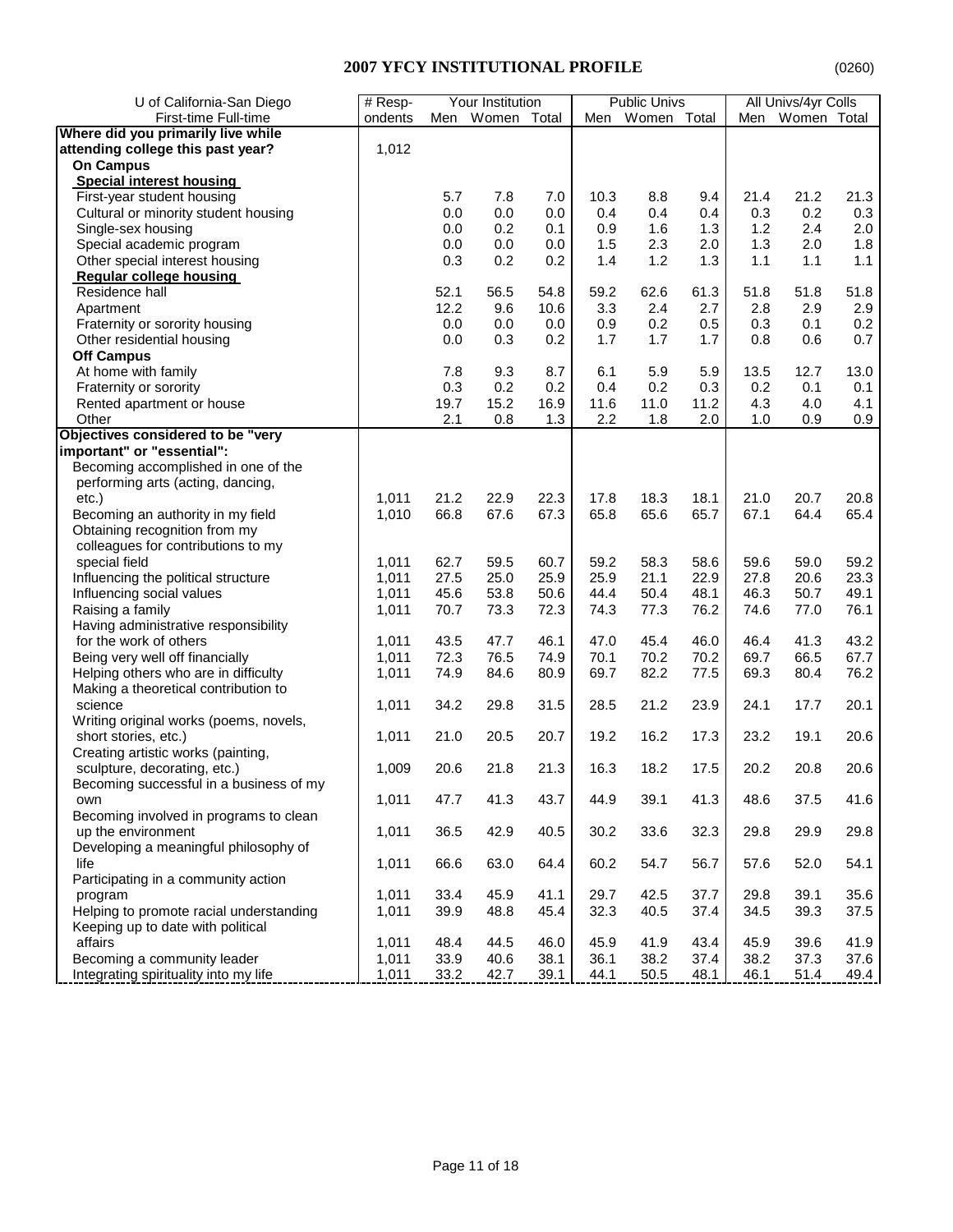| U of California-San Diego                | # Resp- |      | Your Institution |      |      | <b>Public Univs</b> |      |      | All Univs/4yr Colls |      |
|------------------------------------------|---------|------|------------------|------|------|---------------------|------|------|---------------------|------|
| First-time Full-time                     | ondents | Men  | Women Total      |      | Men  | Women Total         |      | Men  | Women Total         |      |
| Objectives considered to be "very        |         |      |                  |      |      |                     |      |      |                     |      |
| important" or "essential":               |         |      |                  |      |      |                     |      |      |                     |      |
| Improving my understanding of other      |         |      |                  |      |      |                     |      |      |                     |      |
| countries and cultures                   | 1,011   | 58.5 | 67.0             | 63.8 | 50.8 | 61.5                | 57.5 | 50.8 | 60.2                | 56.7 |
| Participating in an organization like    |         |      |                  |      |      |                     |      |      |                     |      |
|                                          |         |      | 21.9             |      |      | 17.0                | 15.3 | 14.5 | 17.9                | 16.6 |
| the Peace Corps or Americorps/VISTA      | 1,011   | 15.5 |                  | 19.5 | 12.5 |                     |      |      |                     |      |
| Engaging with members of my own          |         |      |                  |      |      |                     |      |      |                     |      |
| racial/ethnic group                      | 1,011   | 44.0 | 47.7             | 46.3 | 44.7 | 47.2                | 46.2 | 44.3 | 44.7                | 44.6 |
| <b>Students noting they are "very</b>    |         |      |                  |      |      |                     |      |      |                     |      |
| satisfied" or "satisfied" with": [2]     |         |      |                  |      |      |                     |      |      |                     |      |
| Amount of contact with faculty           | 966     | 43.4 | 34.5             | 37.9 | 51.1 | 48.4                | 49.4 | 63.9 | 65.7                | 65.0 |
| Racial/ethnic diversity of faculty       | 983     | 48.9 | 46.0             | 47.1 | 51.4 | 47.3                | 48.8 | 49.2 | 44.7                | 46.4 |
| Racial/ethnic diversity of student body  | 990     | 39.6 | 34.3             | 36.3 | 50.2 | 48.8                | 49.3 | 49.0 | 45.6                | 46.9 |
| Class size                               | 1,008   | 36.7 | 35.9             | 36.2 | 48.8 | 52.0                | 50.8 | 70.2 | 75.4                | 73.5 |
| Interaction with other students          | 1,006   | 54.4 | 50.5             | 52.0 | 66.9 | 67.4                | 67.2 | 75.3 | 77.1                | 76.5 |
| Relevance of coursework to everyday life | 1,007   | 41.8 | 39.3             | 40.2 | 46.1 | 48.4                | 47.6 | 54.2 | 57.6                | 56.4 |
| Relevance of coursework to future        |         |      |                  |      |      |                     |      |      |                     |      |
| career plans                             | 1,003   | 57.2 | 46.5             | 50.5 | 59.8 | 57.8                | 58.6 | 62.9 | 65.2                | 64.3 |
| Overall quality of instruction           | 1,009   | 73.8 | 77.1             | 75.8 | 72.5 | 77.2                | 75.4 | 73.4 | 77.9                | 76.2 |
| Respect for the expression of diverse    |         |      |                  |      |      |                     |      |      |                     |      |
| beliefs                                  | 986     | 72.0 | 74.0             | 73.2 | 69.4 | 74.4                | 72.5 | 66.8 | 72.0                | 70.1 |
| Availability of campus social activities | 984     | 55.3 | 52.6             | 53.7 | 69.9 | 74.8                | 73.0 | 64.5 | 68.9                | 67.3 |
| Your social life                         | 1,009   | 57.1 | 54.3             | 55.4 | 66.9 | 71.8                | 69.9 | 69.8 | 72.9                | 71.7 |
| Overall sense of community among         |         |      |                  |      |      |                     |      |      |                     |      |
| students                                 | 994     | 42.4 | 43.6             | 43.2 | 62.6 | 66.0                | 64.8 | 63.3 | 66.2                | 65.1 |
| Overall college experience               | 1,010   | 67.5 | 65.6             | 66.3 | 75.5 | 78.3                | 77.3 | 73.2 | 76.9                | 75.6 |
| What is your overall grade average (as   |         |      |                  |      |      |                     |      |      |                     |      |
| of your most recently completed          |         |      |                  |      |      |                     |      |      |                     |      |
| academic term)?                          | 1,011   |      |                  |      |      |                     |      |      |                     |      |
| A $(3.75-4.0)$                           |         | 13.0 | 11.5             | 12.1 | 18.5 | 20.6                | 19.8 | 16.5 | 20.3                | 18.9 |
| $A-, B+ (3.25-3.74)$                     |         | 31.6 | 35.8             | 34.2 | 29.9 | 33.9                | 32.4 | 32.1 | 36.8                | 35.0 |
| B (2.75-3.24)                            |         | 35.0 | 32.0             | 33.1 | 28.7 | 25.8                | 26.9 | 28.2 | 26.4                | 27.1 |
| $B-, C+ (2.25-2.74)$                     |         | 14.5 | 13.3             | 13.7 | 13.8 | 12.2                | 12.8 | 13.6 | 10.6                | 11.7 |
| $C(1.75-2.24)$                           |         | 3.9  | 6.4              | 5.4  | 6.7  | 5.7                 | 6.1  | 7.0  | 4.2                 | 5.2  |
| C- or less (below 1.75)                  |         | 2.1  | 1.0              | 1.4  | 2.2  | 1.6                 | 1.8  | 2.3  | 1.3                 | 1.7  |
| I do not receive grades in my courses    |         | 0.0  | 0.0              | 0.0  | 0.3  | 0.2                 | 0.2  | 0.3  | 0.4                 | 0.4  |
| Since entering this college have you:    |         |      |                  |      |      |                     |      |      |                     |      |
| Decided to pursue a different major      | 1,011   | 30.1 | 40.2             | 36.3 | 33.3 | 39.1                | 37.0 | 31.9 | 34.9                | 33.8 |
| Remained undecided about a major         | 1,011   | 16.1 | 21.0             | 19.1 | 17.2 | 19.6                | 18.7 | 22.9 | 20.8                | 21.6 |
| Changed your career choice               | 1,011   | 23.8 | 34.4             | 30.4 | 29.0 | 36.6                | 33.8 | 28.1 | 32.7                | 31.0 |
| Participated in student government       | 1,011   | 7.3  | 6.6              | 6.8  | 8.9  | 8.6                 | 8.7  | 9.4  | 7.4                 | 8.2  |
| Made at least a "B" average              | 1,011   | 79.8 | 82.1             | 81.2 | 79.0 | 84.7                | 82.6 | 79.8 | 87.7                | 84.8 |
| Needed extra time to complete your       |         |      |                  |      |      |                     |      |      |                     |      |
| degree requirements                      | 1,010   | 22.1 | 20.6             | 21.2 | 17.2 | 14.9                | 15.8 | 13.0 | 11.6                | 12.1 |
| Socialized with someone of another       |         |      |                  |      |      |                     |      |      |                     |      |
| racial/ethnic group                      | 1,011   | 94.6 | 94.6             | 94.6 | 90.8 | 94.1                | 92.8 | 90.1 | 93.6                | 92.3 |
| Worked full-time while attending school  | 1,011   | 6.5  | 5.0              | 5.5  | 5.0  | 4.2                 | 4.5  | 7.6  | 5.8                 | 6.5  |
| Joined a social fraternity or sorority   | 1,011   | 7.0  | 5.6              | 6.1  | 12.2 | 11.5                | 11.8 | 12.0 | 10.8                | 11.2 |
| Played varsity/intercollegiate athletics | 1,011   | 16.3 | 9.4              | 12.1 | 14.6 | 8.8                 | 11.0 | 25.4 | 15.1                | 18.9 |
| Participated in student protests or      |         |      |                  |      |      |                     |      |      |                     |      |
| demonstrations                           | 1,011   | 9.3  | 8.5              | 8.8  | 10.2 | 10.7                | 10.5 | 9.7  | 9.8                 | 9.8  |
| Participated in volunteer or community   |         |      |                  |      |      |                     |      |      |                     |      |
| service work                             | 1,010   | 30.1 | 41.4             | 37.1 | 39.2 | 55.4                | 49.3 | 44.0 | 58.0                | 52.8 |
| Participated in student clubs/groups     | 1,011   | 58.5 | 61.3             | 60.2 | 57.2 | 64.8                | 61.9 | 54.3 | 61.7                | 58.9 |

[2] Respondents marking "Can't rate/No experience" were not included in the computation of these results.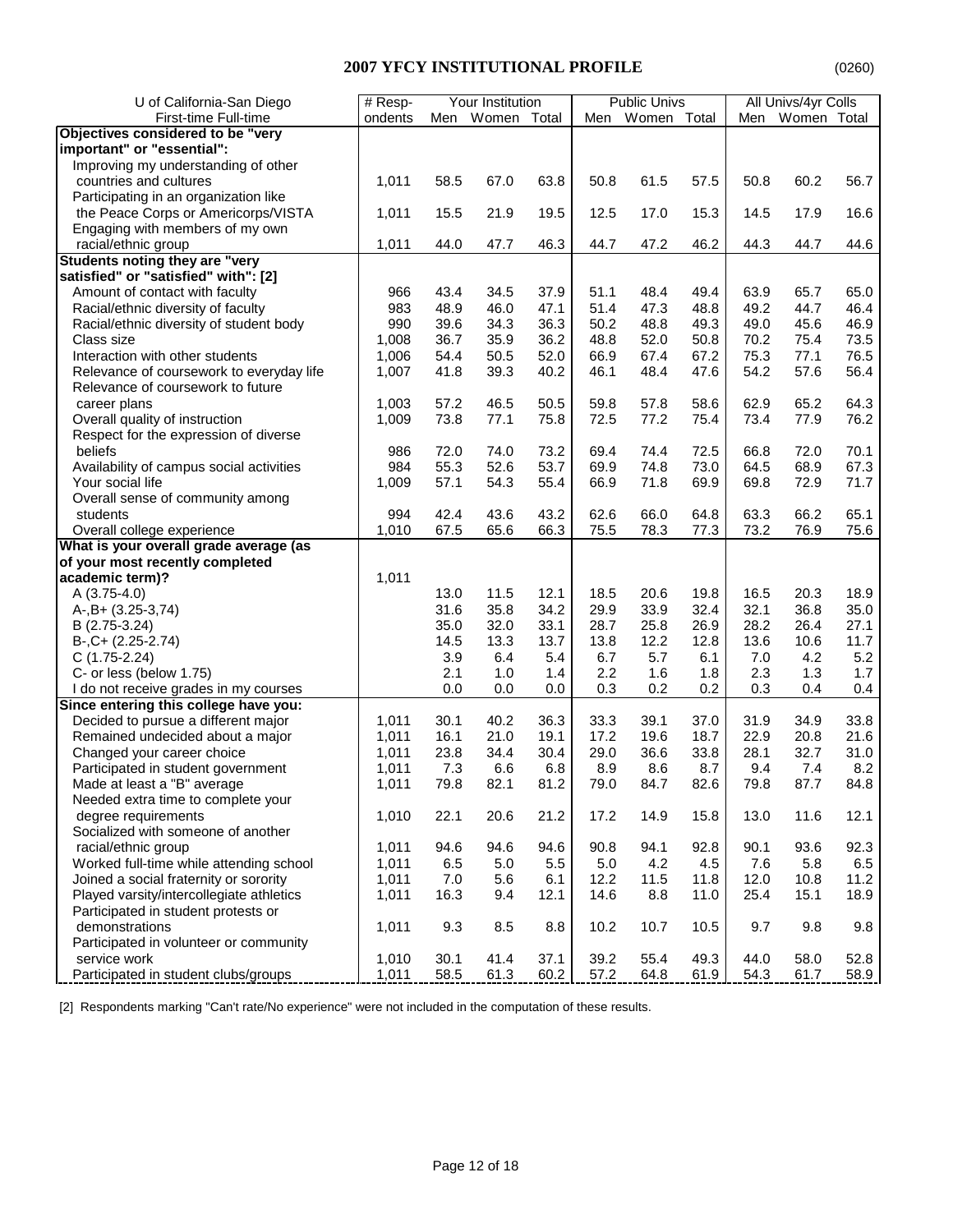| U of California-San Diego                | Your Institution<br># Resp- |      | <b>Public Univs</b> |       |      | All Univs/4yr Colls |      |      |             |      |
|------------------------------------------|-----------------------------|------|---------------------|-------|------|---------------------|------|------|-------------|------|
| First-time Full-time                     | ondents                     | Men  | Women               | Total | Men  | Women Total         |      | Men  | Women Total |      |
| Since entering this college have you:    |                             |      |                     |       |      |                     |      |      |             |      |
| Sought personal counseling               | 1,011                       | 12.4 | 19.8                | 17.0  | 13.3 | 16.1                | 15.1 | 13.2 | 15.4        | 14.6 |
| Strengthened your religious              |                             |      |                     |       |      |                     |      |      |             |      |
| beliefs/convictions                      | 1,011                       | 22.8 | 28.5                | 26.3  | 31.4 | 32.9                | 32.4 | 33.6 | 37.1        | 35.8 |
| Failed one or more courses               | 1,011                       | 9.8  | 12.8                | 11.7  | 15.3 | 13.1                | 13.9 | 12.5 | 8.4         | 10.0 |
|                                          | 1,011                       |      | 14.2                | 14.2  | 18.1 | 15.9                | 16.7 | 19.8 | 18.0        | 18.7 |
| Participated in leadership training      |                             | 14.2 |                     |       |      |                     |      |      |             |      |
| Communicated regularly with your         |                             |      |                     |       |      |                     |      |      |             |      |
| professors                               | 1,011                       | 20.2 | 17.8                | 18.7  | 32.5 | 34.0                | 33.5 | 54.5 | 60.9        | 58.5 |
| Enrolled in an honors or advanced course | 1,011                       | 14.8 | 11.2                | 12.6  | 24.4 | 20.8                | 22.1 | 20.5 | 18.7        | 19.4 |
| Enrolled in a remedial or developmental  |                             |      |                     |       |      |                     |      |      |             |      |
| course                                   | 1,011                       | 9.3  | 9.1                 | 9.2   | 7.4  | 7.9                 | 7.7  | 9.5  | 9.3         | 9.4  |
| Transferred from another institution     | 1,010                       | 20.7 | 13.9                | 16.5  | 10.1 | 7.0                 | 8.1  | 7.2  | 4.6         | 5.5  |
| Been satisfied with this college overall | 1,011                       | 82.4 | 77.4                | 79.3  | 86.0 | 88.0                | 87.3 | 82.2 | 86.7        | 85.0 |
| Enrolled in a formal program where a     |                             |      |                     |       |      |                     |      |      |             |      |
| group of students take two or more       |                             |      |                     |       |      |                     |      |      |             |      |
| courses together (e.g., FIG,             |                             |      |                     |       |      |                     |      |      |             |      |
| learning cluster, learning               |                             |      |                     |       |      |                     |      |      |             |      |
| community, linked courses)               | 1,011                       | 6.0  | 4.0                 | 4.7   | 13.3 | 11.2                | 12.0 | 15.7 | 14.2        | 14.7 |
| Taken a course or first-year seminar     |                             |      |                     |       |      |                     |      |      |             |      |
| designed to help first-year students     |                             |      |                     |       |      |                     |      |      |             |      |
| adjust to college                        | 1,011                       | 17.9 | 28.2                | 24.2  | 35.0 | 40.6                | 38.5 | 48.1 | 53.5        | 51.5 |
| Participated in an academic support      |                             |      |                     |       |      |                     |      |      |             |      |
| program                                  | 1,011                       | 8.8  | 13.0                | 11.4  | 11.3 | 12.6                | 12.1 | 12.6 | 11.5        | 11.9 |
| Since entering this college, indicate    |                             |      |                     |       |      |                     |      |      |             |      |
| how often you:                           |                             |      |                     |       |      |                     |      |      |             |      |
| Turned in course assignment(s) late      | 1,012                       | 27.2 | 19.6                | 22.5  | 34.3 | 23.2                | 27.3 | 44.3 | 33.4        | 37.4 |
| Spoke up in class [3]                    | 1,012                       | 19.7 | 20.3                | 20.1  | 20.5 | 21.0                | 20.8 | 34.2 | 34.5        | 34.4 |
| Discussed course content with students   |                             |      |                     |       |      |                     |      |      |             |      |
| outside of class [3]                     | 1,012                       | 38.3 | 42.7                | 41.0  | 42.2 | 43.0                | 42.7 | 42.4 | 47.8        | 45.8 |
| Skipped class                            | 1,012                       | 77.7 | 77.3                | 77.5  | 76.7 | 75.5                | 76.0 | 70.7 | 69.5        | 70.0 |
| Received tutoring                        | 1,010                       | 32.9 | 42.8                | 39.0  | 44.0 | 50.8                | 48.2 | 40.3 | 42.3        | 41.6 |
| Worked on a professor's research project | 1,011                       | 8.8  | 8.2                 | 8.4   | 15.9 | 12.8                | 14.0 | 29.4 | 23.0        | 25.4 |
| Turned in course assignments that did    |                             |      |                     |       |      |                     |      |      |             |      |
|                                          |                             |      |                     | 81.8  | 79.4 | 75.8                | 77.2 |      |             | 78.7 |
| not reflect your best work               | 1,011                       | 84.5 | 80.2                |       |      |                     |      | 81.4 | 77.1        |      |
| Participated in intramural sports        | 1,011                       | 37.8 | 21.6                | 27.8  | 49.0 | 27.4                | 35.5 | 51.6 | 26.8        | 36.0 |
| Had difficulty getting along with your   |                             |      |                     |       |      |                     |      |      |             |      |
| roommate(s)/housemate(s)                 | 1,012                       | 47.7 | 57.2                | 53.6  | 46.1 | 51.7                | 49.6 | 44.1 | 50.1        | 47.9 |
| Received from your professor:            |                             |      |                     |       |      |                     |      |      |             |      |
| Advice or guidance about your            |                             |      |                     |       |      |                     |      |      |             |      |
| educational program                      | 1,011                       | 46.1 | 39.7                | 42.1  | 56.5 | 52.7                | 54.1 | 70.7 | 70.8        | 70.7 |
| Emotional support or encouragement       | 1,011                       | 26.2 | 27.4                | 26.9  | 36.9 | 39.4                | 38.4 | 51.3 | 54.9        | 53.6 |
| Negative feedback about your academic    |                             |      |                     |       |      |                     |      |      |             |      |
| work                                     | 1,011                       | 33.4 | 29.0                | 30.7  | 34.7 | 28.3                | 30.7 | 46.1 | 38.0        | 41.0 |
| Witnessed academic dishonesty/cheating   | 1,011                       | 43.8 | 34.1                | 37.8  | 44.1 | 35.7                | 38.8 | 46.4 | 36.1        | 39.9 |
| Went home for the weekend                | 1,009                       | 64.8 | 70.9                | 68.6  | 79.7 | 84.0                | 82.4 | 73.1 | 75.3        | 74.5 |
| Worked with an academic advisor to       |                             |      |                     |       |      |                     |      |      |             |      |
| select your courses                      | 1,011                       | 58.3 | 61.3                | 60.1  | 67.9 | 71.1                | 69.9 | 79.7 | 82.6        | 81.5 |
| Received advice/counseling from another  |                             |      |                     |       |      |                     |      |      |             |      |
| student                                  | 1,011                       | 75.9 | 79.2                | 77.9  | 73.6 | 78.8                | 76.9 | 72.1 | 76.4        | 74.8 |
| Fell asleep in class                     | 1,012                       | 60.1 | 48.4                | 52.9  | 60.4 | 46.0                | 51.4 | 53.0 | 38.9        | 44.1 |
| Had difficulty getting into the courses  |                             |      |                     |       |      |                     |      |      |             |      |
| you need                                 | 1,011                       | 69.7 | 74.9                | 72.9  | 65.2 | 70.1                | 68.2 | 60.4 | 62.9        | 62.0 |
|                                          |                             |      |                     |       |      |                     |      |      |             |      |

[3] Percentage marking "Frequently" only. All other results represent the percentage marking "Frequently" or "occasionally".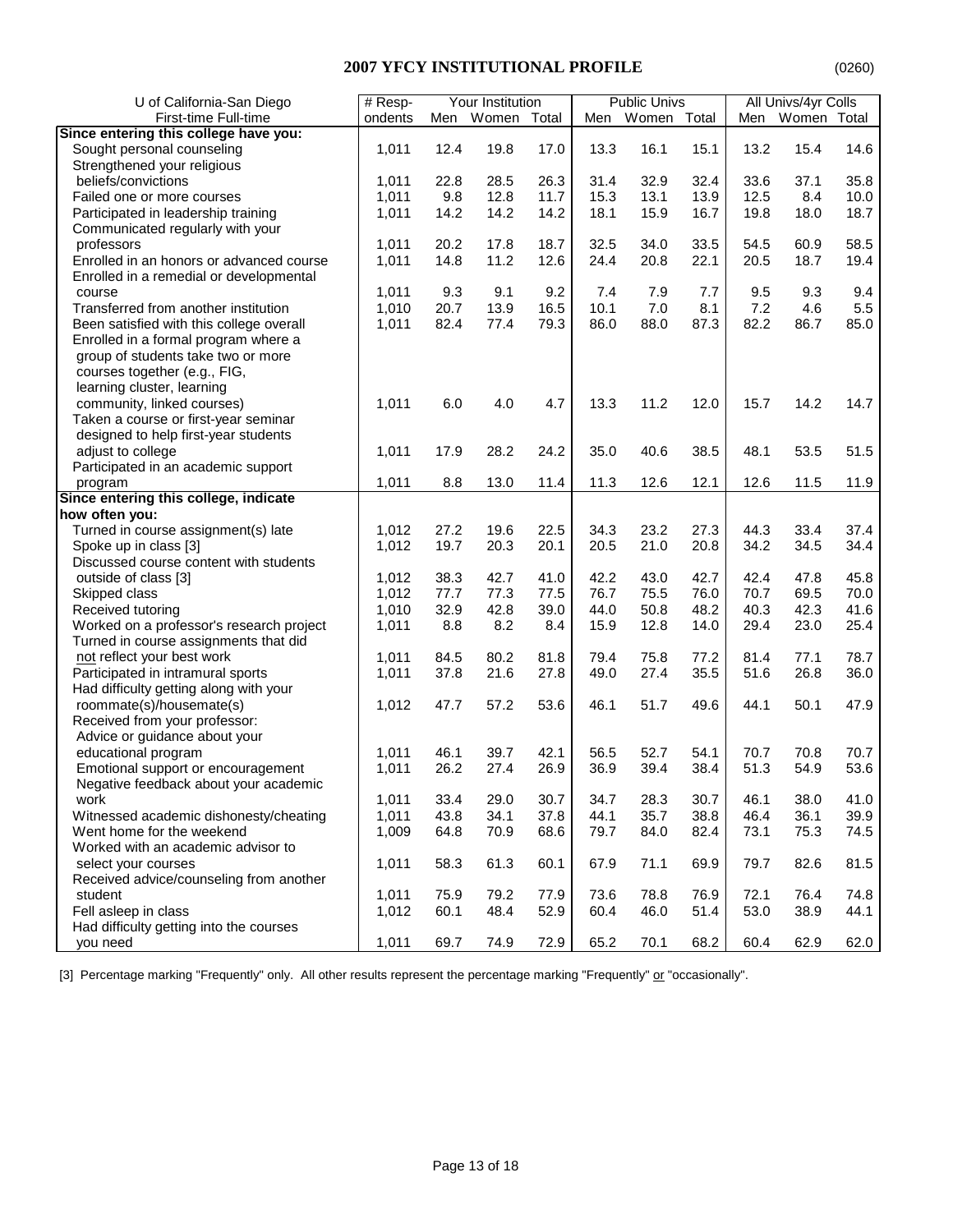| U of California-San Diego               | # Resp- | Your Institution |             |       | <b>Public Univs</b> |             |       | All Univs/4yr Colls |                 |       |
|-----------------------------------------|---------|------------------|-------------|-------|---------------------|-------------|-------|---------------------|-----------------|-------|
| First-time Full-time                    | ondents | Men              | Women Total |       | Men                 | Women Total |       |                     | Men Women Total |       |
| If you could make your college choice   |         |                  |             |       |                     |             |       |                     |                 |       |
| over, would you still choose to enroll  |         |                  |             |       |                     |             |       |                     |                 |       |
| at your current (or most recent)        |         |                  |             |       |                     |             |       |                     |                 |       |
| college?                                | 1,012   |                  |             |       |                     |             |       |                     |                 |       |
| Definitely yes                          |         | 35.0             | 34.3        | 34.6  | 48.1                | 51.1        | 50.0  | 39.4                | 43.9            | 42.2  |
| Probably yes                            |         | 42.5             | 40.1        | 41.0  | 35.3                | 32.6        | 33.6  | 37.7                | 35.2            | 36.1  |
| Probably not                            |         | 11.7             | 13.9        | 13.0  | 8.1                 | 8.6         | 8.4   | 10.5                | 10.7            | 10.6  |
| Definitely not                          |         | 5.4              | 6.9         | 6.3   | 3.3                 | 3.5         | 3.4   | 5.4                 | 4.7             | 5.0   |
| Not sure yet                            |         | 5.4              | 4.8         | 5.0   | 5.1                 | 4.2         | 4.5   | 7.0                 | 5.5             | 6.1   |
| What do you think you will be doing in  |         |                  |             |       |                     |             |       |                     |                 |       |
| <b>Fall 2007?</b>                       | 1,011   |                  |             |       |                     |             |       |                     |                 |       |
| Attending your current (or most recent) |         |                  |             |       |                     |             |       |                     |                 |       |
| institution                             |         | 94.6             | 94.7        | 94.7  | 92.2                | 94.3        | 93.5  | 88.5                | 90.2            | 89.6  |
| Attending another institution           |         | 1.8              | 2.6         | 2.3   | 4.0                 | 3.4         | 3.6   | 5.9                 | 5.6             | 5.7   |
| Don't know/have not decided yet         |         | 2.6              | 2.7         | 2.7   | 3.2                 | 2.3         | 2.6   | 5.1                 | 4.0             | 4.4   |
| Not attending any institution           |         | 1.0              | 0.0         | 0.4   | 0.6                 | 0.0         | 0.3   | 0.5                 | 0.2             | 0.3   |
| Are you currently a full-time or        |         |                  |             |       |                     |             |       |                     |                 |       |
| part-time student?                      | 1,011   |                  |             |       |                     |             |       |                     |                 |       |
| Full-time                               |         | 100.0            | 100.0       | 100.0 | 100.0               | 100.0       | 100.0 | 100.0               | 100.0           | 100.0 |
| Part-time                               |         | 0.0              | 0.0         | 0.0   | 0.0                 | 0.0         | 0.0   | 0.0                 | 0.0             | 0.0   |
| Not enrolled                            |         | 0.0              | 0.0         | 0.0   | 0.0                 | 0.0         | 0.0   | 0.0                 | 0.0             | 0.0   |
| <b>WHAT YEAR DID YOU FIRST ENTER:</b>   |         |                  |             |       |                     |             |       |                     |                 |       |
| This college                            | 1,012   |                  |             |       |                     |             |       |                     |                 |       |
| 2006 or 2007                            |         | 100.0            | 100.0       | 100.0 | 100.0               | 100.0       | 100.0 | 100.0               | 100.0           | 100.0 |
| 2005                                    |         | 0.0              | 0.0         | 0.0   | 0.0                 | 0.0         | 0.0   | 0.0                 | 0.0             | 0.0   |
| 2004                                    |         | 0.0              | 0.0         | 0.0   | 0.0                 | 0.0         | 0.0   | 0.0                 | 0.0             | 0.0   |
| 2003                                    |         | 0.0              | 0.0         | 0.0   | 0.0                 | 0.0         | 0.0   | 0.0                 | 0.0             | 0.0   |
| 2002 or earlier                         |         | 0.0              | 0.0         | 0.0   | 0.0                 | 0.0         | 0.0   | 0.0                 | 0.0             | 0.0   |
| Your 1st college                        | 1,001   |                  |             |       |                     |             |       |                     |                 |       |
| 2006 or 2007                            |         | 76.6             | 83.3        | 80.7  | 89.3                | 90.2        | 89.9  | 94.7                | 95.0            | 94.9  |
| 2005                                    |         | 1.6              | 0.6         | 1.0   | 2.2                 | 2.5         | 2.4   | 1.9                 | 2.2             | 2.1   |
| 2004                                    |         | 9.6              | 6.8         | 7.9   | 4.0                 | 3.8         | 3.8   | 1.5                 | 1.5             | 1.5   |
| 2003                                    |         | 7.8              | 5.5         | 6.4   | 2.8                 | 2.0         | 2.3   | 1.0                 | 0.7             | 0.8   |
| 2002 or earlier                         |         | 4.4              | 3.7         | 4.0   | 1.8                 | 1.4         | 1.6   | 0.9                 | 0.6             | 0.7   |
| Is English your native language?        | 1,012   |                  |             |       |                     |             |       |                     |                 |       |
| Yes                                     |         | 71.8             | 68.4        | 69.7  | 86.6                | 85.4        | 85.9  | 90.3                | 90.6            | 90.5  |
| No                                      |         | 28.2             | 31.6        | 30.3  | 13.4                | 14.6        | 14.1  | 9.7                 | 9.4             | 9.5   |
| Are you:                                | 1,006   |                  |             |       |                     |             |       |                     |                 |       |
| White/Caucasian                         |         | 42.8             | 40.4        | 41.4  | 73.8                | 69.8        | 71.3  | 77.6                | 77.5            | 77.5  |
| African American/Black                  |         | 2.1              | 1.1         | 1.5   | 3.7                 | 5.7         | 4.9   | 5.6                 | 6.2             | 6.0   |
| American Indian/Alaska Native           |         | 3.1              | 1.9         | 2.4   | 2.2                 | 1.8         | 1.9   | 2.1                 | 1.8             | 1.9   |
| Asian American/Asian                    |         | 53.5             | 50.2        | 51.5  | 18.7                | 17.9        | 18.2  | 11.0                | 10.2            | 10.5  |
| Native Hawaiian/Pacific Islander        |         | 3.1              | 3.0         | 3.1   | 1.8                 | 1.3         | 1.5   | 1.4                 | 1.2             | 1.3   |
| Mexican American/Chicano                |         | 7.3              | 9.1         | 8.4   | 5.2                 | 6.2         | 5.8   | 3.3                 | 3.7             | 3.6   |
| Puerto Rican                            |         | 1.0              | 0.3         | 0.6   | 0.8                 | 0.7         | 0.7   | 1.6                 | 1.3             | 1.4   |
| Other Latino                            |         | 3.4              | 3.7         | 3.6   | 3.0                 | 4.0         | 3.6   | 3.4                 | 3.5             | 3.5   |
| Other                                   |         | 8.1              | 7.2         | 7.6   | 4.8                 | 4.3         | 4.5   | 4.8                 | 4.4             | 4.6   |
| Type of survey returned                 | 1,012   |                  |             |       |                     |             |       |                     |                 |       |
| Paper                                   |         | 0.0              | 0.0         | 0.0   | 24.5                | 17.4        | 20.1  | 64.0                | 58.5            | 60.6  |
| Web                                     |         | 100.0            | 100.0       | 100.0 | 75.5                | 82.6        | 79.9  | 36.0                | 41.5            | 39.4  |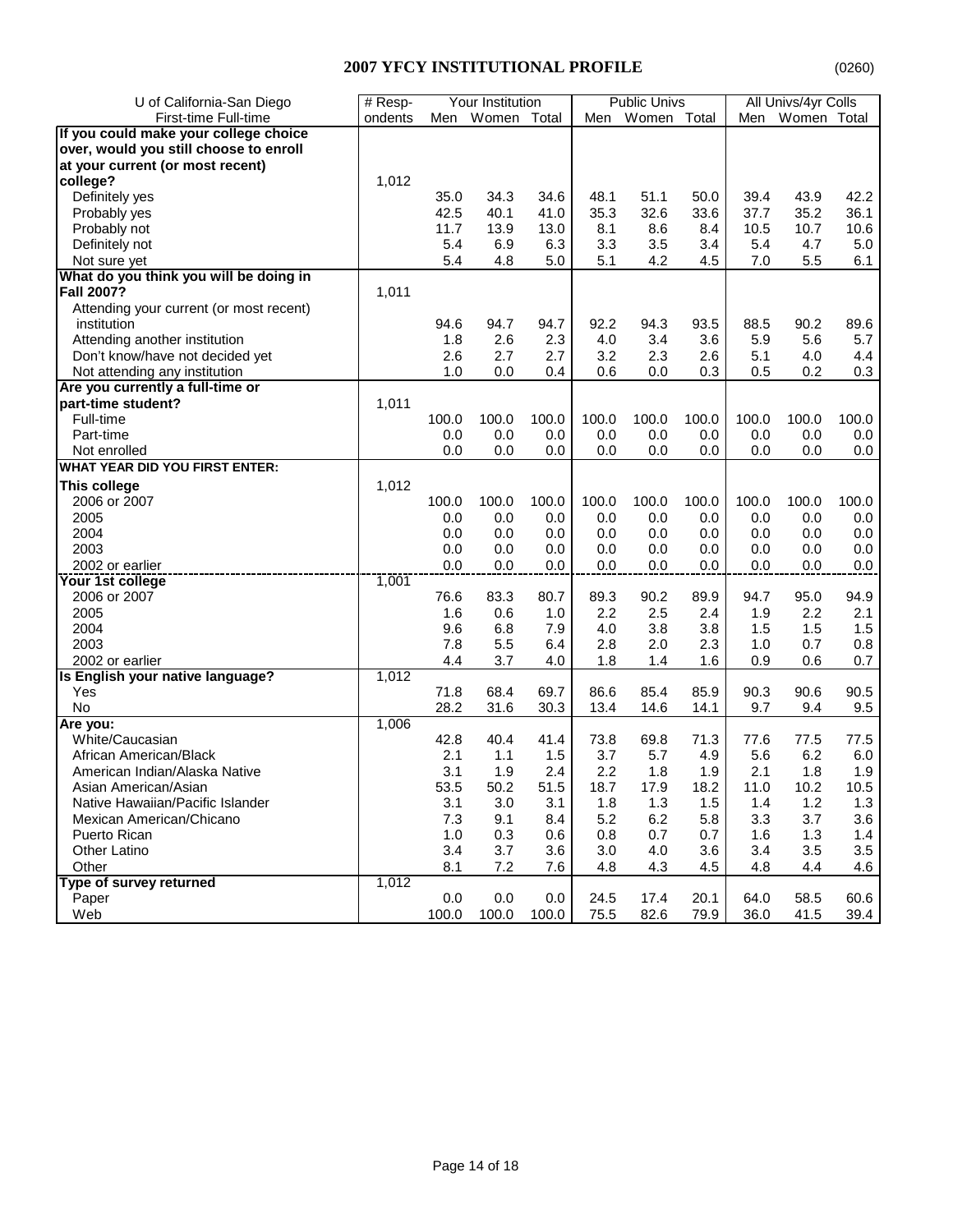| U of California-San Diego                      | # Resp-<br>Your Institution |      | <b>Public Univs</b> | All Univs/4yr Colls |                 |                 |  |  |
|------------------------------------------------|-----------------------------|------|---------------------|---------------------|-----------------|-----------------|--|--|
| First-time Full-time                           | ondents                     | Men  | Women Total         |                     | Men Women Total | Men Women Total |  |  |
| 29. From the list below, what has been your    |                             |      |                     |                     |                 |                 |  |  |
| biggest problem or source of worry at UCSD     |                             |      |                     |                     |                 |                 |  |  |
| during the past academic year? (Mark only      |                             |      |                     |                     |                 |                 |  |  |
| one)                                           | 1,008                       |      |                     |                     |                 |                 |  |  |
| A. Doing well academically.                    |                             | 57.5 | 61.6                | 60.0                |                 |                 |  |  |
| B. Making new friends.                         |                             | 15.0 | 14.3                | 14.6                |                 |                 |  |  |
| C. Trying to "find" myself in the sense of     |                             |      |                     |                     |                 |                 |  |  |
| personal meaning and self-identity.            |                             | 10.4 | 10.6                | 10.5                |                 |                 |  |  |
| D. Making it financially.                      |                             |      |                     |                     |                 |                 |  |  |
| E. I did not have any significant problems.    |                             | 8.3  | 8.0                 | 8.1                 |                 |                 |  |  |
|                                                |                             | 8.8  | 5.5                 | 6.7                 |                 |                 |  |  |
| 30. How important do you think it is that the  |                             |      |                     |                     |                 |                 |  |  |
| University provides programs designed to       |                             |      |                     |                     |                 |                 |  |  |
| promote greater understanding among            |                             |      |                     |                     |                 |                 |  |  |
| students of different ethnic or racial         |                             |      |                     |                     |                 |                 |  |  |
| backgrounds?                                   | 1,006                       |      |                     |                     |                 |                 |  |  |
| A. Essential.                                  |                             | 13.5 | 17.4                | 15.9                |                 |                 |  |  |
| B. Very important.                             |                             | 27.9 | 35.2                | 32.4                |                 |                 |  |  |
| C. Somewhat important.                         |                             | 36.5 | 36.3                | 36.4                |                 |                 |  |  |
| D. Not important.                              |                             | 16.9 | 9.2                 | 12.1                |                 |                 |  |  |
| E. No opinion.                                 |                             | 5.2  | 1.9                 | 3.2                 |                 |                 |  |  |
| 31. Academic advising by staff from your       |                             |      |                     |                     |                 |                 |  |  |
| college (i.e., Revelle, Muir, ERC, TMC,        |                             |      |                     |                     |                 |                 |  |  |
| Warren, Sixth)                                 | 1,006                       |      |                     |                     |                 |                 |  |  |
| A. Have had no need to use these services.     |                             | 17.1 | 7.1                 | 10.9                |                 |                 |  |  |
| B. May have had a need but did not use these   |                             |      |                     |                     |                 |                 |  |  |
| services.                                      |                             |      | 19.2                |                     |                 |                 |  |  |
|                                                |                             | 22.0 |                     | 20.3                |                 |                 |  |  |
| C. Used the services and was very satisfied    |                             |      |                     |                     |                 |                 |  |  |
| with the service provided.                     |                             | 19.7 | 21.9                | 21.1                |                 |                 |  |  |
| D. Used the services and was satisfied with    |                             |      |                     |                     |                 |                 |  |  |
| the service provided.                          |                             | 34.5 | 44.5                | 40.7                |                 |                 |  |  |
| E. Used the services and was dissatisfied with |                             |      |                     |                     |                 |                 |  |  |
| the services provided.                         |                             | 6.7  | 7.3                 | 7.1                 |                 |                 |  |  |
| 32. Counseling and Psychological services      | 1,002                       |      |                     |                     |                 |                 |  |  |
| A. Have had no need to use these services.     |                             | 78.0 | 69.6                | 72.9                |                 |                 |  |  |
| B. May have had a need but did not use these   |                             |      |                     |                     |                 |                 |  |  |
| services.                                      |                             | 15.0 | 19.0                | 17.5                |                 |                 |  |  |
| C. Used the services and was very satisfied    |                             |      |                     |                     |                 |                 |  |  |
| with the service provided.                     |                             | 4.4  | 5.0                 | 4.8                 |                 |                 |  |  |
| D. Used the services and was satisfied with    |                             |      |                     |                     |                 |                 |  |  |
| the service provided.                          |                             | 1.6  | 4.9                 | 3.6                 |                 |                 |  |  |
| E. Used the services and was dissatisfied with |                             |      |                     |                     |                 |                 |  |  |
| the services provided.                         |                             | 1.0  | 1.5                 | 1.3                 |                 |                 |  |  |
| 33. Health services                            | 1,004                       |      |                     |                     |                 |                 |  |  |
| A. Have had no need to use these services.     |                             | 48.0 | 39.3                | 42.6                |                 |                 |  |  |
| B. May have had a need but did not use these   |                             |      |                     |                     |                 |                 |  |  |
| services.                                      |                             | 18.8 | 17.2                | 17.8                |                 |                 |  |  |
| C. Used the services and was very satisfied    |                             |      |                     |                     |                 |                 |  |  |
| with the service provided.                     |                             | 15.9 | 15.6                | 15.7                |                 |                 |  |  |
| D. Used the services and was satisfied with    |                             |      |                     |                     |                 |                 |  |  |
| the service provided.                          |                             | 13.3 | 23.8                | 19.8                |                 |                 |  |  |
| E. Used the services and was dissatisfied with |                             |      |                     |                     |                 |                 |  |  |
| the services provided.                         |                             | 3.9  | 4.0                 | 4.0                 |                 |                 |  |  |
|                                                |                             |      |                     |                     |                 |                 |  |  |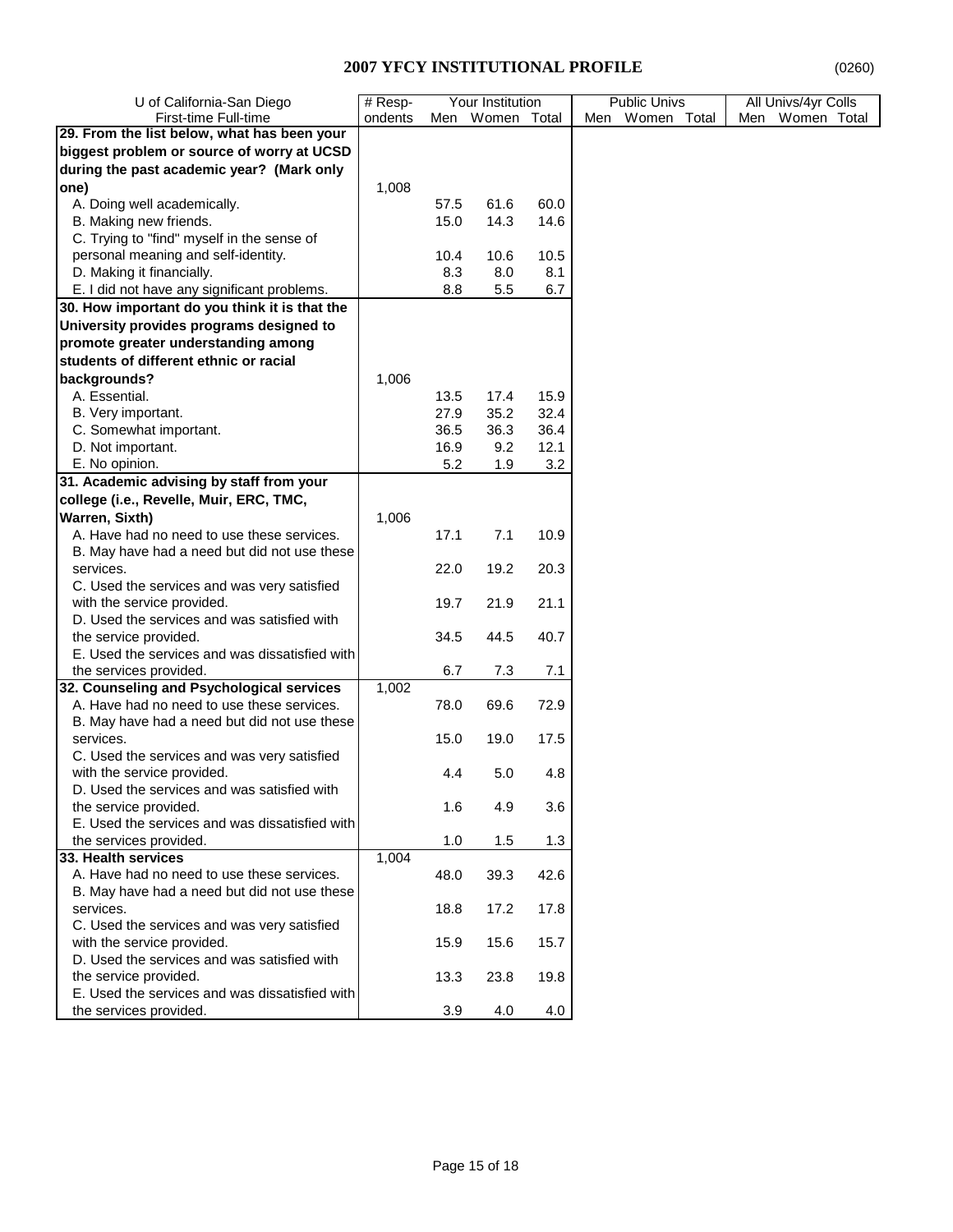| First-time Full-time<br>ondents<br>Men<br>Women Total<br>Men<br>Women Total<br>Women Total<br>Men<br>34. Tutoring or other learning assistance<br>services (such as services provided by<br>1,000<br><b>OASIS)</b><br>45.7<br>A. Have had no need to use these services.<br>53.3<br>48.6<br>B. May have had a need but did not use these<br>28.7<br>services.<br>29.0<br>28.8<br>C. Used the services and was very satisfied<br>8.9<br>12.8<br>11.3<br>with the service provided.<br>D. Used the services and was satisfied with<br>the service provided.<br>6.8<br>10.0<br>8.8<br>E. Used the services and was dissatisfied with<br>2.1<br>2.8<br>2.5<br>the services provided.<br>35. Multi-cultural services (such as services<br>provided by the Cross Cultural Center)<br>1,007<br>A. Have had no need to use these services.<br>78.0<br>74.7<br>76.0<br>B. May have had a need but did not use these<br>12.6<br>services.<br>13.5<br>12.9<br>C. Used the services and was very satisfied<br>5.8<br>5.3<br>with the service provided.<br>4.4<br>D. Used the services and was satisfied with<br>4.1<br>5.6<br>the service provided.<br>6.4<br>E. Used the services and was dissatisfied with<br>the services provided.<br>0.0<br>0.5<br>0.3<br>36. Campus recreational facilities (such as<br>RIMAC, Main Gym, Canyonview, etc.)<br>1,007<br>A. Have had no need to use these facilities.<br>12.2<br>10.4<br>11.5<br>B. May have had a need but did not use these<br>facilities.<br>8.5<br>11.1<br>10.1<br>C. Used the facilities and was very satisfied.<br>46.9<br>40.9<br>43.2<br>D. Used the facilities and was satisfied.<br>32.1<br>34.9<br>33.9<br>2.1<br>1.3<br>E. Used the facilities and was dissatisfied.<br>0.8<br>37. Campus recreational programs<br>1,007<br>A. Have had no need to use these services.<br>40.6<br>39.9<br>40.3<br>B. May have had a need but did not use these<br>services.<br>21.5<br>21.4<br>21.4<br>C. Used the services and was very satisfied<br>with the service provided.<br>15.0<br>17.1<br>16.3<br>D. Used the services and was satisfied with<br>21.8<br>18.8<br>the service provided.<br>20.0<br>E. Used the services and was dissatisfied with<br>the services provided.<br>1.8<br>2.1<br>2.0<br>1,006<br>A. Have had no need to use these services.<br>50.1<br>43.0<br>45.7<br>B. May have had a need but did not use these<br>services.<br>15.5<br>13.8<br>14.8<br>C. Used the services and was very satisfied<br>12.7<br>11.4<br>with the service provided.<br>9.4<br>D. Used the services and was satisfied with<br>21.6<br>25.4<br>24.0<br>the service provided.<br>E. Used the services and was dissatisfied with<br>the services provided.<br>5.2<br>3.4<br>4.1 | U of California-San Diego     | # Resp- | Your Institution |  | <b>Public Univs</b> | All Univs/4yr Colls |  |  |  |  |
|------------------------------------------------------------------------------------------------------------------------------------------------------------------------------------------------------------------------------------------------------------------------------------------------------------------------------------------------------------------------------------------------------------------------------------------------------------------------------------------------------------------------------------------------------------------------------------------------------------------------------------------------------------------------------------------------------------------------------------------------------------------------------------------------------------------------------------------------------------------------------------------------------------------------------------------------------------------------------------------------------------------------------------------------------------------------------------------------------------------------------------------------------------------------------------------------------------------------------------------------------------------------------------------------------------------------------------------------------------------------------------------------------------------------------------------------------------------------------------------------------------------------------------------------------------------------------------------------------------------------------------------------------------------------------------------------------------------------------------------------------------------------------------------------------------------------------------------------------------------------------------------------------------------------------------------------------------------------------------------------------------------------------------------------------------------------------------------------------------------------------------------------------------------------------------------------------------------------------------------------------------------------------------------------------------------------------------------------------------------------------------------------------------------------------------------------------------------------------------------------------------------------------------------------------------------------------------------------------------------------------------------------------------------------------------------------------------------------|-------------------------------|---------|------------------|--|---------------------|---------------------|--|--|--|--|
|                                                                                                                                                                                                                                                                                                                                                                                                                                                                                                                                                                                                                                                                                                                                                                                                                                                                                                                                                                                                                                                                                                                                                                                                                                                                                                                                                                                                                                                                                                                                                                                                                                                                                                                                                                                                                                                                                                                                                                                                                                                                                                                                                                                                                                                                                                                                                                                                                                                                                                                                                                                                                                                                                                                        |                               |         |                  |  |                     |                     |  |  |  |  |
|                                                                                                                                                                                                                                                                                                                                                                                                                                                                                                                                                                                                                                                                                                                                                                                                                                                                                                                                                                                                                                                                                                                                                                                                                                                                                                                                                                                                                                                                                                                                                                                                                                                                                                                                                                                                                                                                                                                                                                                                                                                                                                                                                                                                                                                                                                                                                                                                                                                                                                                                                                                                                                                                                                                        |                               |         |                  |  |                     |                     |  |  |  |  |
|                                                                                                                                                                                                                                                                                                                                                                                                                                                                                                                                                                                                                                                                                                                                                                                                                                                                                                                                                                                                                                                                                                                                                                                                                                                                                                                                                                                                                                                                                                                                                                                                                                                                                                                                                                                                                                                                                                                                                                                                                                                                                                                                                                                                                                                                                                                                                                                                                                                                                                                                                                                                                                                                                                                        |                               |         |                  |  |                     |                     |  |  |  |  |
|                                                                                                                                                                                                                                                                                                                                                                                                                                                                                                                                                                                                                                                                                                                                                                                                                                                                                                                                                                                                                                                                                                                                                                                                                                                                                                                                                                                                                                                                                                                                                                                                                                                                                                                                                                                                                                                                                                                                                                                                                                                                                                                                                                                                                                                                                                                                                                                                                                                                                                                                                                                                                                                                                                                        |                               |         |                  |  |                     |                     |  |  |  |  |
|                                                                                                                                                                                                                                                                                                                                                                                                                                                                                                                                                                                                                                                                                                                                                                                                                                                                                                                                                                                                                                                                                                                                                                                                                                                                                                                                                                                                                                                                                                                                                                                                                                                                                                                                                                                                                                                                                                                                                                                                                                                                                                                                                                                                                                                                                                                                                                                                                                                                                                                                                                                                                                                                                                                        |                               |         |                  |  |                     |                     |  |  |  |  |
|                                                                                                                                                                                                                                                                                                                                                                                                                                                                                                                                                                                                                                                                                                                                                                                                                                                                                                                                                                                                                                                                                                                                                                                                                                                                                                                                                                                                                                                                                                                                                                                                                                                                                                                                                                                                                                                                                                                                                                                                                                                                                                                                                                                                                                                                                                                                                                                                                                                                                                                                                                                                                                                                                                                        |                               |         |                  |  |                     |                     |  |  |  |  |
|                                                                                                                                                                                                                                                                                                                                                                                                                                                                                                                                                                                                                                                                                                                                                                                                                                                                                                                                                                                                                                                                                                                                                                                                                                                                                                                                                                                                                                                                                                                                                                                                                                                                                                                                                                                                                                                                                                                                                                                                                                                                                                                                                                                                                                                                                                                                                                                                                                                                                                                                                                                                                                                                                                                        |                               |         |                  |  |                     |                     |  |  |  |  |
|                                                                                                                                                                                                                                                                                                                                                                                                                                                                                                                                                                                                                                                                                                                                                                                                                                                                                                                                                                                                                                                                                                                                                                                                                                                                                                                                                                                                                                                                                                                                                                                                                                                                                                                                                                                                                                                                                                                                                                                                                                                                                                                                                                                                                                                                                                                                                                                                                                                                                                                                                                                                                                                                                                                        |                               |         |                  |  |                     |                     |  |  |  |  |
|                                                                                                                                                                                                                                                                                                                                                                                                                                                                                                                                                                                                                                                                                                                                                                                                                                                                                                                                                                                                                                                                                                                                                                                                                                                                                                                                                                                                                                                                                                                                                                                                                                                                                                                                                                                                                                                                                                                                                                                                                                                                                                                                                                                                                                                                                                                                                                                                                                                                                                                                                                                                                                                                                                                        |                               |         |                  |  |                     |                     |  |  |  |  |
|                                                                                                                                                                                                                                                                                                                                                                                                                                                                                                                                                                                                                                                                                                                                                                                                                                                                                                                                                                                                                                                                                                                                                                                                                                                                                                                                                                                                                                                                                                                                                                                                                                                                                                                                                                                                                                                                                                                                                                                                                                                                                                                                                                                                                                                                                                                                                                                                                                                                                                                                                                                                                                                                                                                        |                               |         |                  |  |                     |                     |  |  |  |  |
|                                                                                                                                                                                                                                                                                                                                                                                                                                                                                                                                                                                                                                                                                                                                                                                                                                                                                                                                                                                                                                                                                                                                                                                                                                                                                                                                                                                                                                                                                                                                                                                                                                                                                                                                                                                                                                                                                                                                                                                                                                                                                                                                                                                                                                                                                                                                                                                                                                                                                                                                                                                                                                                                                                                        |                               |         |                  |  |                     |                     |  |  |  |  |
|                                                                                                                                                                                                                                                                                                                                                                                                                                                                                                                                                                                                                                                                                                                                                                                                                                                                                                                                                                                                                                                                                                                                                                                                                                                                                                                                                                                                                                                                                                                                                                                                                                                                                                                                                                                                                                                                                                                                                                                                                                                                                                                                                                                                                                                                                                                                                                                                                                                                                                                                                                                                                                                                                                                        |                               |         |                  |  |                     |                     |  |  |  |  |
|                                                                                                                                                                                                                                                                                                                                                                                                                                                                                                                                                                                                                                                                                                                                                                                                                                                                                                                                                                                                                                                                                                                                                                                                                                                                                                                                                                                                                                                                                                                                                                                                                                                                                                                                                                                                                                                                                                                                                                                                                                                                                                                                                                                                                                                                                                                                                                                                                                                                                                                                                                                                                                                                                                                        |                               |         |                  |  |                     |                     |  |  |  |  |
|                                                                                                                                                                                                                                                                                                                                                                                                                                                                                                                                                                                                                                                                                                                                                                                                                                                                                                                                                                                                                                                                                                                                                                                                                                                                                                                                                                                                                                                                                                                                                                                                                                                                                                                                                                                                                                                                                                                                                                                                                                                                                                                                                                                                                                                                                                                                                                                                                                                                                                                                                                                                                                                                                                                        |                               |         |                  |  |                     |                     |  |  |  |  |
|                                                                                                                                                                                                                                                                                                                                                                                                                                                                                                                                                                                                                                                                                                                                                                                                                                                                                                                                                                                                                                                                                                                                                                                                                                                                                                                                                                                                                                                                                                                                                                                                                                                                                                                                                                                                                                                                                                                                                                                                                                                                                                                                                                                                                                                                                                                                                                                                                                                                                                                                                                                                                                                                                                                        |                               |         |                  |  |                     |                     |  |  |  |  |
|                                                                                                                                                                                                                                                                                                                                                                                                                                                                                                                                                                                                                                                                                                                                                                                                                                                                                                                                                                                                                                                                                                                                                                                                                                                                                                                                                                                                                                                                                                                                                                                                                                                                                                                                                                                                                                                                                                                                                                                                                                                                                                                                                                                                                                                                                                                                                                                                                                                                                                                                                                                                                                                                                                                        |                               |         |                  |  |                     |                     |  |  |  |  |
|                                                                                                                                                                                                                                                                                                                                                                                                                                                                                                                                                                                                                                                                                                                                                                                                                                                                                                                                                                                                                                                                                                                                                                                                                                                                                                                                                                                                                                                                                                                                                                                                                                                                                                                                                                                                                                                                                                                                                                                                                                                                                                                                                                                                                                                                                                                                                                                                                                                                                                                                                                                                                                                                                                                        |                               |         |                  |  |                     |                     |  |  |  |  |
|                                                                                                                                                                                                                                                                                                                                                                                                                                                                                                                                                                                                                                                                                                                                                                                                                                                                                                                                                                                                                                                                                                                                                                                                                                                                                                                                                                                                                                                                                                                                                                                                                                                                                                                                                                                                                                                                                                                                                                                                                                                                                                                                                                                                                                                                                                                                                                                                                                                                                                                                                                                                                                                                                                                        |                               |         |                  |  |                     |                     |  |  |  |  |
|                                                                                                                                                                                                                                                                                                                                                                                                                                                                                                                                                                                                                                                                                                                                                                                                                                                                                                                                                                                                                                                                                                                                                                                                                                                                                                                                                                                                                                                                                                                                                                                                                                                                                                                                                                                                                                                                                                                                                                                                                                                                                                                                                                                                                                                                                                                                                                                                                                                                                                                                                                                                                                                                                                                        |                               |         |                  |  |                     |                     |  |  |  |  |
|                                                                                                                                                                                                                                                                                                                                                                                                                                                                                                                                                                                                                                                                                                                                                                                                                                                                                                                                                                                                                                                                                                                                                                                                                                                                                                                                                                                                                                                                                                                                                                                                                                                                                                                                                                                                                                                                                                                                                                                                                                                                                                                                                                                                                                                                                                                                                                                                                                                                                                                                                                                                                                                                                                                        |                               |         |                  |  |                     |                     |  |  |  |  |
|                                                                                                                                                                                                                                                                                                                                                                                                                                                                                                                                                                                                                                                                                                                                                                                                                                                                                                                                                                                                                                                                                                                                                                                                                                                                                                                                                                                                                                                                                                                                                                                                                                                                                                                                                                                                                                                                                                                                                                                                                                                                                                                                                                                                                                                                                                                                                                                                                                                                                                                                                                                                                                                                                                                        |                               |         |                  |  |                     |                     |  |  |  |  |
|                                                                                                                                                                                                                                                                                                                                                                                                                                                                                                                                                                                                                                                                                                                                                                                                                                                                                                                                                                                                                                                                                                                                                                                                                                                                                                                                                                                                                                                                                                                                                                                                                                                                                                                                                                                                                                                                                                                                                                                                                                                                                                                                                                                                                                                                                                                                                                                                                                                                                                                                                                                                                                                                                                                        |                               |         |                  |  |                     |                     |  |  |  |  |
|                                                                                                                                                                                                                                                                                                                                                                                                                                                                                                                                                                                                                                                                                                                                                                                                                                                                                                                                                                                                                                                                                                                                                                                                                                                                                                                                                                                                                                                                                                                                                                                                                                                                                                                                                                                                                                                                                                                                                                                                                                                                                                                                                                                                                                                                                                                                                                                                                                                                                                                                                                                                                                                                                                                        |                               |         |                  |  |                     |                     |  |  |  |  |
|                                                                                                                                                                                                                                                                                                                                                                                                                                                                                                                                                                                                                                                                                                                                                                                                                                                                                                                                                                                                                                                                                                                                                                                                                                                                                                                                                                                                                                                                                                                                                                                                                                                                                                                                                                                                                                                                                                                                                                                                                                                                                                                                                                                                                                                                                                                                                                                                                                                                                                                                                                                                                                                                                                                        |                               |         |                  |  |                     |                     |  |  |  |  |
|                                                                                                                                                                                                                                                                                                                                                                                                                                                                                                                                                                                                                                                                                                                                                                                                                                                                                                                                                                                                                                                                                                                                                                                                                                                                                                                                                                                                                                                                                                                                                                                                                                                                                                                                                                                                                                                                                                                                                                                                                                                                                                                                                                                                                                                                                                                                                                                                                                                                                                                                                                                                                                                                                                                        |                               |         |                  |  |                     |                     |  |  |  |  |
|                                                                                                                                                                                                                                                                                                                                                                                                                                                                                                                                                                                                                                                                                                                                                                                                                                                                                                                                                                                                                                                                                                                                                                                                                                                                                                                                                                                                                                                                                                                                                                                                                                                                                                                                                                                                                                                                                                                                                                                                                                                                                                                                                                                                                                                                                                                                                                                                                                                                                                                                                                                                                                                                                                                        |                               |         |                  |  |                     |                     |  |  |  |  |
|                                                                                                                                                                                                                                                                                                                                                                                                                                                                                                                                                                                                                                                                                                                                                                                                                                                                                                                                                                                                                                                                                                                                                                                                                                                                                                                                                                                                                                                                                                                                                                                                                                                                                                                                                                                                                                                                                                                                                                                                                                                                                                                                                                                                                                                                                                                                                                                                                                                                                                                                                                                                                                                                                                                        |                               |         |                  |  |                     |                     |  |  |  |  |
|                                                                                                                                                                                                                                                                                                                                                                                                                                                                                                                                                                                                                                                                                                                                                                                                                                                                                                                                                                                                                                                                                                                                                                                                                                                                                                                                                                                                                                                                                                                                                                                                                                                                                                                                                                                                                                                                                                                                                                                                                                                                                                                                                                                                                                                                                                                                                                                                                                                                                                                                                                                                                                                                                                                        |                               |         |                  |  |                     |                     |  |  |  |  |
|                                                                                                                                                                                                                                                                                                                                                                                                                                                                                                                                                                                                                                                                                                                                                                                                                                                                                                                                                                                                                                                                                                                                                                                                                                                                                                                                                                                                                                                                                                                                                                                                                                                                                                                                                                                                                                                                                                                                                                                                                                                                                                                                                                                                                                                                                                                                                                                                                                                                                                                                                                                                                                                                                                                        |                               |         |                  |  |                     |                     |  |  |  |  |
|                                                                                                                                                                                                                                                                                                                                                                                                                                                                                                                                                                                                                                                                                                                                                                                                                                                                                                                                                                                                                                                                                                                                                                                                                                                                                                                                                                                                                                                                                                                                                                                                                                                                                                                                                                                                                                                                                                                                                                                                                                                                                                                                                                                                                                                                                                                                                                                                                                                                                                                                                                                                                                                                                                                        |                               |         |                  |  |                     |                     |  |  |  |  |
|                                                                                                                                                                                                                                                                                                                                                                                                                                                                                                                                                                                                                                                                                                                                                                                                                                                                                                                                                                                                                                                                                                                                                                                                                                                                                                                                                                                                                                                                                                                                                                                                                                                                                                                                                                                                                                                                                                                                                                                                                                                                                                                                                                                                                                                                                                                                                                                                                                                                                                                                                                                                                                                                                                                        |                               |         |                  |  |                     |                     |  |  |  |  |
|                                                                                                                                                                                                                                                                                                                                                                                                                                                                                                                                                                                                                                                                                                                                                                                                                                                                                                                                                                                                                                                                                                                                                                                                                                                                                                                                                                                                                                                                                                                                                                                                                                                                                                                                                                                                                                                                                                                                                                                                                                                                                                                                                                                                                                                                                                                                                                                                                                                                                                                                                                                                                                                                                                                        |                               |         |                  |  |                     |                     |  |  |  |  |
|                                                                                                                                                                                                                                                                                                                                                                                                                                                                                                                                                                                                                                                                                                                                                                                                                                                                                                                                                                                                                                                                                                                                                                                                                                                                                                                                                                                                                                                                                                                                                                                                                                                                                                                                                                                                                                                                                                                                                                                                                                                                                                                                                                                                                                                                                                                                                                                                                                                                                                                                                                                                                                                                                                                        |                               |         |                  |  |                     |                     |  |  |  |  |
|                                                                                                                                                                                                                                                                                                                                                                                                                                                                                                                                                                                                                                                                                                                                                                                                                                                                                                                                                                                                                                                                                                                                                                                                                                                                                                                                                                                                                                                                                                                                                                                                                                                                                                                                                                                                                                                                                                                                                                                                                                                                                                                                                                                                                                                                                                                                                                                                                                                                                                                                                                                                                                                                                                                        |                               |         |                  |  |                     |                     |  |  |  |  |
|                                                                                                                                                                                                                                                                                                                                                                                                                                                                                                                                                                                                                                                                                                                                                                                                                                                                                                                                                                                                                                                                                                                                                                                                                                                                                                                                                                                                                                                                                                                                                                                                                                                                                                                                                                                                                                                                                                                                                                                                                                                                                                                                                                                                                                                                                                                                                                                                                                                                                                                                                                                                                                                                                                                        |                               |         |                  |  |                     |                     |  |  |  |  |
|                                                                                                                                                                                                                                                                                                                                                                                                                                                                                                                                                                                                                                                                                                                                                                                                                                                                                                                                                                                                                                                                                                                                                                                                                                                                                                                                                                                                                                                                                                                                                                                                                                                                                                                                                                                                                                                                                                                                                                                                                                                                                                                                                                                                                                                                                                                                                                                                                                                                                                                                                                                                                                                                                                                        |                               |         |                  |  |                     |                     |  |  |  |  |
|                                                                                                                                                                                                                                                                                                                                                                                                                                                                                                                                                                                                                                                                                                                                                                                                                                                                                                                                                                                                                                                                                                                                                                                                                                                                                                                                                                                                                                                                                                                                                                                                                                                                                                                                                                                                                                                                                                                                                                                                                                                                                                                                                                                                                                                                                                                                                                                                                                                                                                                                                                                                                                                                                                                        |                               |         |                  |  |                     |                     |  |  |  |  |
|                                                                                                                                                                                                                                                                                                                                                                                                                                                                                                                                                                                                                                                                                                                                                                                                                                                                                                                                                                                                                                                                                                                                                                                                                                                                                                                                                                                                                                                                                                                                                                                                                                                                                                                                                                                                                                                                                                                                                                                                                                                                                                                                                                                                                                                                                                                                                                                                                                                                                                                                                                                                                                                                                                                        |                               |         |                  |  |                     |                     |  |  |  |  |
|                                                                                                                                                                                                                                                                                                                                                                                                                                                                                                                                                                                                                                                                                                                                                                                                                                                                                                                                                                                                                                                                                                                                                                                                                                                                                                                                                                                                                                                                                                                                                                                                                                                                                                                                                                                                                                                                                                                                                                                                                                                                                                                                                                                                                                                                                                                                                                                                                                                                                                                                                                                                                                                                                                                        |                               |         |                  |  |                     |                     |  |  |  |  |
|                                                                                                                                                                                                                                                                                                                                                                                                                                                                                                                                                                                                                                                                                                                                                                                                                                                                                                                                                                                                                                                                                                                                                                                                                                                                                                                                                                                                                                                                                                                                                                                                                                                                                                                                                                                                                                                                                                                                                                                                                                                                                                                                                                                                                                                                                                                                                                                                                                                                                                                                                                                                                                                                                                                        |                               |         |                  |  |                     |                     |  |  |  |  |
|                                                                                                                                                                                                                                                                                                                                                                                                                                                                                                                                                                                                                                                                                                                                                                                                                                                                                                                                                                                                                                                                                                                                                                                                                                                                                                                                                                                                                                                                                                                                                                                                                                                                                                                                                                                                                                                                                                                                                                                                                                                                                                                                                                                                                                                                                                                                                                                                                                                                                                                                                                                                                                                                                                                        |                               |         |                  |  |                     |                     |  |  |  |  |
|                                                                                                                                                                                                                                                                                                                                                                                                                                                                                                                                                                                                                                                                                                                                                                                                                                                                                                                                                                                                                                                                                                                                                                                                                                                                                                                                                                                                                                                                                                                                                                                                                                                                                                                                                                                                                                                                                                                                                                                                                                                                                                                                                                                                                                                                                                                                                                                                                                                                                                                                                                                                                                                                                                                        |                               |         |                  |  |                     |                     |  |  |  |  |
|                                                                                                                                                                                                                                                                                                                                                                                                                                                                                                                                                                                                                                                                                                                                                                                                                                                                                                                                                                                                                                                                                                                                                                                                                                                                                                                                                                                                                                                                                                                                                                                                                                                                                                                                                                                                                                                                                                                                                                                                                                                                                                                                                                                                                                                                                                                                                                                                                                                                                                                                                                                                                                                                                                                        | 38. Residential life programs |         |                  |  |                     |                     |  |  |  |  |
|                                                                                                                                                                                                                                                                                                                                                                                                                                                                                                                                                                                                                                                                                                                                                                                                                                                                                                                                                                                                                                                                                                                                                                                                                                                                                                                                                                                                                                                                                                                                                                                                                                                                                                                                                                                                                                                                                                                                                                                                                                                                                                                                                                                                                                                                                                                                                                                                                                                                                                                                                                                                                                                                                                                        |                               |         |                  |  |                     |                     |  |  |  |  |
|                                                                                                                                                                                                                                                                                                                                                                                                                                                                                                                                                                                                                                                                                                                                                                                                                                                                                                                                                                                                                                                                                                                                                                                                                                                                                                                                                                                                                                                                                                                                                                                                                                                                                                                                                                                                                                                                                                                                                                                                                                                                                                                                                                                                                                                                                                                                                                                                                                                                                                                                                                                                                                                                                                                        |                               |         |                  |  |                     |                     |  |  |  |  |
|                                                                                                                                                                                                                                                                                                                                                                                                                                                                                                                                                                                                                                                                                                                                                                                                                                                                                                                                                                                                                                                                                                                                                                                                                                                                                                                                                                                                                                                                                                                                                                                                                                                                                                                                                                                                                                                                                                                                                                                                                                                                                                                                                                                                                                                                                                                                                                                                                                                                                                                                                                                                                                                                                                                        |                               |         |                  |  |                     |                     |  |  |  |  |
|                                                                                                                                                                                                                                                                                                                                                                                                                                                                                                                                                                                                                                                                                                                                                                                                                                                                                                                                                                                                                                                                                                                                                                                                                                                                                                                                                                                                                                                                                                                                                                                                                                                                                                                                                                                                                                                                                                                                                                                                                                                                                                                                                                                                                                                                                                                                                                                                                                                                                                                                                                                                                                                                                                                        |                               |         |                  |  |                     |                     |  |  |  |  |
|                                                                                                                                                                                                                                                                                                                                                                                                                                                                                                                                                                                                                                                                                                                                                                                                                                                                                                                                                                                                                                                                                                                                                                                                                                                                                                                                                                                                                                                                                                                                                                                                                                                                                                                                                                                                                                                                                                                                                                                                                                                                                                                                                                                                                                                                                                                                                                                                                                                                                                                                                                                                                                                                                                                        |                               |         |                  |  |                     |                     |  |  |  |  |
|                                                                                                                                                                                                                                                                                                                                                                                                                                                                                                                                                                                                                                                                                                                                                                                                                                                                                                                                                                                                                                                                                                                                                                                                                                                                                                                                                                                                                                                                                                                                                                                                                                                                                                                                                                                                                                                                                                                                                                                                                                                                                                                                                                                                                                                                                                                                                                                                                                                                                                                                                                                                                                                                                                                        |                               |         |                  |  |                     |                     |  |  |  |  |
|                                                                                                                                                                                                                                                                                                                                                                                                                                                                                                                                                                                                                                                                                                                                                                                                                                                                                                                                                                                                                                                                                                                                                                                                                                                                                                                                                                                                                                                                                                                                                                                                                                                                                                                                                                                                                                                                                                                                                                                                                                                                                                                                                                                                                                                                                                                                                                                                                                                                                                                                                                                                                                                                                                                        |                               |         |                  |  |                     |                     |  |  |  |  |
|                                                                                                                                                                                                                                                                                                                                                                                                                                                                                                                                                                                                                                                                                                                                                                                                                                                                                                                                                                                                                                                                                                                                                                                                                                                                                                                                                                                                                                                                                                                                                                                                                                                                                                                                                                                                                                                                                                                                                                                                                                                                                                                                                                                                                                                                                                                                                                                                                                                                                                                                                                                                                                                                                                                        |                               |         |                  |  |                     |                     |  |  |  |  |
|                                                                                                                                                                                                                                                                                                                                                                                                                                                                                                                                                                                                                                                                                                                                                                                                                                                                                                                                                                                                                                                                                                                                                                                                                                                                                                                                                                                                                                                                                                                                                                                                                                                                                                                                                                                                                                                                                                                                                                                                                                                                                                                                                                                                                                                                                                                                                                                                                                                                                                                                                                                                                                                                                                                        |                               |         |                  |  |                     |                     |  |  |  |  |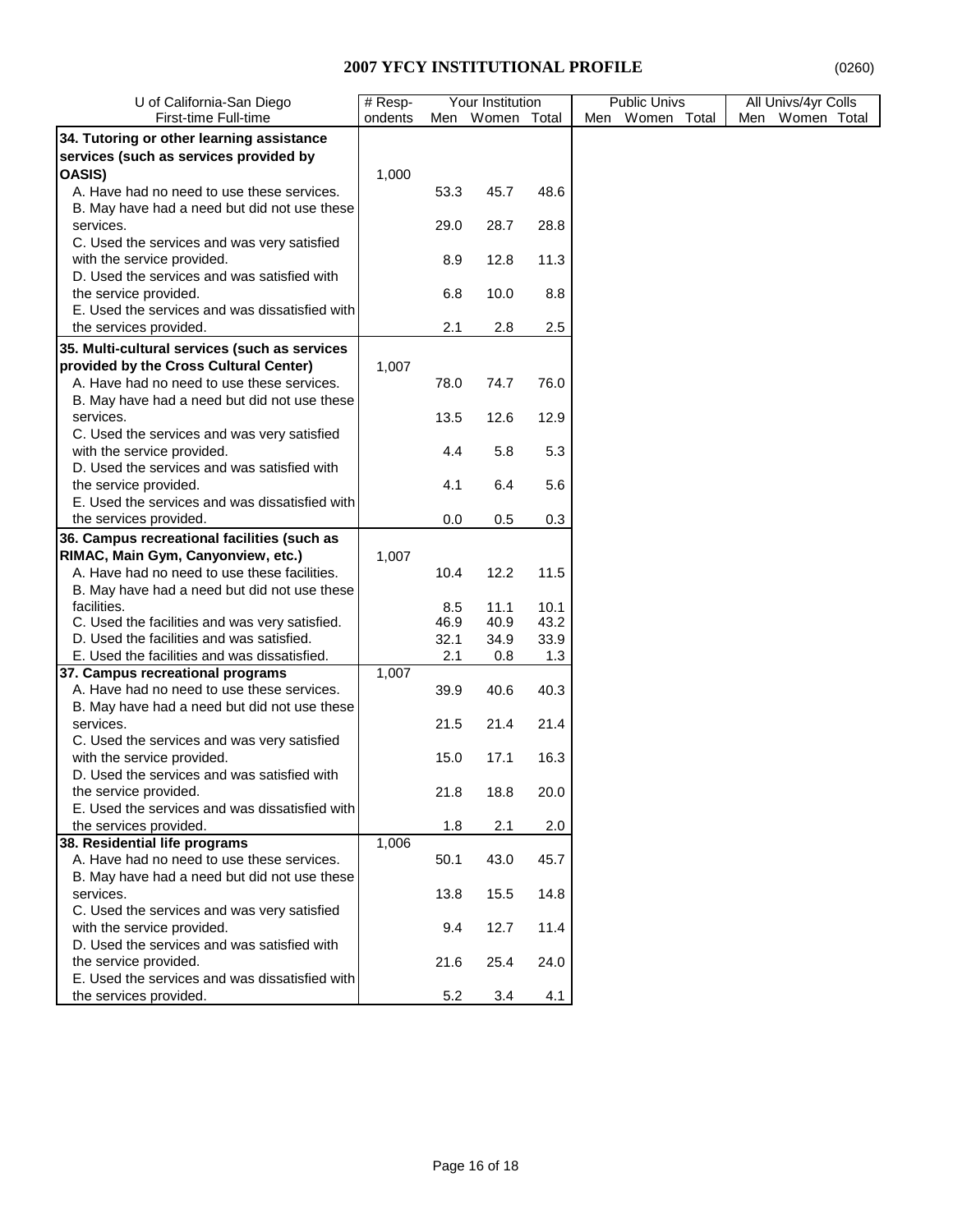| U of California-San Diego                      | # Resp- | Your Institution |         | <b>Public Univs</b> | All Univs/4yr Colls |                    |  |  |
|------------------------------------------------|---------|------------------|---------|---------------------|---------------------|--------------------|--|--|
| First-time Full-time                           | ondents | Men              | Women   | Total               | Women Total<br>Men  | Women Total<br>Men |  |  |
| 39. Transfer student services                  | 1,004   |                  |         |                     |                     |                    |  |  |
| A. Have had no need to use these services.     |         | 77.3             | 81.6    | 80.0                |                     |                    |  |  |
| B. May have had a need but did not use these   |         |                  |         |                     |                     |                    |  |  |
| services.                                      |         | 12.8             | 11.6    | 12.1                |                     |                    |  |  |
| C. Used the services and was very satisfied    |         |                  |         |                     |                     |                    |  |  |
|                                                |         |                  |         |                     |                     |                    |  |  |
| with the service provided.                     |         | 5.2              | 2.1     | 3.3                 |                     |                    |  |  |
| D. Used the services and was satisfied with    |         |                  |         |                     |                     |                    |  |  |
| the service provided.                          |         | 3.9              | 3.9     | 3.9                 |                     |                    |  |  |
| E. Used the services and was dissatisfied with |         |                  |         |                     |                     |                    |  |  |
| the services provided.                         |         | 0.8              | 0.8     | 0.8                 |                     |                    |  |  |
| 40. Variety of courses and subjects at this    |         |                  |         |                     |                     |                    |  |  |
| campus                                         | 982     |                  |         |                     |                     |                    |  |  |
| A. Very Satisfied.                             |         | 27.5             | 27.8    | 27.7                |                     |                    |  |  |
| B. Satisfied.                                  |         | 63.5             | 60.8    | 61.8                |                     |                    |  |  |
| C. Dissatisfied.                               |         | 7.7              | 10.8    | 9.6                 |                     |                    |  |  |
| D. Very Dissatisfied.                          |         | 1.3              | 0.7     | 0.9                 |                     |                    |  |  |
| Е                                              |         | 0.0              | 0.0     | 0.0                 |                     |                    |  |  |
|                                                |         |                  |         |                     |                     |                    |  |  |
| 41. Freshman Seminar courses                   | 1,001   |                  |         |                     |                     |                    |  |  |
| A. Did not participate in Freshman Seminars.   |         | 62.8             | 54.9    | 57.9                |                     |                    |  |  |
| B. Very Satisfied.                             |         | 12.8             | 17.3    | 15.6                |                     |                    |  |  |
| C. Satisfied.                                  |         | 20.6             | 23.3    | 22.3                |                     |                    |  |  |
| D. Dissatisfied.                               |         | 2.9              | 3.4     | 3.2                 |                     |                    |  |  |
| E. Very Dissatisfied.                          |         | 1.0              | 1.0     | 1.0                 |                     |                    |  |  |
| 42. Your overall UC GPA                        | 1,009   |                  |         |                     |                     |                    |  |  |
| A. Very Satisfied.                             |         | 10.9             | 6.6     | 8.2                 |                     |                    |  |  |
| B. Satisfied.                                  |         | 39.0             | 38.1    | 38.5                |                     |                    |  |  |
| C. Dissatisfied.                               |         | 35.1             | 40.5    | 38.5                |                     |                    |  |  |
| D. Very Dissatisfied.                          |         | 15.1             | 14.7    | 14.9                |                     |                    |  |  |
| E                                              |         | 0.0              | 0.0     | 0.0                 |                     |                    |  |  |
| 43. Overall academic experience                | 1,005   |                  |         |                     |                     |                    |  |  |
| A. Very Satisfied.                             |         | 10.4             | 9.7     | 10.0                |                     |                    |  |  |
| B. Satisfied.                                  |         | 68.1             | 66.5    | 67.1                |                     |                    |  |  |
| C. Dissatisfied.                               |         | 19.2             | 20.5    | 20.0                |                     |                    |  |  |
|                                                |         |                  | 3.4     |                     |                     |                    |  |  |
| D. Very Dissatisfied.<br>Е                     |         | 2.3              |         | 3.0                 |                     |                    |  |  |
| 44. Overall social experience                  |         | 0.0              | 0.0     | 0.0                 |                     |                    |  |  |
| A. Very Satisfied.                             | 1,003   |                  |         |                     |                     |                    |  |  |
|                                                |         | 12.3             | 14.8    | 13.9                |                     |                    |  |  |
| B. Satisfied.                                  |         | 62.8             | 52.0    | 56.1                |                     |                    |  |  |
| C. Dissatisfied.                               |         | 17.8             | 25.1    | 22.3                |                     |                    |  |  |
| D. Very Dissatisfied.                          |         | 7.1              | 8.1     | 7.7                 |                     |                    |  |  |
| Е                                              |         | 0.0              | 0.0     | 0.0                 |                     |                    |  |  |
| 45. Looking back over the past year, do you    |         |                  |         |                     |                     |                    |  |  |
| think you have been spending about the         |         |                  |         |                     |                     |                    |  |  |
| right amount of time on your studies such as   |         |                  |         |                     |                     |                    |  |  |
| reading, completing assignments, and           |         |                  |         |                     |                     |                    |  |  |
| studying for exams?                            | 1,009   |                  |         |                     |                     |                    |  |  |
| A. No, I should have spent much MORE time.     |         | 23.6             | 22.6    | 23.0                |                     |                    |  |  |
| B. No, I should have spent somewhat MORE       |         |                  |         |                     |                     |                    |  |  |
| time.                                          |         | 47.9             | 52.2    | 50.5                |                     |                    |  |  |
| C. Yes, I have spent about the right amount of |         |                  |         |                     |                     |                    |  |  |
| time.                                          |         | 26.4             | 22.0    | 23.7                |                     |                    |  |  |
| D. No, I should have spent somewhat LESS       |         |                  |         |                     |                     |                    |  |  |
| time.                                          |         | 1.8              | 3.0     | 2.6                 |                     |                    |  |  |
|                                                |         |                  |         |                     |                     |                    |  |  |
| E. No, I should have spent much LESS time.     |         | 0.3              | $0.2\,$ | 0.2                 |                     |                    |  |  |